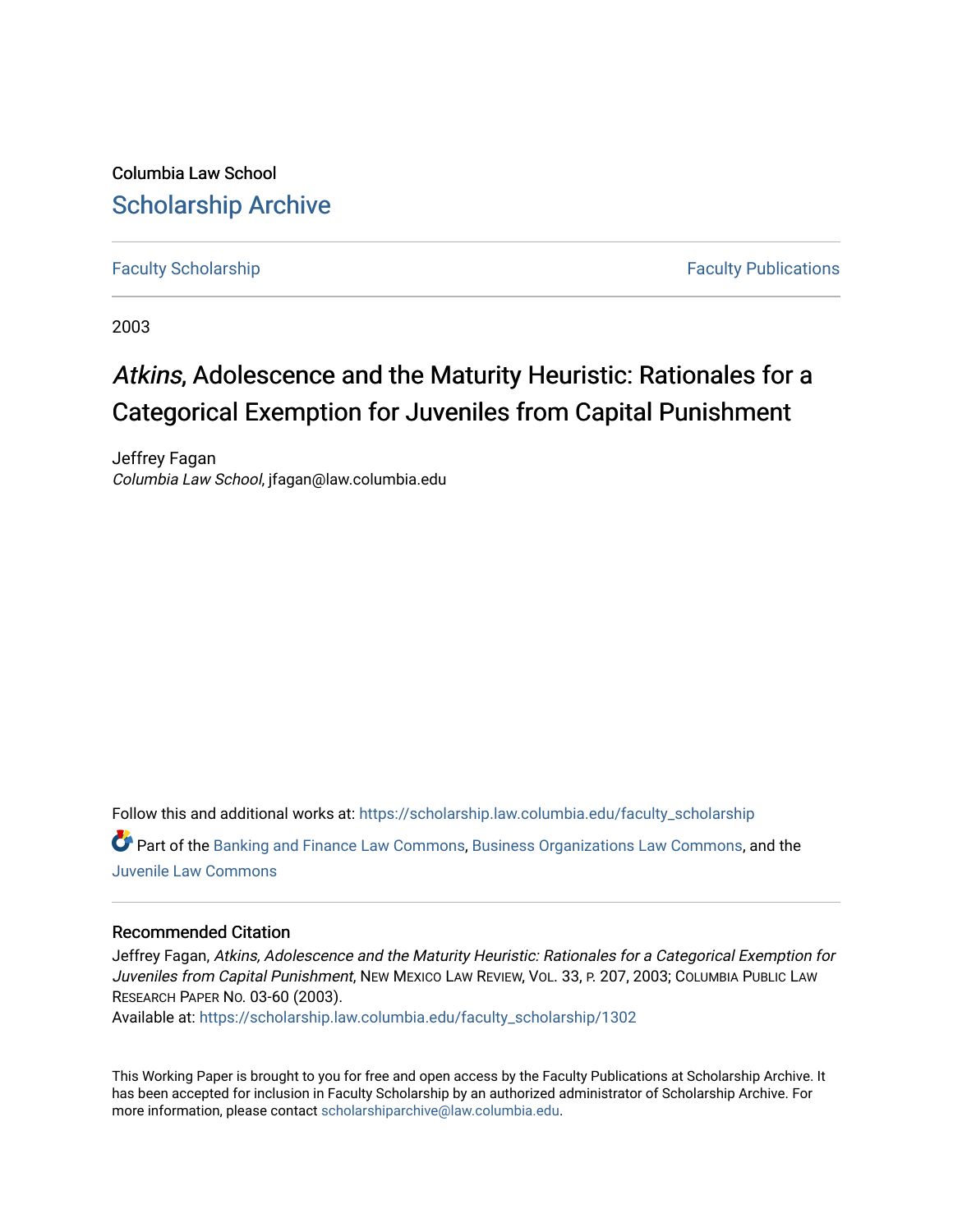# **Columbia Law School**

Public Law & Legal Theory Working Paper Group

Paper Number 03-60

# **ATKINS, ADOLESCENCE AND THE MATURITY HEURISTIC: RATIONALES FOR A CATEGORICAL EXEMPTION FOR JUVENILES FROM CAPITAL PUNISHMENT**

BY:

PROFESSOR JEFFREY FAGAN COLUMBIA LAW SCHOOL

*This paper can be downloaded without charge from the Social Science Research Network electronic library at:*

*http://ssrn.com/abstract=474823*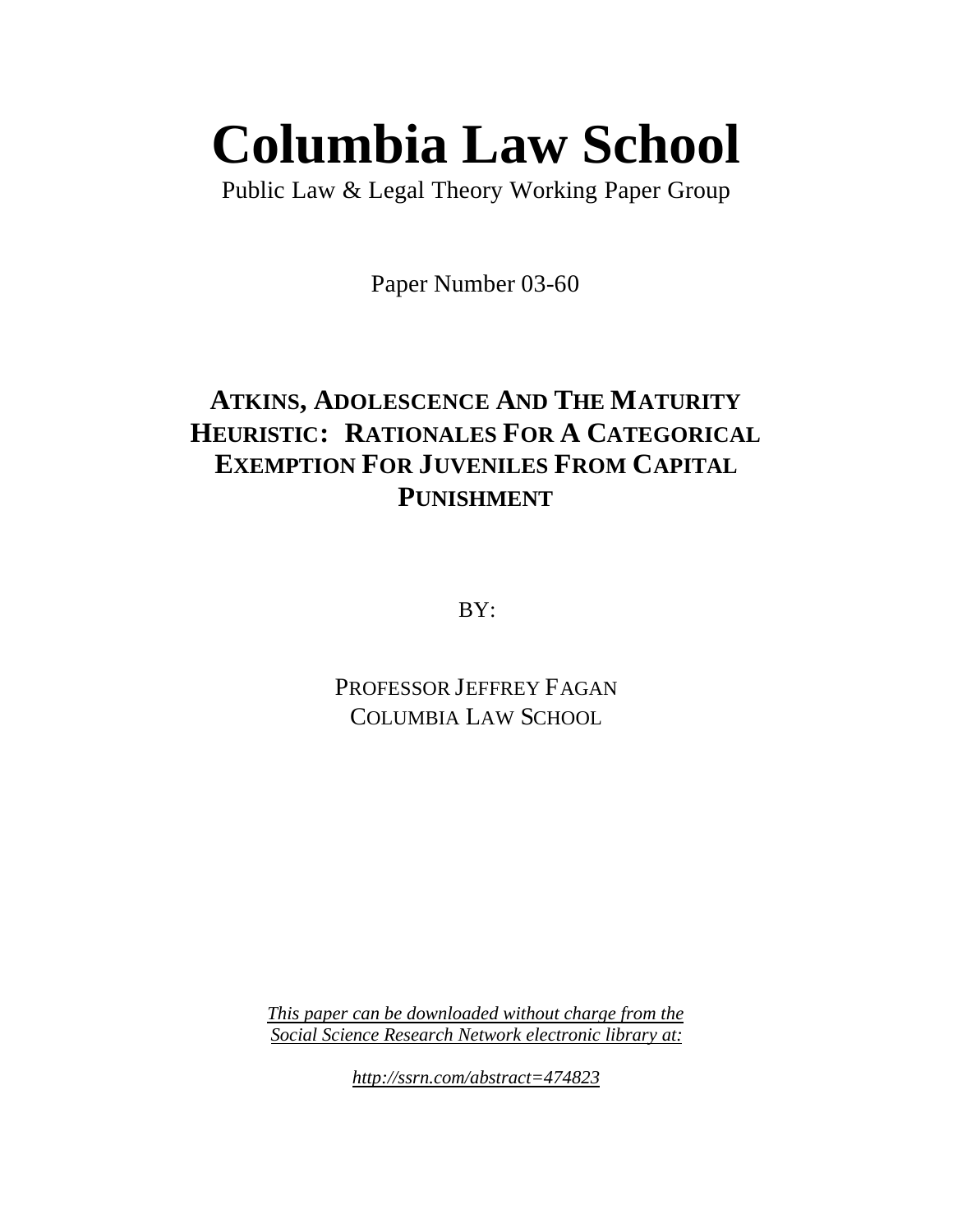### *ATKINS***, ADOLESCENCE AND THE MATURITY HEURISTIC: RATIONALES FOR A CATEGORICAL EXEMPTION FOR JUVENILES FROM CAPITAL PUNISHMENT**

#### **Jeffrey Fagan\***

#### *Abstract*

*In Atkins v. Virginia, the U.S. Supreme Court held that mentally retarded people lacked a range of developmental capacities that were necessary to establish the higher threshold of culpability for the execution of murderers in the Court's death penalty jurisprudence. The Court emphasized that the impairments of mental retardation lead to a "..special risk of wrongful execution." The Court had previously concluded that the limitations in developmental capacities that characterize mentally retarded defendants also characterize a significant proportion of adolescent offenders. These parallels invite an extension of the Atkins Court's reasoning to juveniles by highlighting the diminished capacity for culpability common to offenders of both groups.* 

*This Article addresses the logic and substance of an extension of Atkins to juveniles. Extending Atkins to juveniles requires analyses showing that: (a) many of the developmental characteristics that establish the diminished culpability of the mentally retarded also characterize adolescents, (b) the age-specific competencies for adolescents that define maturity and in turn culpability can be identified and then reliably measured, and (c) the age at which adolescents attain these competencies and when their developmental trajectory begins - that is, the age at which adolescent development measurably departs, both substantively and permanently, from the stable and flat developmental trajectories of the mentally retarded. The Article discusses recent evidence on the developmental capacities of adolescents showing* 

<sup>\*</sup> Professor of Law and Public Health, Columbia University, and MacArthur Research Network on Adolescent Development and Juvenile Justice. Thanks to Joyce Lan Kim , Gabriel Miller and the editorial staff of the New Mexico Law Review for excellent research assistance. Barry Feld, David Garland, Laurence Steinberg, Elizabeth Scott, Elizabeth Cauffman, and the members of the MacArthur Research Network on Adolescent Development and Juvenile Justice provided helpful comments on earlier drafts. The article appears in a Symposium on the *Future of Capital Punishment after Atkins*, in the NEW MEXICO LAW REVIEW (Volume 33, No. 2, December 2003).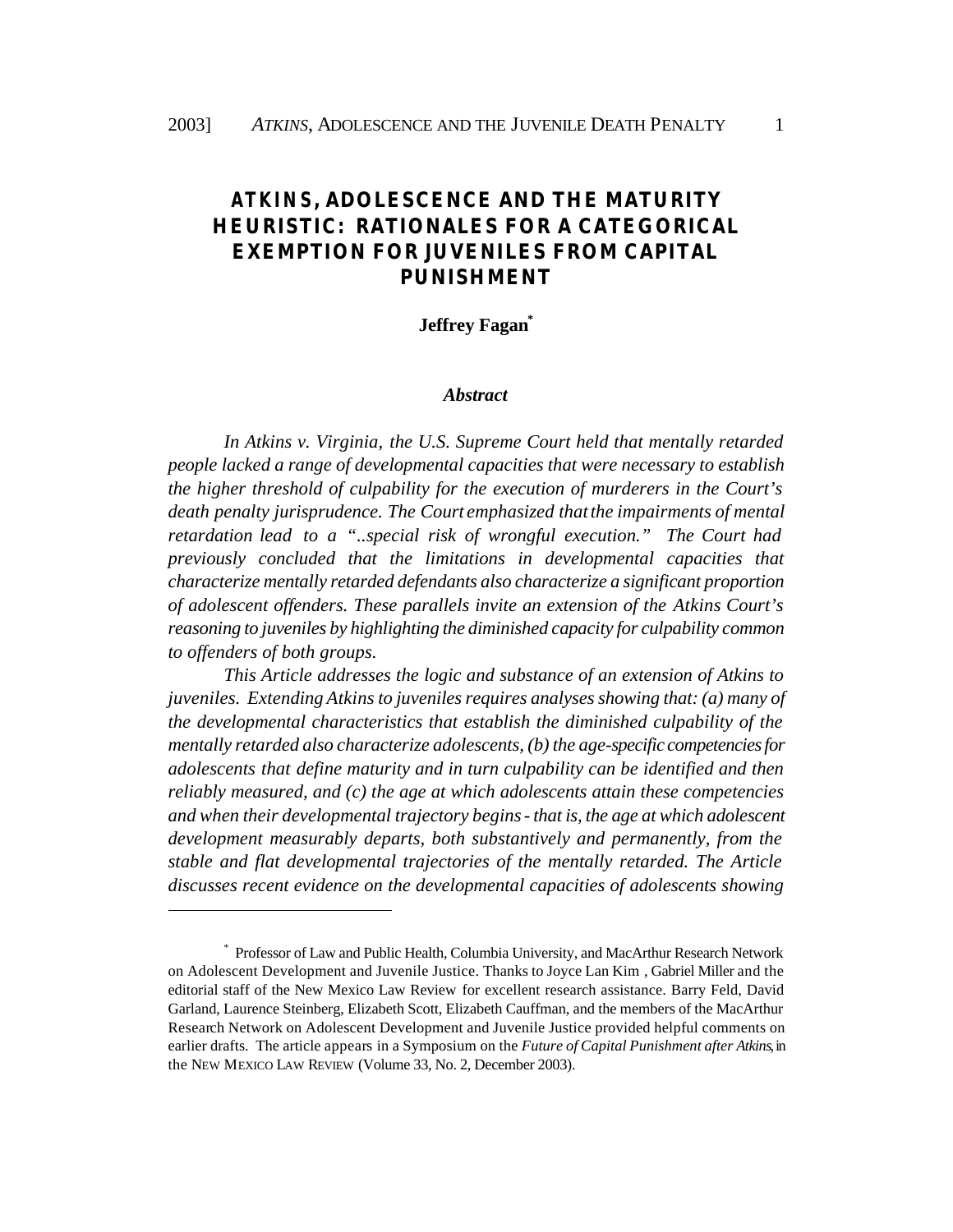*that that many of the same deficits in cognitive and neuropsychological developmental that define "retardation" also are common markers of adolescence, and elements of immaturity long recognized in death penalty jurisprudence: diminished capacities to (a) understand and process information, (b) learn from experience and mistakes, engage in logical reasoning, (c) foresee the consequences of their actions, (d) control impulses, (e) understand the reactions of others, and (f) resist peer influence.* 

*Accordingly, the Article begins by decomposing the diagnostic category of retardation into specific dimensions of underdevelopment. Next, the Article analyzes the correspondence of these dimensions of underdevelopment among the retarded to legal standards about immaturity and culpability of adolescents. If children are in fact less "formed" developmentally than adults, they lack full capacity and therefore are "less culpable" than adults. Empirical research shows that a significant number of juveniles have a pattern of developmental and cognitive incapacities that places them well below the threshold of culpability that also exempts the mentally retarded under Atkins. In addition, adolescents will vary in the age when they realize these threshold developmental competencies that constitute maturity and in turn culpability, complicating attribution of full culpability to adolescents at the higher threshold set in death penalty jurisprudence. Recent evidence also suggests that brain development in areas controlling the developmental components of maturity may be incomplete at age 18 or beyond.*

*The Article concludes because defendants with diminished competence and culpability, like the mentally retarded, are immature at age 18 and beyond, that there is sufficient evidence in social science to create a categorical exemption from capital punishment for adolescents who commit murders before the age of 18. The alternative – creating exempted categories such as the immature – invites disputes about how to reliably establish membership. Such classifications will be unreliable and inevitably suffer from the subjective risks of misdiagnosis, testing error, instrument unreliability, or other limits of behavioral science. To ignore the logic of Atkins elevates the risk of an erroneous attribution of cognitive and volitional maturity to a seemingly competent adolescent whose developmental reality may be exactly the opposite, raising the terrible risk of a death sentence where it is not deserved.*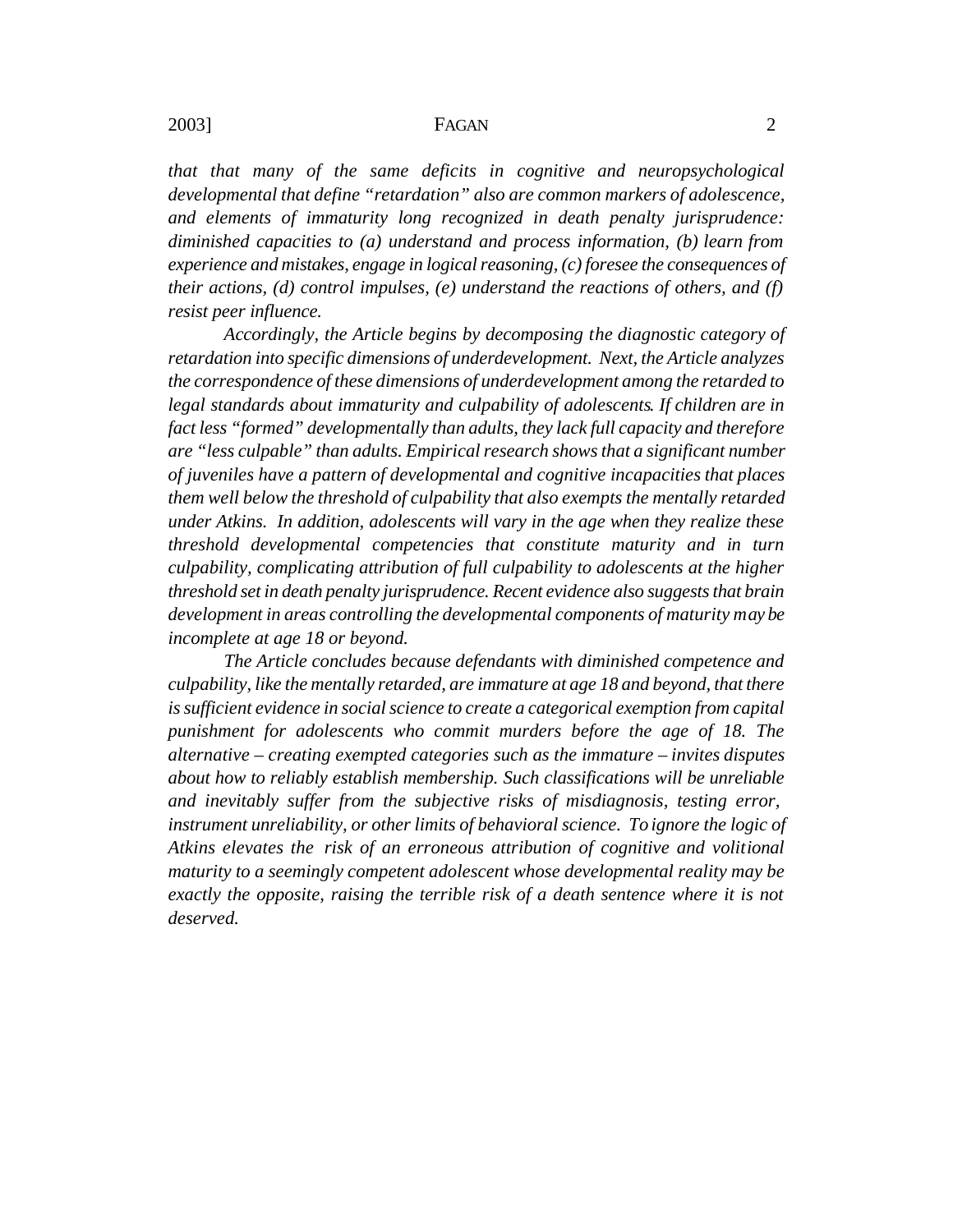$\overline{a}$ 

In *Atkins v. Virginia*,<sup>1</sup> the U.S. Supreme Court voted six to three to bar further use of the death penalty for mentally retarded offenders. The Court offered three reasons for banning the execution of the retarded. First, citing a shift in public opinion over the thirteen years since *Penry v Lynaugh*,<sup>2</sup> the Court in *Atkins* ruled that the execution of the mentally retarded is "cruel and unusual punishment" prohibited by the Eighth Amendment. Second, the Court concluded that retaining the death penalty for the mentally retarded would not serve the interest in retribution or deterrence that are essential to capital jurisprudence. *Atkins* held that mentally retarded people lacked a range of developmental capacities that were necessary to establish the higher threshold of culpability for the execution of murderers that the Court had established in *Furman*,<sup>3</sup> Gregg,<sup>4</sup> Coker,<sup>5</sup> *Woodson v. North Carolina*,<sup>6</sup> and *Enmund*.<sup>7</sup> Third, the *Atkins* Court noted that the impairments of mental retardation lead to a "special risk of wrongful execution."<sup>8</sup>

The *Atkins* decision, though welcomed by both both popular and legal policy audiences, naturally raises the question: what about juveniles? After all, the very same limitations in developmental capacities that characterize mentally retarded defendants also characterize a significant proportion of adolescent offenders.<sup>9</sup> The parallels between capital punishment for adolescents and for the mentally retarded have been echoed both in popular and legal discourse since the resumption of capital punishment following *Furman*. <sup>10</sup> Prior

 $6$  Woodson v. North Carolina, 428 U.S. 280 (1976)

7 Enmund v Florida, 458 US 782 (1982)

8 *Atkins* at 350.

9 See, e.g., Ruben C. Gur, Declaration of Ruben C. Gur, PhD, *Patterson v. Texas,* 123 S.Ct. 24 (Mem) (2002), Petition for Writ of *Certiorari* to US Supreme Court, J., Gary Hart, Counsel (available at: www.abanet.org/crimjust/juvjus/patterson.html, visited March 20, 2003). See, also, Juvenile Justice Center, Criminal Justice Section, American Bar Association, Adolescent Brain Development and Legal Culpability (available at http://www.abanet.org/crimjust/juvjus/factsheets \_brain\_development.pdf, visited March 20, 2003).

 $10$  The American Bar Association resolution calling for a ban on the execution of individuals for capital crimes committed before their  $18<sup>th</sup>$  birthday also calls for a ban on executions of the mentally retarded:

The ABA has established policies against the exe cution of both persons with "mental retardation," as defined by the American Association of Mental Retardation, and persons who were under the age of 18 at the time of their offenses. Nevertheless, the Supreme Court has upheld the constitutionality of executions in

 $1$  Atkins v. Virginia, 536 U.S. 304 (2002)

<sup>&</sup>lt;sup>2</sup> Penry v. Lynaugh, 492 U.S. 302 (1989).

<sup>3</sup> Furman v. Georgia, 408 US 238 (1972)

<sup>4</sup> Gregg v. Georgia, 428 US 153 (1976)

<sup>5</sup> Coker v. Georgia, 433 U.S. 584 (1977)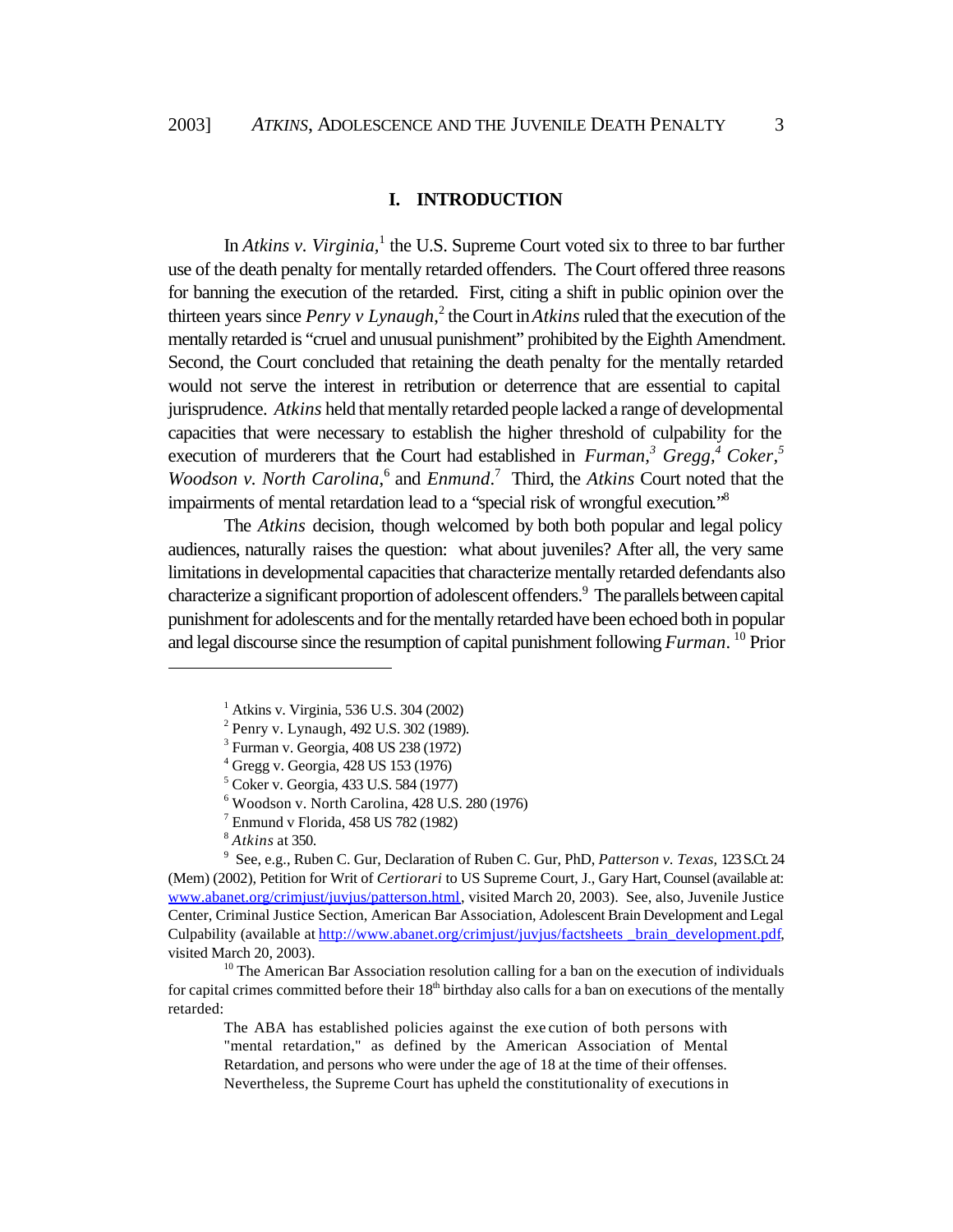$\overline{a}$ 

#### 2003] **FAGAN** 4

to *Atkins*, many groups protested the use of capital punishment for both types of offenders, invoking arguments against capital punishment that applied equally to each.<sup>11</sup> The popular coupling of concerns about adolescents with concerns about the retarded seemed to naturally invite an extension of the *Atkins* court's reasoning to juveniles by highlighting the diminished capacity for culpability common to offenders of both groups.<sup>12</sup> In fact, on August 30, 2002, in a rare dissent from an order declining to stay an execution, Justices Stevens, Breyer, and Ginsburg urged the court to reconsider the constitutionality of allowing juveniles to be sentenced to death.<sup>13</sup> In reference to the *Atkins* decision, the justices argued that reexamining the "juvenile" issue was warranted, thereby underscoring yet again the similarities between both cases.

Whether these Justices were referring to normative concerns or scientific evidence is unclear. Both clinical and empirical evidence suggest, however, that many of the same deficits in various cognitive competencies that define "retardation" also are markers of adolescence. In *Atkins*, the Court found that persons with mental retardation have "diminished capacities to understand and process information, to communicate, to abstract from mistakes and learn from experience, to engage in logical reasoning, to control impulses, and to understand the reactions of others."<sup>14</sup> Recent empirical and theoretical scholarship on the developmental capacities of adolescents generally and adolescent

<sup>11</sup> However, several commentators opposed this linkage. Id at 221. "For analysis, the young and the retarded should not be treated the same, and generally are not for legal and governmental purposes such as rights to vote, to drink, to marry, and the like. In actual practice, as is discussed later in this article, the legislatures and courts have not treated these categories the same for purposes of the death penalty." See, Victor L. Streib, *Executing Women, Children, and the Retarded: Second Class Citizens in Capital Punishment,* in AMERICA'S EXPERIMENT WITH CAPITAL PUNISHMENT: REFLECTIONS ON THE PAST, PRESENT, AND FUTURE OF THE ULTIMATE PENAL SANCTION 201 (James R. Acker et al. eds., 1998).

<sup>12</sup> A May 2002 CNN/USA Today/Gallup poll, conducted one month before the Atkins decision, found that 64 percent of Americans support the death penalty, but 69 percent of Americans oppose executing juveniles. About 58 percent of the American population lives in states that prohibit the execution of juveniles, compared to 51 percent who live in states that opposed execution of the mentally retarded at the time that Atkins was decided. See, Amnesty International, *Indecent and Internationally Illegal; The death penalty against child offenders (http://web.amnesty.org/ ;* September 25, 2002).

<sup>13</sup> See, *Patterson v. Texas*, 123 S.Ct. 24 (Mem) (2002) (Stevens, Ginsburg, Breyer dissenting). See, also, Adam Liptak, *Three Justices Call for Reviewing Death Sentences for Juveniles*, The New York Times; August 30, 2002.

<sup>14</sup> *Atkins*. at 2250-51

both of those instances. While many states now bar executions of the retarded, other states continue to execute both retarded individuals and, on occasion, offenders who were under 18 at the time they committed the offenses for which they were executed (*See American Bar Ass'n, Resolution of the House of Delegates (Feb. 1997*), reprinted in Victor Streib, Moratorium on the Death Penalty for Juveniles, 61 *L. & Contemp*. Probs. 219, Appendix (Autumn 1998).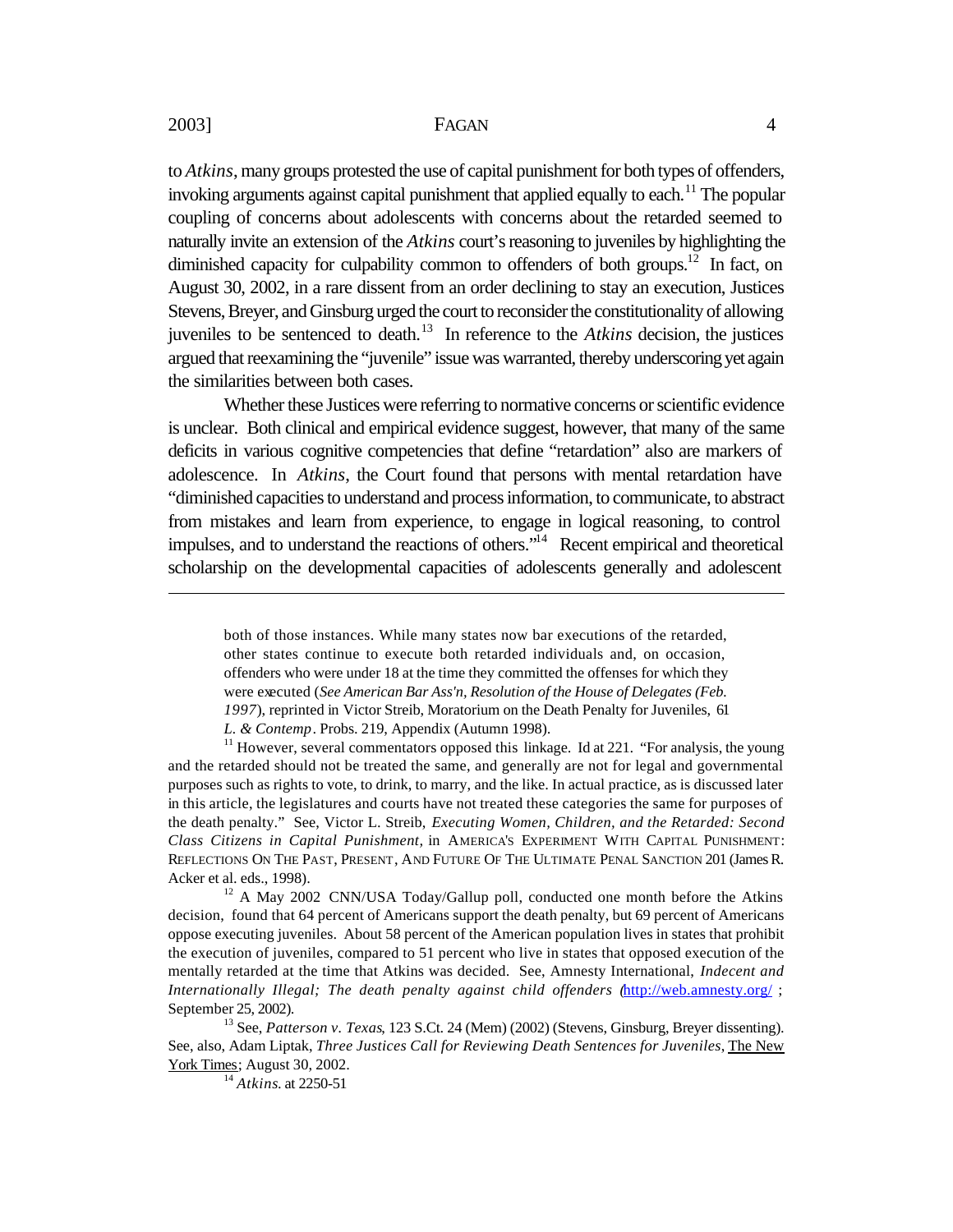offenders in particular suggest that adolescence itself is characterized by a constellation of development deficits that closely align with the developmental incapacities of the mentally retarded.<sup>15</sup> In fact, these characteristics may be so closely aligned as to establish their categorical similarity.

This cluster of developmental incapacities place both adolescents and mentally retarded persons below the threshold of culpability that constitutional jurisprudence mandates in capital cases.<sup>16</sup> Extending the logic of *Atkins* to juveniles, then, requires analyses showing that: (a) many of the developmental characteristics that establish the diminished culpability of the mentally retarded also characterize adolescents, (b) the agespecific competencies for adolescents that define maturity and in turn culpability can be identified and then reliably measured, and (c) the age at which adolescents attain these competencies and when their developmental trajectory begins - that is, the age at which adolescent development measurably departs, both substantively and permanently, from the stable and flat developmental trajectories of the mentally retarded.

The latter question further complicates the application of the Atkins holdings to juveniles. Bright lines are not the preferred conclusions of social scientists, often to the frustration of legal scholars.<sup>17</sup> The age at which adolescents realize the developmental competencies that constitute culpability will vary: a significant number of juveniles will be immature and lacking in the developmental attributes of culpability well before age 18, and some may still lack these competencies after age 18; a few may have attained full maturity

<sup>&</sup>lt;sup>15</sup> See infra notes 78 and 79 and accompanying text.

<sup>&</sup>lt;sup>16</sup> The Court in Atkins also stated that mentally retarded persons less likely to meet tests that establish their trial competence: they are more vulnerable to false confessions and less able to assist counsel at trial, they are "…less likely [to] process the information of the possibility of execution as a penalty," making them vulnerable to "…a special risk of wrongful execution" (Id. at 2251-52). The Association of Retarded Citizens (ARC) points out that a mentally retarded individual may (a) pretend to understand concepts that he does not; (b) not want his condition to be viewed as a disability (c) attempt to act more mature than his faculties will allow; (d) say what he thinks others want to hear; (e) be overwhelmed by the presence of authority; and (f) have a difficulty describing the details of events to others. See *Several Statements about Mental Retardation, ARC Statements*; http://www.geocities.com/savepenry, last accessed on October 1, 2002. These same incompetencies limit the ability of adolescents to meet the procedural standards for trial as an adult. See, generally, Robert Schwartz and Thomas Grisso (eds.), YOUTH ON TRIAL (2000). Despite the conceptual and empirical convergence of the dimensions of competence and culpability, I focus in this essay only on the question of culpability.

<sup>17</sup> See, for example, Lee Epstein and Gary King, *The Rules of Inference,*,*UNIVERSITY OF CHICAGO LAW REVIEW* 69: 1-119 (2000); Robert C. Ellickson, *Trends in Legal Scholarship: A Statistical Study, JOURNAL OF LEGAL STUDIEs, 29: 517 (2000)*; Michael Heise, *The Importance of Being Empirical,*  PEPPERDINE LAW REVIEW, 26: 807 (1999).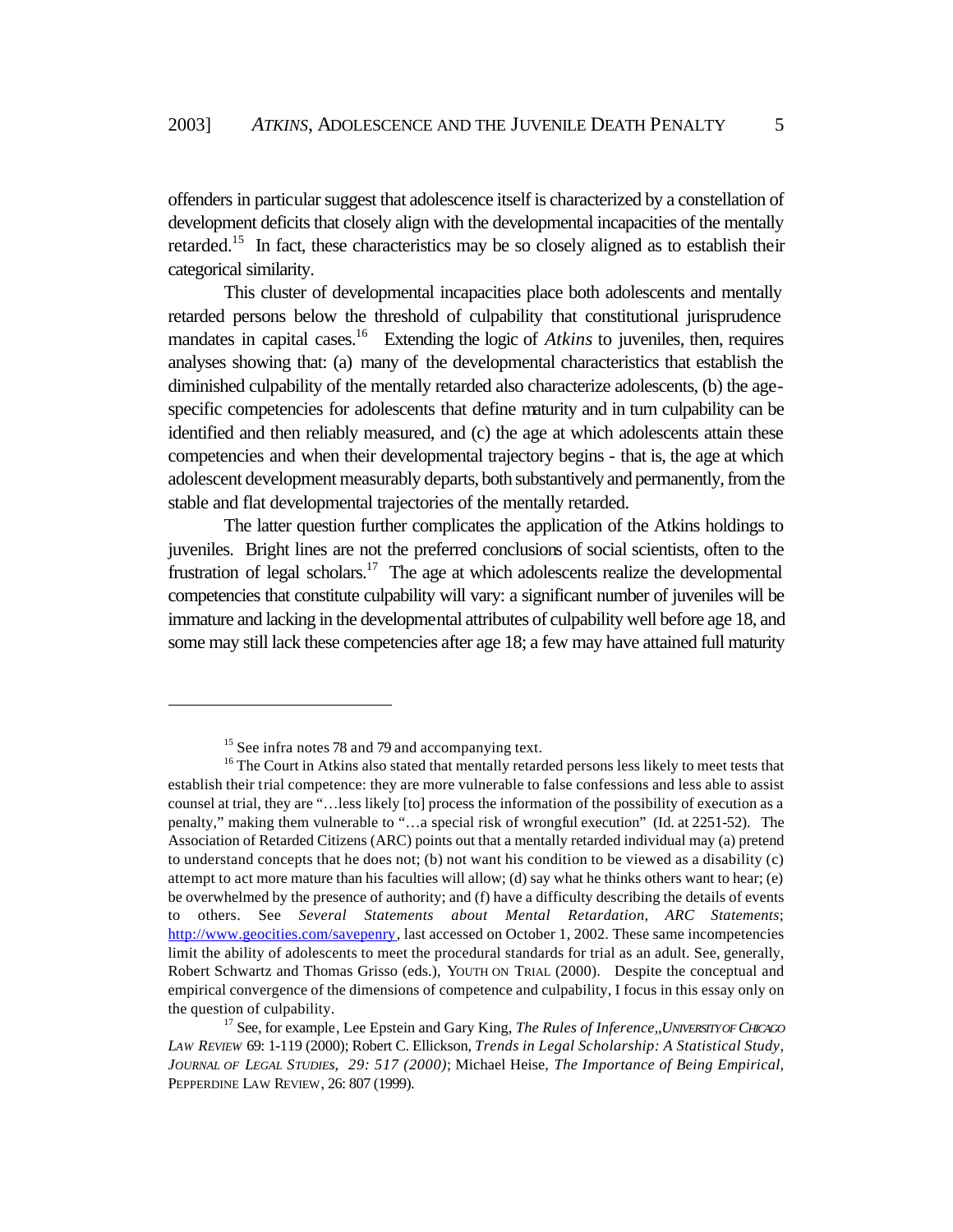by the age threshold of 16 set by the U.S. Supreme Court in *Stanford v. Kentucky,*<sup>18</sup> but most will not. In other words, the risk of serious reversible error is higher for adolescents due to the variability in the age at which they attain the cognitive and other developmental capacities necessary to be culpable for their criminal acts. Failing to account for this fact invites the risk of executing an adolescent whose culpability does not rise to the constitutional thresholds defined in *Atkins* or other death penalty cases that set a high bar of culpability.  $19$  This risk is acute and more jurisprudentially challenging than the considerations that attach to mentally retarded adults.

This Article addresses these questions by first examining both the jurisprudence and social science of retardation. Whereas the courts have given primacy to determinations of IQ to assess mental retardation, clinical and epidemiological evidence suggests that retardation is a multidimensional diagnostic category, and that its determination is fraught with scientific judgments that carry varying degrees of error. The Court recognized this complexity in *Atkins*, pointing out the significance of social and psychological underdevelopment. Accordingly, the Article begins by decomposing the diagnostic category of retardation into specific dimensions of underdevelopment. Second, the Article analyzes the correspondence of these dimensions of underdevelopment among the retarded to legal standards about immaturity and culpability of adolescents. If children are in fact less "formed" developmentally than adults, they lack full capacity and therefore are "less culpable" than adults. But what characteristics define immaturity among adolescents, and how do these mirror the incapacities of retarded adults? Finally, the Article addresses both the convergence of the two vectors of underdevelopment, and the difficulty of establishing reliable chronological markers when such capacities attain. A substantial number of adolescents sentenced to death for crimes committed before age 18 will reflect a pattern of developmental and cognitive incapacities that place them well below the threshold of culpability that also exempts the mentally retarded under *Atkins*. Death penalty jurisprudence suggests that sentencing these persons to death invites the risk of serious error. These issues all highlight the conflict between normative and social science considerations of maturity, capacity and development, which both further complicate the extension of *Atkins* to adolescents and present challenges for the imminent debate about the executions of minors.

<sup>18</sup> 492 US 361 (1989)

<sup>19</sup> See, *Atkins* at 2250, and infra note 237.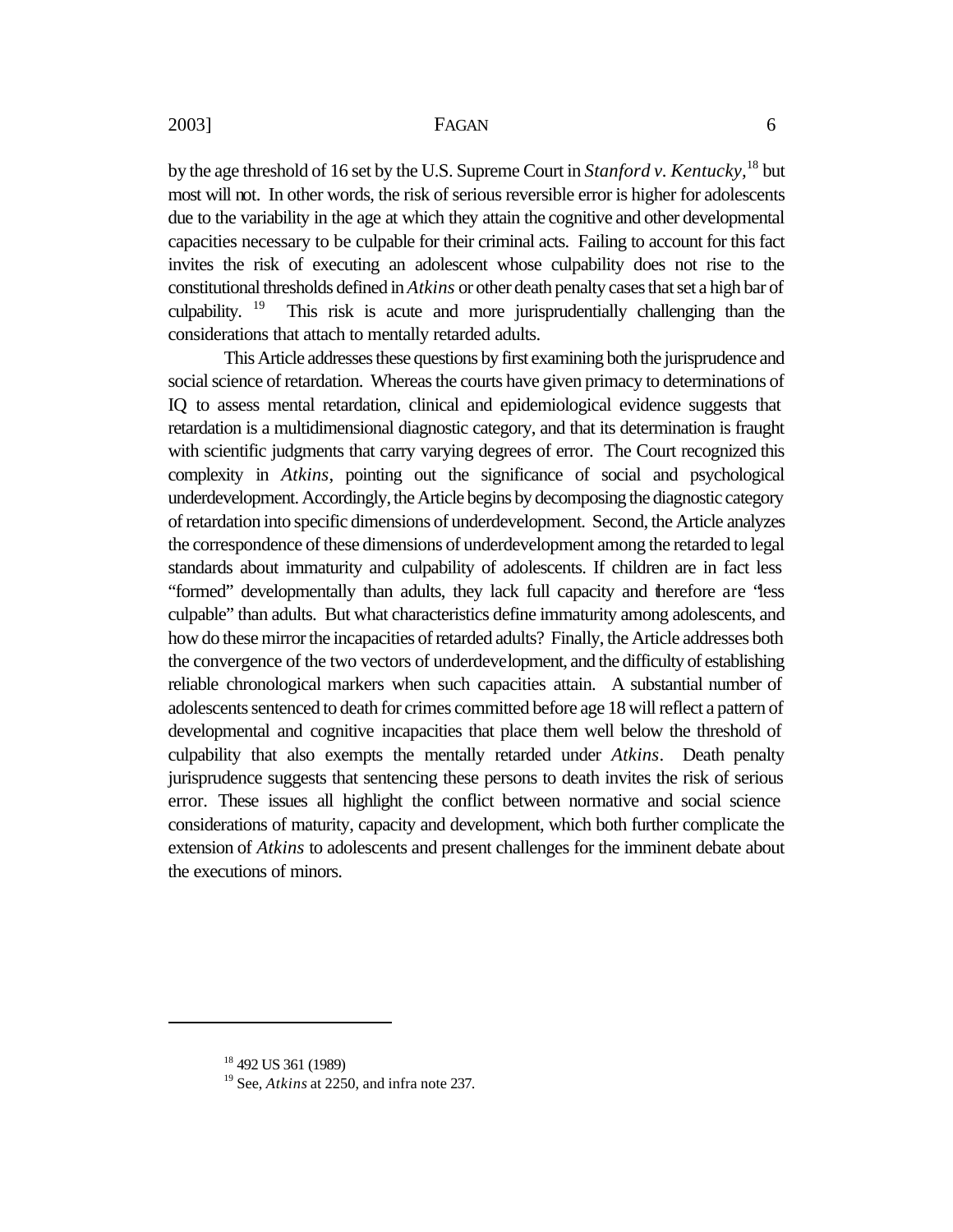#### **II. THE JURISPRUDENCE OF RETARDATION**

#### **A. Penry and the Culpability of Mentally Retarded People**

In *Penry v. Lynaugh* the U.S. Supreme Court ruled that the Eighth Amendment did not categorically prohibit the execution of mentally retarded people convicted of capital offenses.<sup>20</sup> Johnny Paul Penry had been convicted of the brutal rape and murder of Pamela Carpenter in her home in Livingston, Texas, in October 1979. A clinical psychologist had testified at a competency hearing before trial that Penry was mentally retarded with an IQ of  $54.<sup>21</sup>$  The psychologists testified that Penry had the mental age of a 6  $\frac{1}{2}$  year old, that his ability to function socially with the world was also that of a nine- or ten-year old, that he suffered from moderate retardation that led to poor impulse control and an inability to learn from his own experiences, and that it was impossible for him to appreciate the wrongfulness of his conduct or to change his own behavior to conform to the law due to organic brain damage he had suffered as a child. $^{22}$ 

The Supreme Court's discussion of the treatment of mentally retarded persons in *Penry* focused primarily on "idiots" and "lunatics" in common law.<sup>23</sup> In tracing the common law prohibition against punishing "idiots" and "lunatics," the Court quotes Blackstone who wrote:

The second case of a deficiency in will, which excuses from the guilt of crimes, arises also from a defective or vitiated understanding, viz. in an *idiot* or a *lunatic*. . . . [I]diots and lunatics are not chargeable for their own acts, if committed when under these incapacities: no, not even for treason itself. . . . [A] total idiocy, or absolute insanity, excuses from the guilt, and of course from the punishment, of any criminal action committed under such deprivation of the senses. . ."<sup>24</sup>

The Court also quoted Hale on the culpability of a man born deaf and mute who, "…is in presumption of law an idiot . . . because he hath no possibility to understand what

<sup>&</sup>lt;sup>20</sup> 492 US 302 at 280 (1989).

 $21$ <sup>21</sup> This would place Penry in either the category of "mild" retardation (individuals with an IQ score range of 50-55 and 70) or "moderate" retardation (IQ scores in the range of 35-40 to 50-55), according to the AAMR classifications. See, Mental Retardation: Definition, Classification, and Systems of Supports 5 (9th ed. 1992), quoted in *Atkins* at 2245.

<sup>22</sup> *Penry v. Lynnaugh*, supra note 20 at 2937.

 $^{23}$  Id at 286.

 $24$  W. Blackstone, 4 Commentaries 24 -- 25 (emphasis in original), quoted at 286.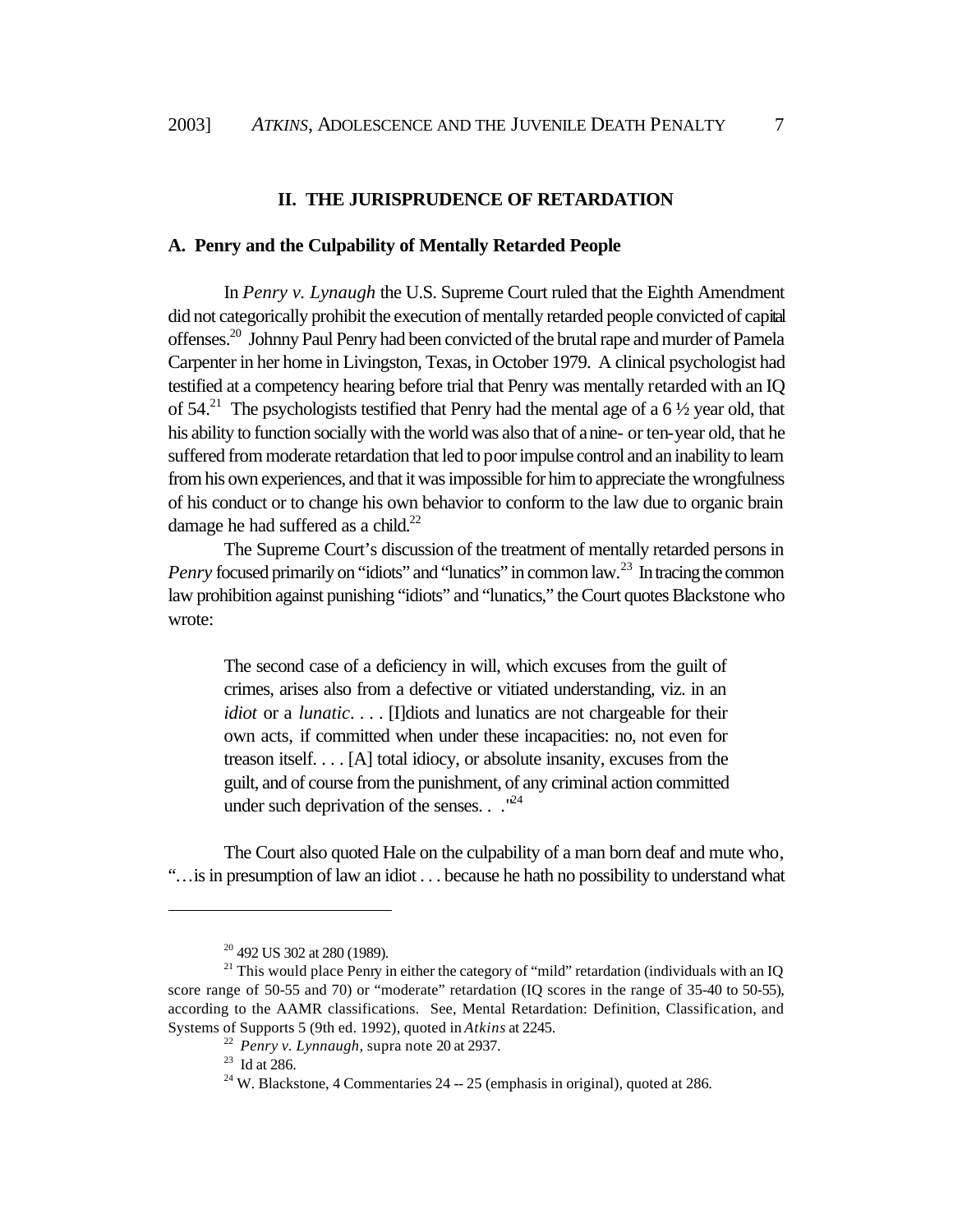is forbidden by law to be done, or under what penalties: but if it can appear, that he hath the use of understanding,  $\dots$  then he may be tried, and suffer judgment and execution." <sup>25</sup> Having generally established mental retardation as a factor that may reduce one's culpability for a criminal act, the Court addressed the issue of whether, because of their diminished culpability, the imposition of capital punishment on individuals with mental retardation would be unconstitutional under the Eighth Amendment's protection against "cruel and unusual punishment". After reviewing state statutes, the Court held that no national consensus had emerged on the issue and that procedural safeguards that allowed sentencers to consider mitigating factors would allow for an individualized determination to be made in every case. Relying on a publication of the American Association on Mental Retardation (AAMR) that described the mentally retarded as "a heterogeneous population, ranging from totally dependant to nearly independent people," the Court stated:

In light of the diverse capacities and life experiences of mentally retarded persons, it cannot be said on the record before us today that all mentally retarded people, by definition, can never act with the level of culpability associated with the death penalty." (at 338, 339).

Rejecting a categorical exclusion, and acknowledging that mentally retarded individuals suffer from an impairment of certain cognitive abilities, the Court still held that the degree of culpability possessed by *Penry* and a class of individuals with similar abilities was adequate to justify the imposition of the death penalty.<sup>26</sup>

#### **B. The Cognitive and Developmental Components of Mental Retardation**

Thirteen years after *Penry*, the Supreme Court granted certiorari in *Atkins v.*  Virginia,<sup>27</sup> and once again addressed the question of whether the imposition of capital

<sup>&</sup>lt;sup>25</sup> M. Hale, Pleas of the Crown 34 (1736) quoted at 287.

<sup>&</sup>lt;sup>26</sup> Writing for the majority, Justice O'Connor stated that: "....retardation has long been regarded as a factor that may diminish culpability, and, in its most severe form, may result in complete exculpation…. Mentally retarded persons, however, are individuals whose abilities and behavioral deficits can vary greatly depending on the degree of their retardation, their life experience, and the ameliorative effects of education and habilitation. On the present record, it cannot be said that all mentally retarded people of petitioner's ability--by virtue of their mental retardation alone, and apart from any individualized consideration of their personal responsibility--inevitably lack the cognitive, volitional, and moral capacity to act with the degree of culpability associated with the death penalty. Moreover, the concept of "mental age" is an insufficient basis for a categorical Eighth Amendment rule, since it is imprecise, does not adequately account for individuals' varying experiences and abilities, [and] ceases to change after a person reaches the chronological age of 15 or 16…." *Penry*, supa note 20, at 306.

<sup>27</sup> 122 S.Ct. 2242 (2002)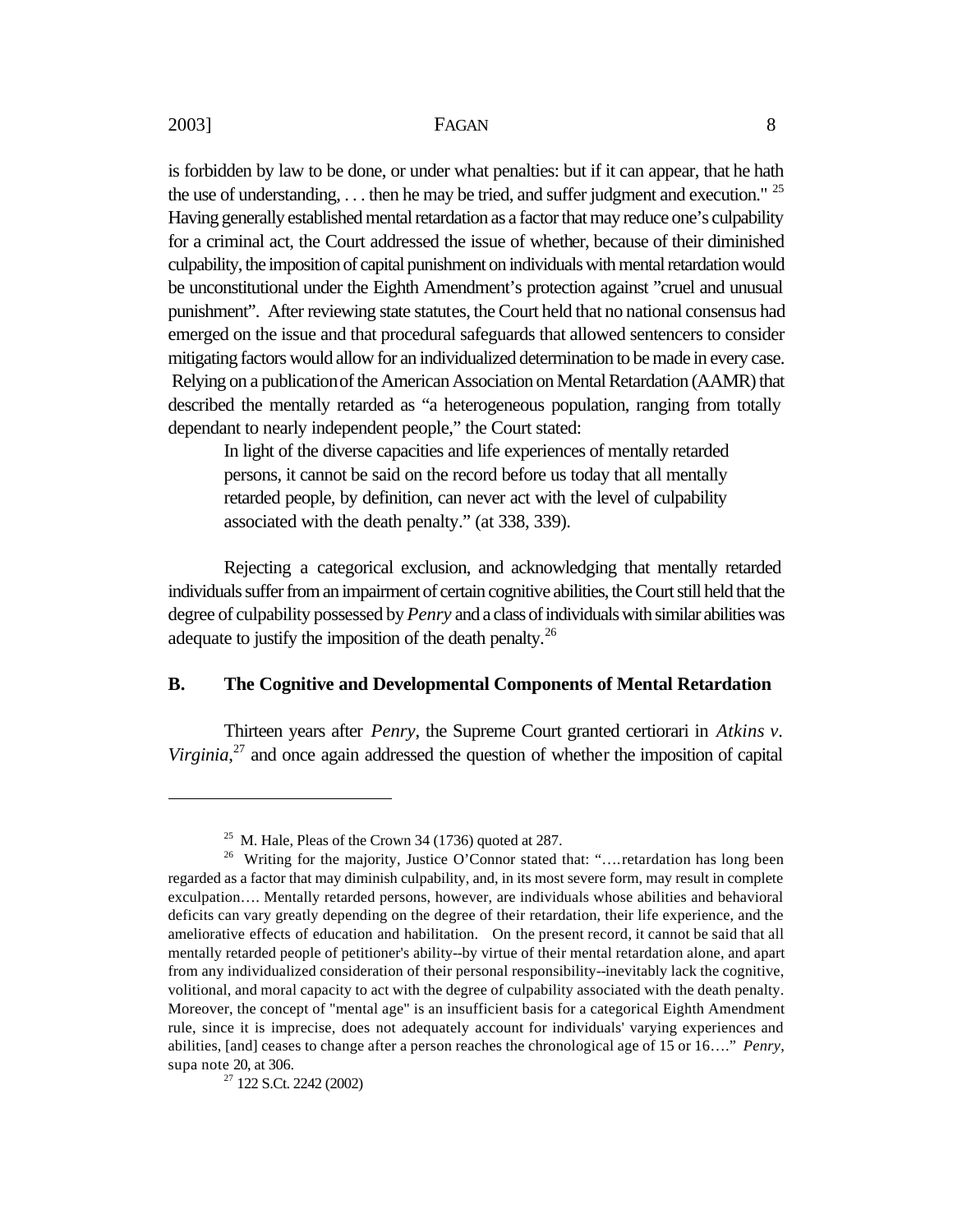punishment on mentally retarded people was unconstitutional. In *Atkins*, however, the Court overturned the *Penry* decision citing among other factors the emergence of a national consensus against the execution of mentally retarded people. The Court stated that "the consistency of the direction of change" among the state legislative enactments on the issue "provides powerful evidence that today our society views mentally retarded offenders as categorically less culpable than the average criminal."<sup>28</sup> Note 21 in *Atkins* elaborated upon the positions taken by professional and religious organizations and even foreign nations to evidence a "broader social and professional consensus."<sup>29</sup> These positions focused on both subaverage general intellectual functioning (i.e., low IQ) and significant limitations in social and interpersonal behaviors broadly categoriezed as "adaptive functioning."

#### **1. IQ as a Focal Marker of Retardation**

The Supreme Court in *Atkins* initially cited a series of narrow definitions that focused heavily on IQ as a marker of retardation. For example, the American Association on Mental Retardation (AAMR) definition states:

*Mental retardation* refers to substantial limitations in present functioning. It is characterized by significantly subaverage intellectual functioning, existing concurrently with related limitations in two or more of the following applicable adaptive skill areas: communication, self-care, home living, social skills, community use, self-direction, health and safety, functional academics, leisure, and work. Mental retardation manifests before age 18.<sup>30</sup>

The American Psychiatric Association's definition also was presented in *Atkins* :

The essential feature of Mental Retardation is significantly subaverage general intellectual functioning (Criterion A) that is accompanied by significant limitations in adaptive functioning in at least two of the following skill areas: communication, self-care, home living, social/interpersonal skills, use of community resources, self-direction, functional academic skills, work, leisure, health, and safety (Criterion B). The onset must occur before age 18 years (Criterion C). Mental Retardation has many different

<sup>28</sup> Id. at 2249

<sup>29</sup> Id. at 2249

<sup>&</sup>lt;sup>30</sup> Mental Retardation: Definition, Classification, and Systems of Supports 5 (9th ed. 1992), quoted in *Atkins* at 2245.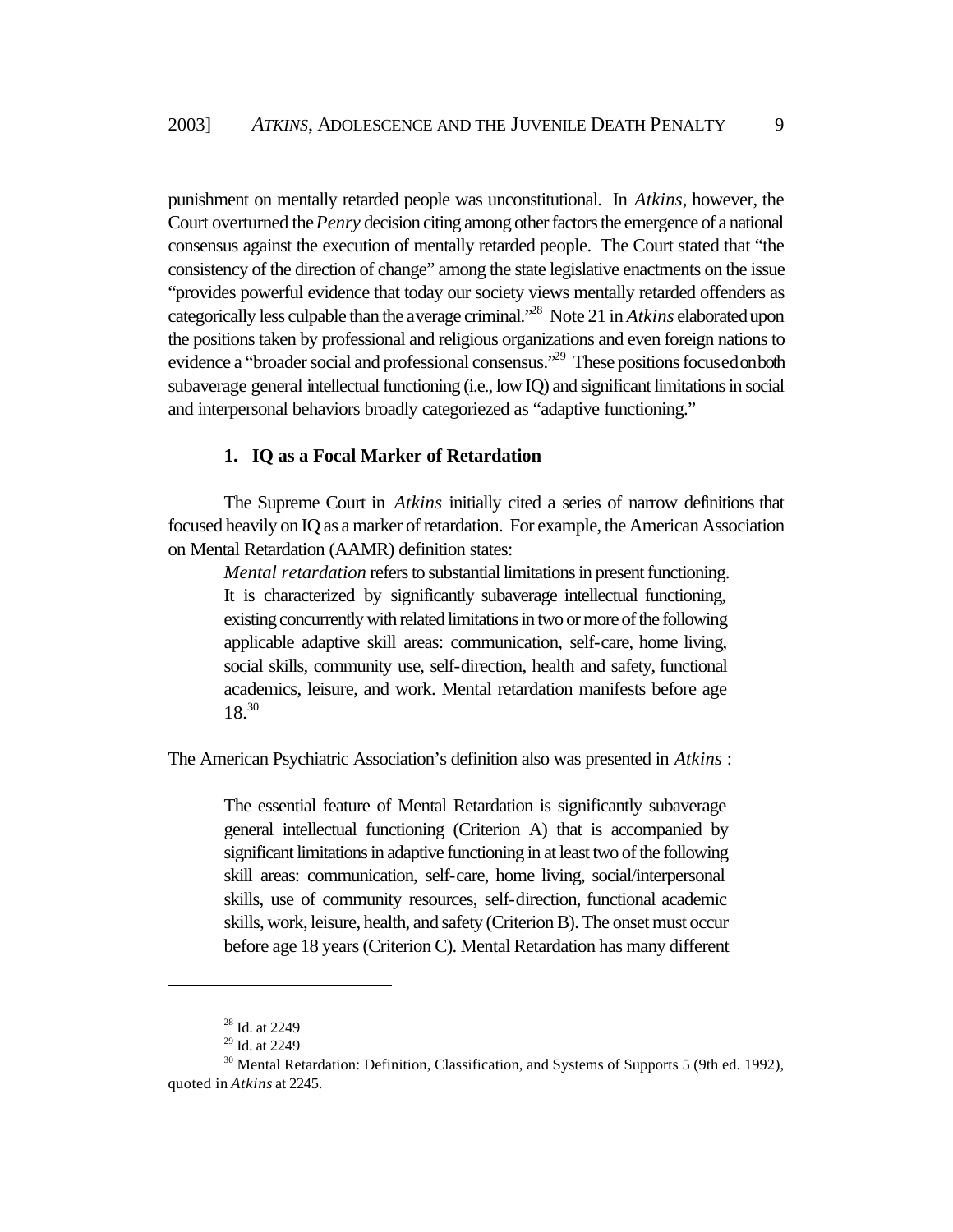etiologies and may be seen as a final common pathway of various pathological processes that affect the functioning of the central nervous system.<sup>31</sup>

The World Health Organization, whose International Statistical Classification of Diseases and Related Health Problems (tenth revision) enjoys greater acceptance internationally, also focuses on IO. in its definition of mental retardation:  $32$ 

Degrees of mental retardation are conventionally estimated by standardized intelligence tests. These can be supplemented by scales assessing social adaptation in a given environment.<sup>33</sup>

The emphasis on intelligence noted here has been pervasive in statutory definitions of mental retardation. Virtually every state statute that prohibits the execution of "mentally retarded" persons, defines such a condition as "a mental deficit that has resulted in significantly subaverage general intellectual functioning existing concurrently with significant limitations in adaptive functioning, where the onset of the forgoing conditions occurred before the defendant reached the age of eighteen.<sup>34</sup> In addition, about one-third of the states have set a maximum numerical IQ level for a mentally retarded individual - nearly all use a threshold of  $70^{35}$ .

<sup>&</sup>lt;sup>31</sup> American Psychiatric Association, Diagnostic and Statistical Manual of Mental Disorders 41, 41-49 (4th ed. 2000).

<sup>&</sup>lt;sup>32</sup> World Health Organization, International Statistical Classification of Diseases and Related Health Problems (Tenth Revision) (ICD-10) 91, 91-93 (1999).

 $33$  Id at 91.

<sup>&</sup>lt;sup>34</sup> See, for example, Ariz. Rev. Stat. § 13-3982. All statutes prohibiting the death penalty for people with mental retardation can be found at: http://www.deathpenaltyinfo.org/dpicmrstatutes.html ; Last Accessed October 1, 2002.

<sup>&</sup>lt;sup>35</sup> See, James W. Ellis, Mental Retardation And The Death Penalty: A Guide To State Legislative Issues. Most of the existing state legislation on this topic define mental retardation in general terms, as "concurrent deficits in adaptive behavior," but also generally apply the definition to persons with an IQ score of 70 or below, and additionally some individuals with scores in the low 70s (and even mid-70s), depending on the nature of the testing information. See, for example, *See, e.g.,* TENN. CODE ANN. § 39-13-203(a)(1)-(3) (1997); WASH. REV. CODE ANN. § 10.95.030(2)(a) (West Supp. 2002). However, the identification of the upper boundary of mental retardation cannot be stated with complete precision in terms of IQ scores. This upper boundary of IQs to classify a person as mentally retarded reflects the statistical variance inherent in all intelligence tests and the need to accommodate clinical judgment. AAMD, *Classification* (1983) 11 (AThis upper limit is intended as a guideline; it could be extended upward through IQ 75 or more, depending on the reliability of the intelligence test used. This particularly applies in schools and similar settings if behavior is impaired and clinically determined to be due to deficits in reasoning and judgment@); APA, *DSM-IV-TR* at 41-42 (AThus it is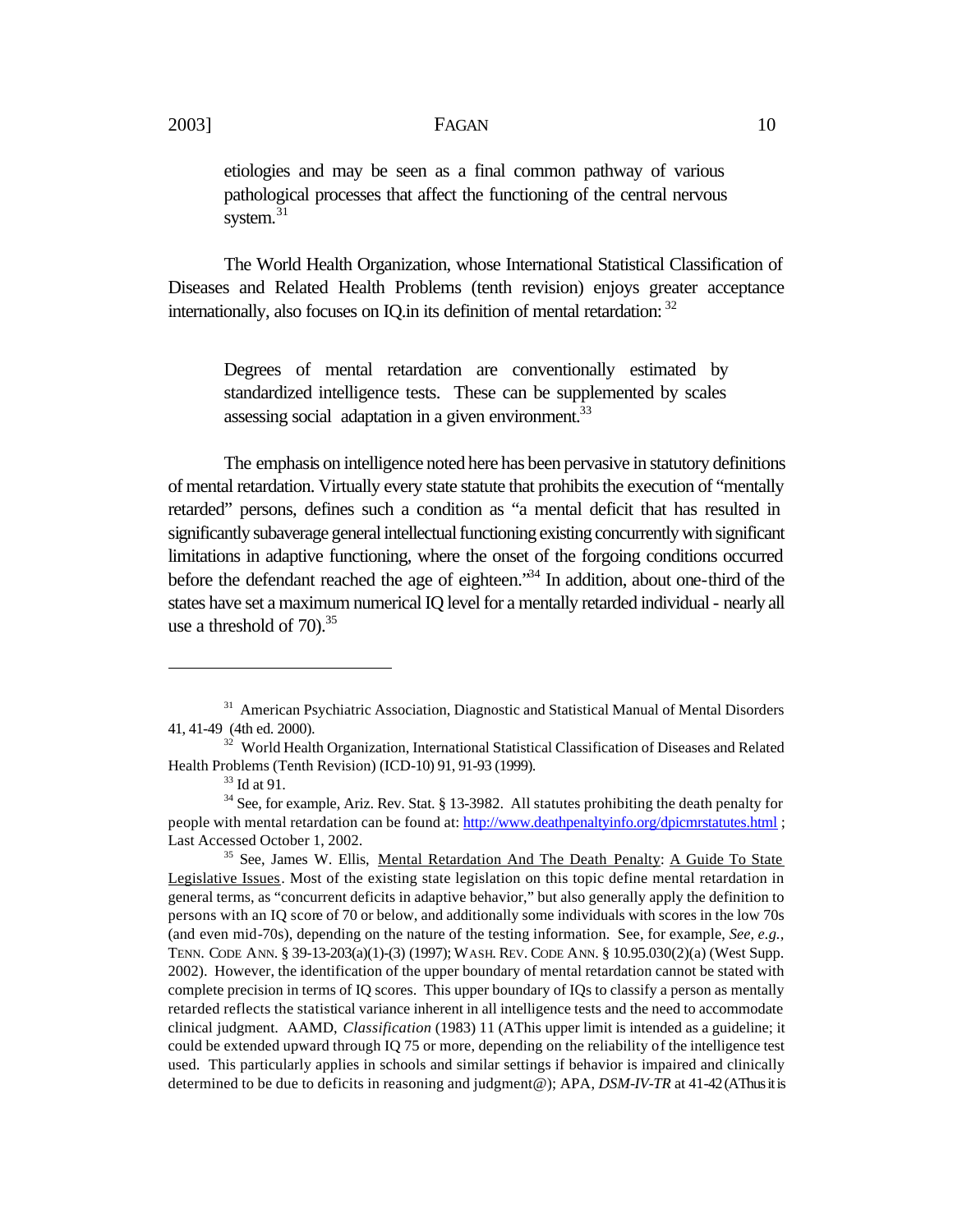The clinical, scientific and normative issues regarding the culpability of mentally retarded individuals did not evolve much in the years between the *Penry* and *Atkins* decisions. No major advancements in the classification of mental retardation had been reported in the intervening time, and IQ remained the focal point in clinical and statutory definitions of mental retardation. The Court's reasoning in Atkins was focused more on the normative consensus emerging in the states and less on changing professional views of the capacities of individuals whose IQ hovers at the widely recognized threshold of 70. However, the emphasis on IQ masks important developmental competencies that are concomitants of mental retardation, and that form the scientific and conceptual basis for extending the inner logic of *Atkins* to adolescents. This dimensionality is examined next.

#### **2. The Dimensionality of Mental Retardation**

 $\overline{a}$ 

The Court in *Atkins* recognized the limitations of a narrow and singular definition of mental retardation, and invoked a definition more consistent with the Eighth Amendment jurisprudence of *Enmund*, *Woodson*, *Coker* and other cases. Despite the hegemony of IQ as a marker of retardation in both clinical practice and state law, *Atkins* went beyond the normative consensus to articulate a jurisprudence of mental retardation that bears directly on the culpability of mentally retarded persons (MRP's) for criminal sanctions generally. The Court then goes on to locate their culpability relative to the higher capital standard set by *Endmund* and other cases that constitute the "death is different" capital jurisprudence.

Unlike *Penry*, which relied upon the "'idiots' and 'lunatics'" jurisprudence of the common law, the characterizations of retardation in *Atkins* relied upon not just clinical definitions of mental retardation but ranged wider to embrace social science evidence that establish characteristics of mental retardation. That is, the Court coupled the extrinsic sociopolitical *consensus* argument with a second more descriptive and straight-forward approach: invoking justice. By relying on simple biological and psychological arguments to

possible to diagnose Mental Retardation in individuals with IQs between 70 and 75 who exhibit significant deficits in adaptive behavior@). *See generally,* American Psychological Association, *Manual of Diagnosis and Professional Practice in Mental Retardation* (John W. Jacobson & James A. Mulick eds. 1996); National Research Council, *Mental Retardation: Determining Eligibility for Social Security Benefits* 5 (National Academy Press 2002). Despite the desirability of a bright line standard measurable by a single IQ test, Ellis says that other factors must be considered to inform and contextualize the clinical judgment of experienced diagnosticians. This fact is reflected in the *Atkins* decision, where the Court noted that "…an IQ between 70 and 75 is typically considered the cutoff IQ score for the intellectual function prong of the mental retardation definition." 122 S.Ct. at 2245 n.5.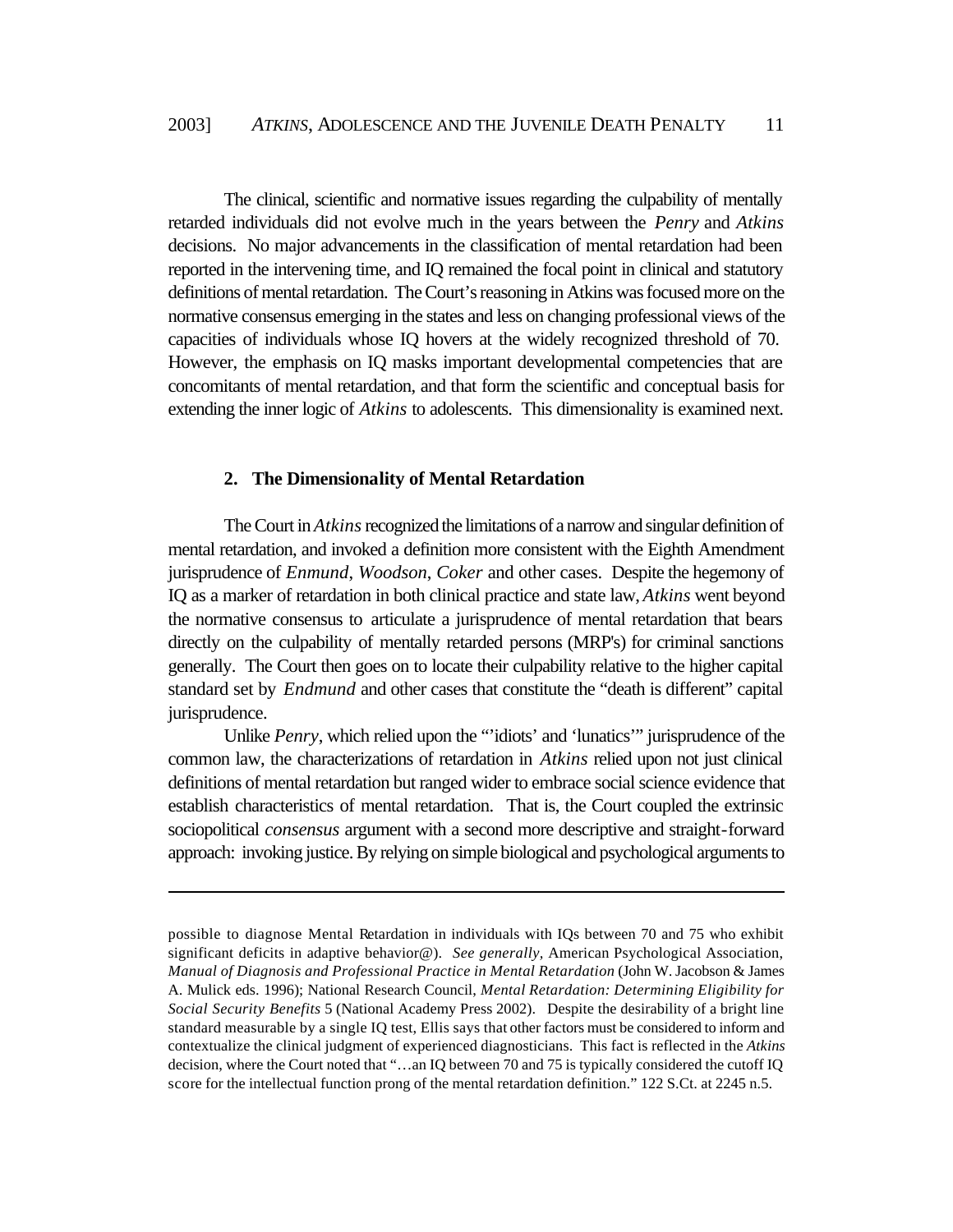explain why mentally retarded individuals should not be held to the same standards of culpability as fully developed adults, the *Atkins* Court makes an important statement about the role of accountability in capital cases.

At the fulcrum of this discussion are the dynamics of social and mental development. The court posits that,

Because of their disabilities in areas of reasoning, judgment, and control of their impulses. . .[mental retarded persons] do not act with the level of moral culpability that characterizes the most serious adult criminal conduct. Moreover, their impairments can jeopardize the reliability and fairness of capital proceedings against [them].<sup>36</sup>

This reasoning presupposes a fundamental point: mentally retarded individuals are not as psychologically, mentally, and socially developed as normal adults, and therefore do not display the same abilities of reason or culpability. There are several steps to take in arguing for this logical progression by the Court. The first and most important is to examine the various definitions of "mental retardation" found in law, medicine, and psychology to ascertain a more comprehensive understanding of what is essential in demarcating a mentally retarded individual from an average adult. Turn again to the Court's own words. The *Atkins* Court instructs:

Mentally retarded persons frequently know the difference between right and wrong and are competent to stand trial. Because of their impairments, however, by definition they have diminished capacities to understand and process information, to communicate, to abstract from mistakes and learn from experience, to engage in logical reasoning, to control impulses, and to understand the reactions of others. There is no evidence that they are more likely to engage in criminal conduct than others, but there is abundant evidence that they often act on impulse rather than pursuant to a premeditated plan, and that in group settings, they are followers rather than leaders.<sup>37</sup>

<sup>36</sup> *Atkins* at 2250.

<sup>&</sup>lt;sup>37</sup> Id. at 2250 and Notes 23 and 24. The Court cited social science evidence on this point: J. McGee & F. Menolascino, *The Evaluation of Defendants with Mental Retardation in the Criminal Justice System*, in THE CRIMINAL JUSTICE SYSTEM AND MENTAL RETARDATION 55, 58-60 (R. Conley, R. Luckasson, & G. Bouthilet eds.1992); Appelbaum &Appelbaum, Criminal-Justice Related Competencies in Defendants with Mental Retardation, 14 J. of Psychiatry & L. 483, 487-489 (Winter 1994); Ellis & Luckasson, Mentally Retarded Criminal Defendants, 53 Geo. Wash. L.Rev. 414, 429 (1985); Levy-Shiff, Kedem, & Sevillia, *Ego Identity in Mentally Retarded Adolescents*, 94 AM. J.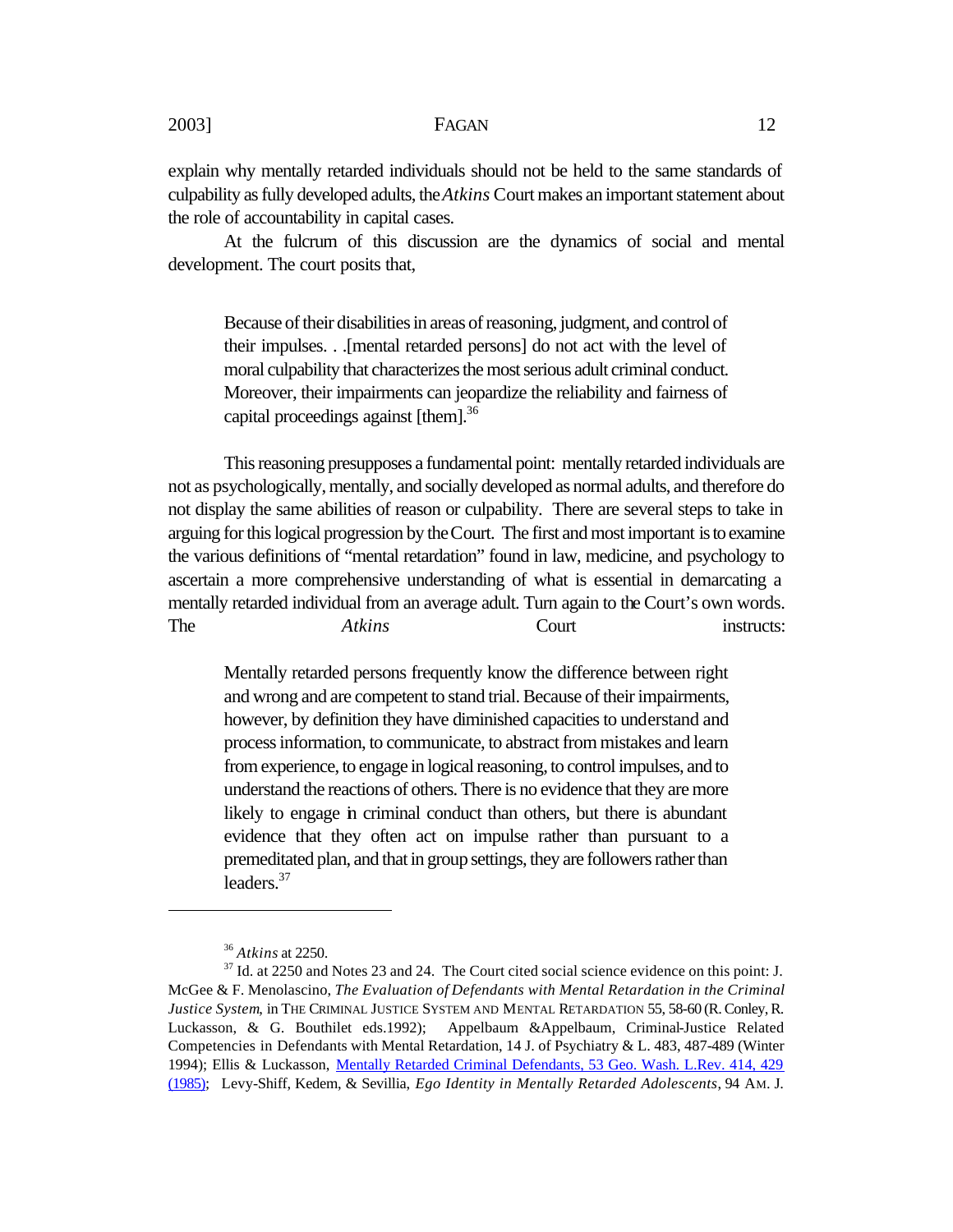The logic seems self-evident: because of a stall in mental and social development, these individuals are biologically more vulnerable to outside influence, to acting on impulse, and to not thinking through the consequences of their actions. *Atkins* specifically references characteristics common to both the mentally retarded and juveniles: a susceptibility to influence, a lack of maturity and perspective, and a lower degree of moral culpability.<sup>38</sup> The Court concluded that these deficiencies may not exempt mentally retarded persons from criminal sanctions, but they do diminish the culpability well below the constitutional threshold for a death sentence.<sup>39</sup>

For example, adopting the recommendations of the Utah Sentencing Commission, <sup>40</sup> the Utah legislature recently passed SB 8, incorporating the Atkins decision into Utah law,  $41$ and the Governor signed it into law on March 15, 2003. The bill sets up a procedure to make the mental retardation determination before trial. A defendant found mentally retarded could still be tried for murder, but could not be subjected to the death penalty. IQ is only one of many factors to be considered in classifying a person as mentally retarded.<sup>42</sup> The definition in Utah's proposed law reads that a person would be regarded as mentally retarded if the individual "has significantly subaverage general intellectual functioning that results in and exists concurrently with significant deficits in adaptive functioning in the areas of reasoning, judgment and impulse control, manifested prior to age 22.<sup>\*43</sup>

The Utah statute also states that a person's IQ should not be the only determining factor since different IQ tests produce different results, since IQ often is considered a range

 $\overline{a}$ 

<sup>41</sup> U.C.A. 1953 § 76-2-305, amended by 2003 Utah Laws Ch. 11 (S.B. 08) (March 15, 2003).  $^{42}$  Id.

MENTAL RETARDATION 541, 547 (1990); Whitman, *Self Regulation and Mental Retardation*, 94 Am. J. MENTAL RETARDATION 347, 360 (1990); Everington & Fulero, *Competence to Confess: Measuring Understanding and Suggestibility of Defendants with Mental Retardation* 37 MENTAL RETARDATION 212, 212-213, 535 (1999).

<sup>&</sup>lt;sup>38</sup> These characteristics were defined for juveniles below the age of 18 in *Eddings v. Oklahoma,* 455 U.S. 104, 113-117, 102 S.Ct. 869, 71 L.Ed.2d 1 (1982); See, generally, Elizabeth Scott, Judgment and Reasoning of Adolescents, infra note 78.

<sup>39</sup> *Atkins* at 2250-51.

<sup>40</sup> See, Utah Sentencing Commission Minutes, Committee: Sentencing Committee, October 9, 2002 (available at http://www.justice.utah.gov/MinutesAgendas/sentmin/October.pdf , visited April 15, 2003).

<sup>43</sup>. S.B. 8, Utah Senate, § **77-15a-102: "**Mentally retarded defined. As used in this chapter, a defendant is "mentally retarded" if: (1) the defendant has significant subaverage general intellectual functioning that results in and exists concurrently with significant deficiencies in adaptive functioning that exist primarily in the areas of reasoning or impulse control, or in both of these areas; and (2) the subaverage general intellectual functioning and the significant deficiencies in adaptive functioning under Subsection (1) are both manifested prior to age 22.**"**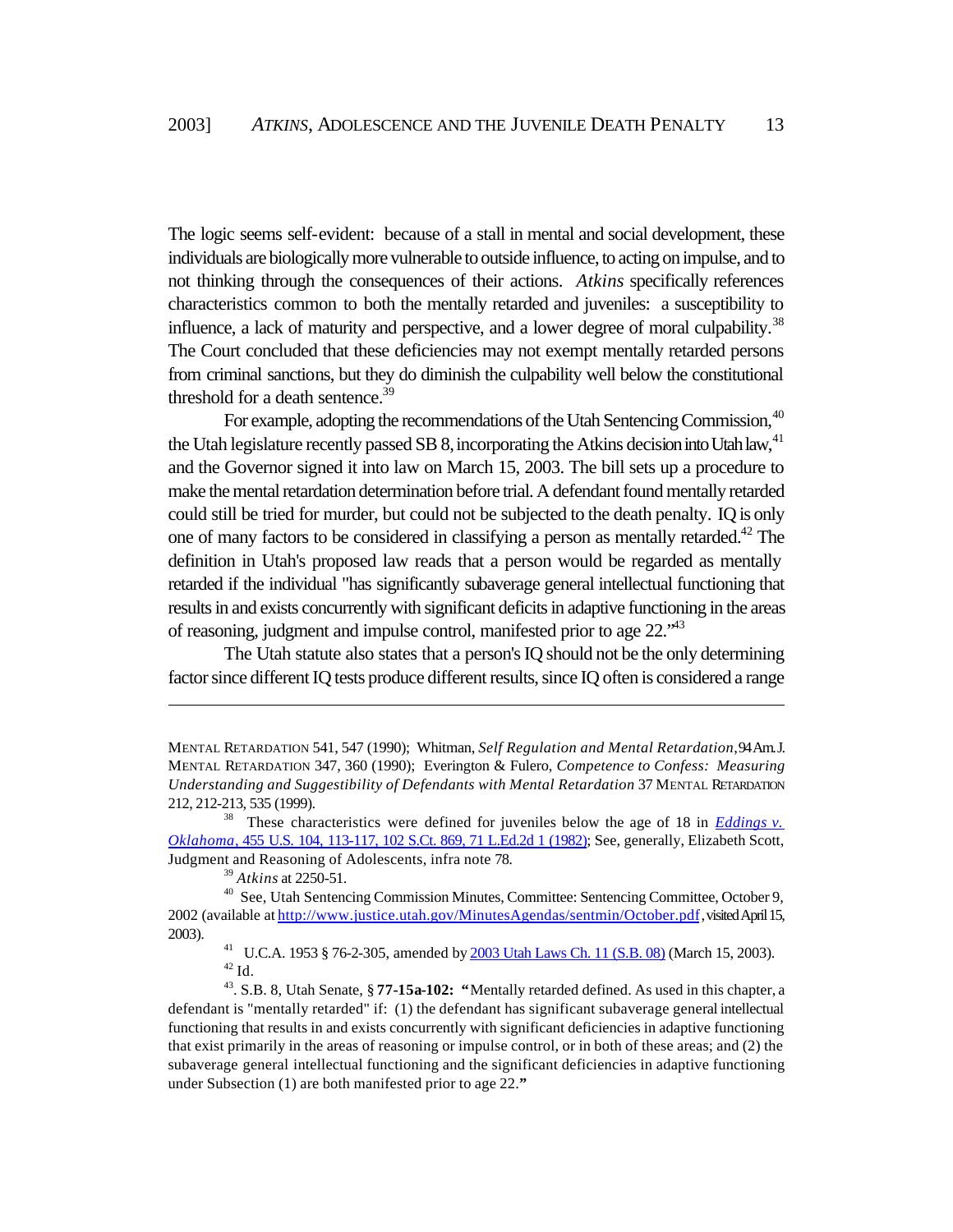rather than a fixed number, and using the traditional IQ of 70 would be both overinclusive and underinclusive. The statute further states that the signs of retardation should have emerged before age 22, although there was sharp internal division within the Commission over this provision. Finally, the statute recommended that the death penalty should not be sought against a mentally impaired person who confesses to a crime unless there is outside corroborating evidence. The statute prohibits a death sentence if a case revolves only around a confession from a person with a sub-average intellect that is not corroborated by other evidence.

However, Utah may be atypical where it focuses on markers other than IQ to determine degrees of mental retardation. Many current statutes in other states require two necessary elements to declare a defendant mentally retarded: low intellectual functioning and subnormal adaptive behavior.<sup>44</sup> These statutes typically define a broad definition for each of these requirements. Most states, however, set the intellectual functioning standard at a specified IQ level (70 or 75), or they leave the evaluation in the hands of a court appointed psychologist. And, some states have not provided any definition for the adaptive behavior prong of mental retardation, leaving it open to court interpretation. South Dakota and Tennessee are examples of states using this approach.<sup>45</sup> Many states have taken steps to define the "adaptive behavior" element. Arizona, Connecticut, and Kansas are virtually identical in their wording in this respect.<sup>46</sup> North Carolina and Missouri provide more comprehensive definitions of each component of the definition. For example, Missouri statutes decompose adaptive behavior into specific components: "…communication, selfcare, home living, social skills, community use, self-direction, health and safety, functional academics, leisure and work, which conditions are manifested and documented before eighteen years of age. $147$ 

While there are some differences in defining the "adaptive behavior" prong of

<sup>&</sup>lt;sup>44</sup> All statutes prohibiting the death penalty for people with mental retardation can be found at: http://www.deathpenaltyinfo.org/dpicmrstatutes.html, visited October 1, 2002.

<sup>45</sup> For example, Tennessee statutes are typical in drawing a bright line for IQ, but leaving vague the criteria for determining "adaptive" behavior. The issue of age of determination attests to the dimension of stability that informs several statutes, an inherent claim of the intractability and organic nature of the disability. "(a) As used in this section**,** 'mental retardation' means: (1) Significantly subaverage general intellectual functioning as evidenced by a functional intelligence quotient (I.Q.) of seventy (70) or below; (2) Deficits in adaptive behavior; and (3) The mental retardation must have been manifested during the developmental period, or by eighteen (18) years of age" *Tenn. Code. Ann. Tit. 39. Ch 13*.

<sup>46</sup> The Connecticut statute defines subaverage functioning as: "[s]ignificantly subaverage general intellectual functioning existing concurrently with deficits in adaptive behavior and manifested during the developmental period"; and adaptive behavior '…means the effectiveness or degree with which an individual meets the standards of personal independence and social responsibility expected for the individual's age and cultural group." .*Conn. Gen. Stat. § 1-1g (2001)*

<sup>47</sup> *Section 565.030 R.S.Mo*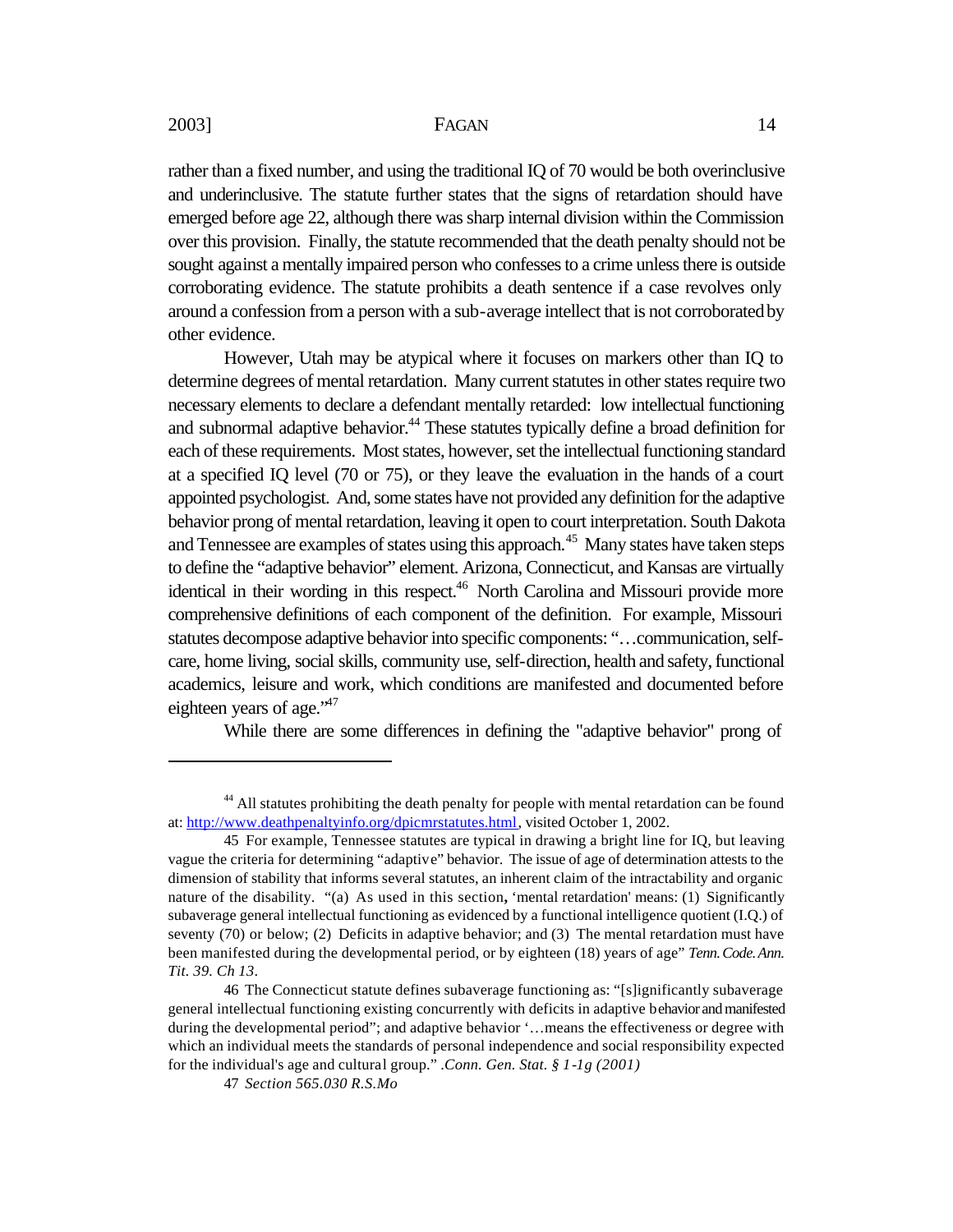mental retardation among the various statutes on point, each state with such a definition includes one common element: the defendant lacks independence and social responsibility in relationship to others in that community or cultural group. Only the Utah statute thus far has taken the additional step to incorporate specific markers of developmental incapacities into a definition of mental retardation. Social science, and especially developmental psychology, has taken note of the specific dimensions of adaptive behavior, generally offering a broader definition that includes: (a) initiating, interacting and terminating interaction with others; (b) regulating one's own behavior and controlling impulses; (c) making choices; and (d) conforming conduct to laws.<sup>48</sup> In this regard, the states' statutes lag well behind the social science evidence on the cognitive, emotional regulatory, and neuropsychological deficits that comprise retardation.<sup>49</sup>

#### **3. The Culpability of Mentally Retarded Offenders in Capital Cases**

The Court in *Atkins* stated that "… *only the most deserving of execution* are put to death…If the culpability of the average murderer is insufficient to justify the most extreme sanction available to the State, the lesser culpability...surely does not merit that form of retribution." (emphasis added). Accordingly, even if a mentally retarded murderer does not meet the strict statutory requirements of being "significantly subaverage" in their intellectual and adaptive abilities, he or she are sufficiently subaverage on the dimensions of "adaptive behavior" to substantially challenge the assertion that a mentally retarded person should ever be considered one of "the most deserving of execution."

The bridge between legal responsibility and moral responsibility can be understood at the intersection of the two purported goals of the criminal justice system, punishment and deterrence. A minimum amount of cognitive understanding is necessary for either goal to be served in any measurable manner. If the defendant is so mentally retarded that he has no understanding of right and wrong or does not have the memory capacity to recollect the crime for which he is being held accountable, then we can assume that he will not be able appreciate the relationship between his action and the punishment. Also, other similarly situated individuals, lacking the same cognitive abilities, will not have the mental capacity to

<sup>48</sup> See Alan S. Kaufman, Assessing Adolescent and Adult Intelligence (1990) at 549 for a discussion of adaptive skills. See also Jacobson, John W. and James A Mulick, eds, Manual of Diagnosis and Professional Practice in Mental Retardation (1996), at 27.

<sup>&</sup>lt;sup>49</sup> See, generally, McGee, Appelbaum and Appelbaum, supra n. 18. See, also, A.K. Dowling, Post-Atkins Problems with Enforcing the Supreme Court's Ban on Executing the Mentally Retarded, 33 *Seton Hall L. Rev*. 733 (2003); Note, Implementing Atkins, 116 *Harv. L. Rev.* 2565 (2003).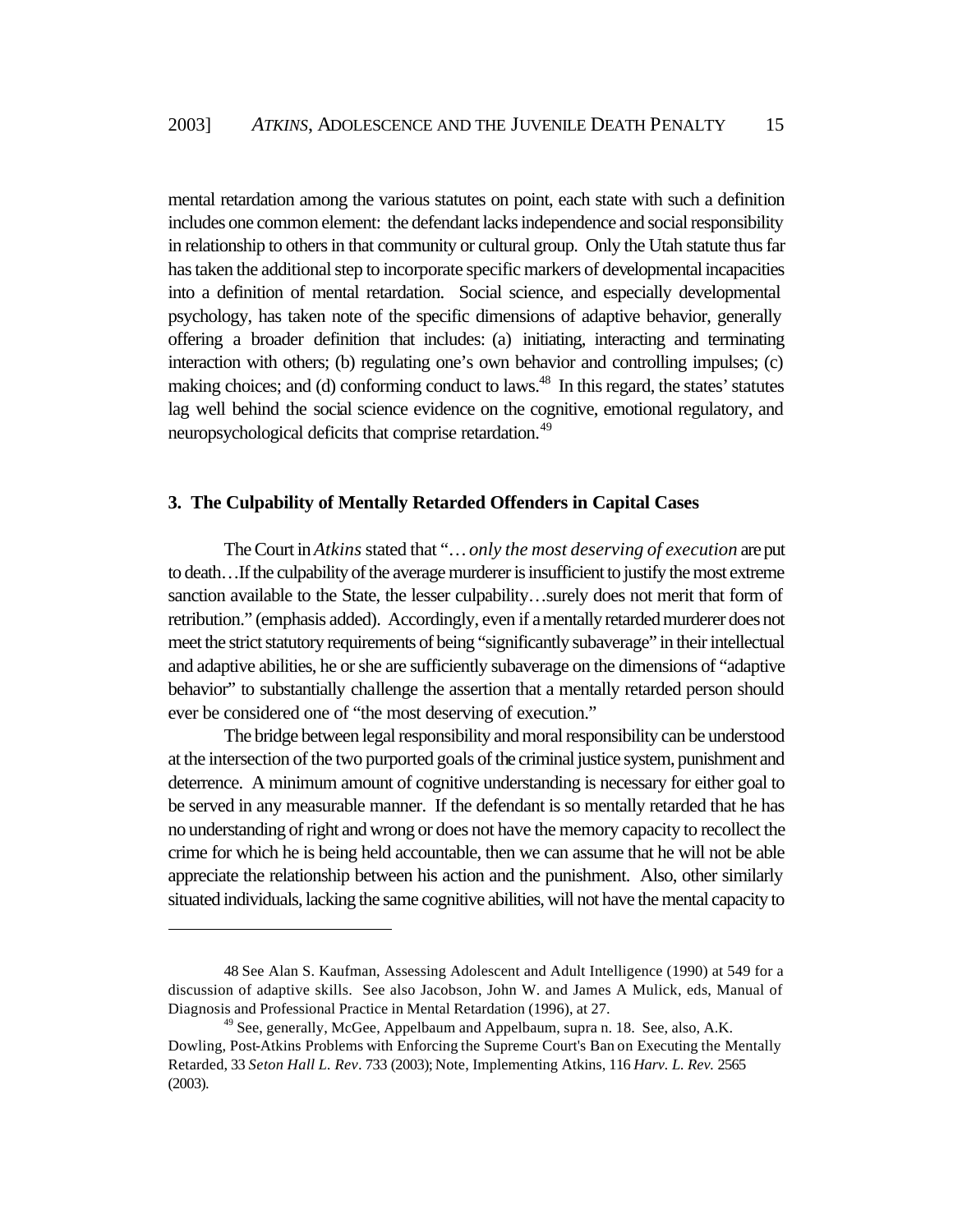understand the crime-punishment relationship or control their actions to conform to social norms. By most clinical definitions, a mentally retarded person's capacity is permanently frozen at a particular mental age.<sup>50</sup> Thus, if an individual lacks the capacity to make a moral judgment about right and wrong and alter their actions in accordance with their moral judgment, then it serves no function to place moral blame and punishment upon that actor.

In *Atkins*, the Court stated two significant reasons for disallowing the execution of mentally retarded offenders. First, given the characteristics of their disability, mentally retarded peopleare not uniquely culpable under the law. Where the Court in *Gregg* identified retribution and deterrence as the social purposes served by the death penalty,  $51$ there is substantial doubt about whether retribution in cases involving the mentally retarded is best served by executing them. In *Godfrey v. Georgia*, for example, the Court set aside a death penalty because the crimes did not reflect a consciousness materially more "depraved than that of any person guilty of murder."<sup>52</sup> Indeed, the *Atkins* Court similarly recognized that mentally retarded persons have diminished capacity to understand and process information, to communicate, to abstract from mistakes and learn from experience, and to control impulses.<sup>53</sup> Accordingly, the Court adopted a functionalist perspective, arguing that the application of capital punishment to mentally retarded offenders did not serve the retribution goal of matching the severity of the punishment to the crime.

The *Atkins* Court also held that mentally retarded persons are unlikely to realize a deterrent effect of capital jurisprudence. Explaining that the same cognitive impairments which classify individuals as mentally retarded also interfere with their ability to understand the law, the Court held that the deterrent effect of possible capital punishment is essentially lost prospective mentally retarded offenders.

[I]t is the same cognitive and behavioral impairments that make these defendants less morally culpable -- for example, the diminished ability to

<sup>50</sup> American Association on Mental Retardation, *Mental Retardation: Definition, Classification, and Systems of Supports* 1 (Ruth Luckasson ed., 10<sup>th</sup> ed. 2002) (hereafter AAAMR, *Mental Retardation* (2002)"). In addition to providing the current definition of mental retardation and explaining related concepts and terminology, the 2002 edition of this manual provides valuable background on such topics as the history of classification, clinical assessment of people with mental retardation, and an extensive bibliography of references to the clinical literature. *See* www.aamr.org. The formulation in the 2002 AAMR definition requires that the individual manifest Aa disability characterized by significant limitations both in intellectual functioning and in adaptive behavior as expressed in conceptual, social, and practical adaptive skills." Id. Any behavioral adjustments or changes over time by mentally retarded persons do not signify improvements in mental functioning, but reflect only the ability to overcome "adative limitations" from life experience/habit. Id.

<sup>51</sup> *Gregg v Georgia*, 428 U.S. 153 (1976)

<sup>52 446</sup> US 420 (1980)

<sup>53</sup> *Akins*, at 2250.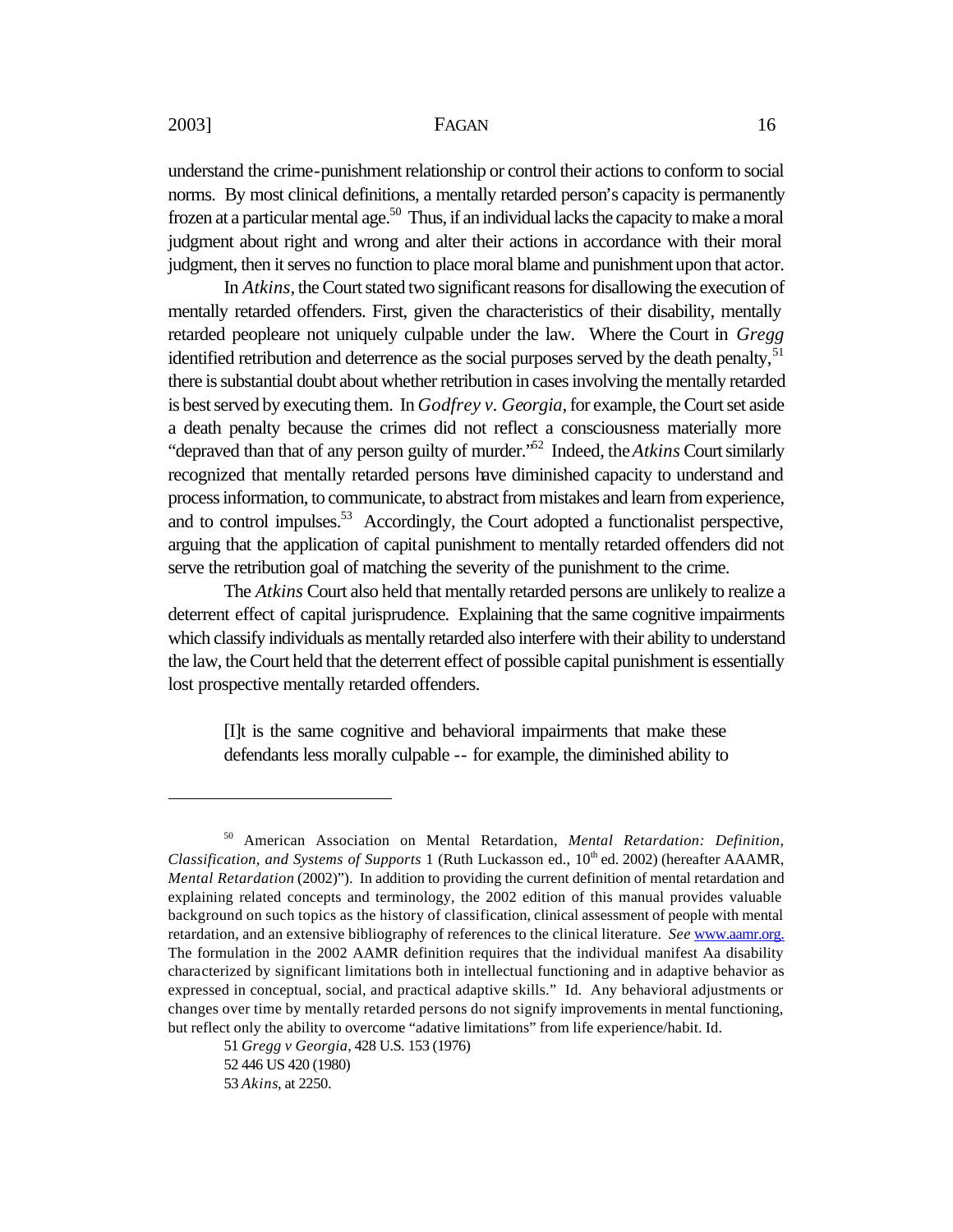understand and process information, to learn from experience, to engage in logical reasoning, or to control impulses -- that also make it less likely that they can process the information of the possibility of execution as a penalty and, as a result, control their conduct based upon that information. Nor will exempting the mentally retarded from execution lessen the deterrent effect of the death penalty with respect to offenders who are not mentally retarded. Such individuals are unprotected by the exemption and will continue to face the threat of execution. Thus, executing the mentally retarded will not measurably further the goal of deterrence.<sup>54</sup>

The Gregg Court relied on *Enmund v. Florida*, noting "… it seems likely that "capital punishment can serve as a deterrent only when murder is the result of premeditation and deliberation.<sup>55</sup> Citing *Fisher v U.S.*,<sup>56</sup> the *Gregg* Court continued to explain "...for if a person does not intend that life be taken or contemplate that lethal force will be employed by others, the possibility that the death penalty will be imposed for vicarious felony murder will not "enter into the cold calculus that precedes the decision to act."<sup>57</sup> Regarding the coupling of deterrence and retribution, the *Enmund* Court found that unless the death penalty contributes to one or both of these goals, capital punishment "is nothing more than the purposeless and needless imposition of pain and suffering," and hence an unconstitutional punishment.<sup>58</sup> Absent a consciousness not just of the moral wrong of murder, but of the aggravating conditions that qualify the case for death, the culpability of the average murderer is insufficient for the death penalty. Furthermore, if a mentally retarded person lacks the logical reasoning skills, the maturity, and the ability to think in long-range causal terms, as some argue, it is inconsistent to hold such a person to the higher standard of either legal responsibility or moral culpability required for a death sentence.

The Court next explained that the disabilities of the mentally retarded not only affect decision-making during the commission of theircrimes, but also affect them after they have been apprehended and convicted. In this respect, the Court found that the same psychological and intellectual inferiority that leads to the poor decision to commit the act in the first place also "undermines the strength of the procedural protections that our capital jurisprudence steadfastly guards."<sup>59</sup> If an individual is more likely to be intimidated by authority, to be poor, to have a difficult time recounting events in great detail, and to act in a

<sup>54</sup> *Atkins* at 2251

<sup>55 458</sup> U.S., at 798, 799, 102 S.Ct. 3368

<sup>56</sup> *Fisher v. United States*, 328 U.S. 463, 484, 66 S.Ct. 1318, 1328, 90 L.Ed. 1382 (1946)

<sup>57</sup> *Gregg v. Georgia, supra*, 428 U.S., at 186, 96 S.Ct., at 2931 (footnote omitted)

<sup>58</sup> *Coker v. Georgia, supra*, 433 U.S., at 592, 97 S.Ct., at 2866.

<sup>59</sup> *Atkins* at 2250.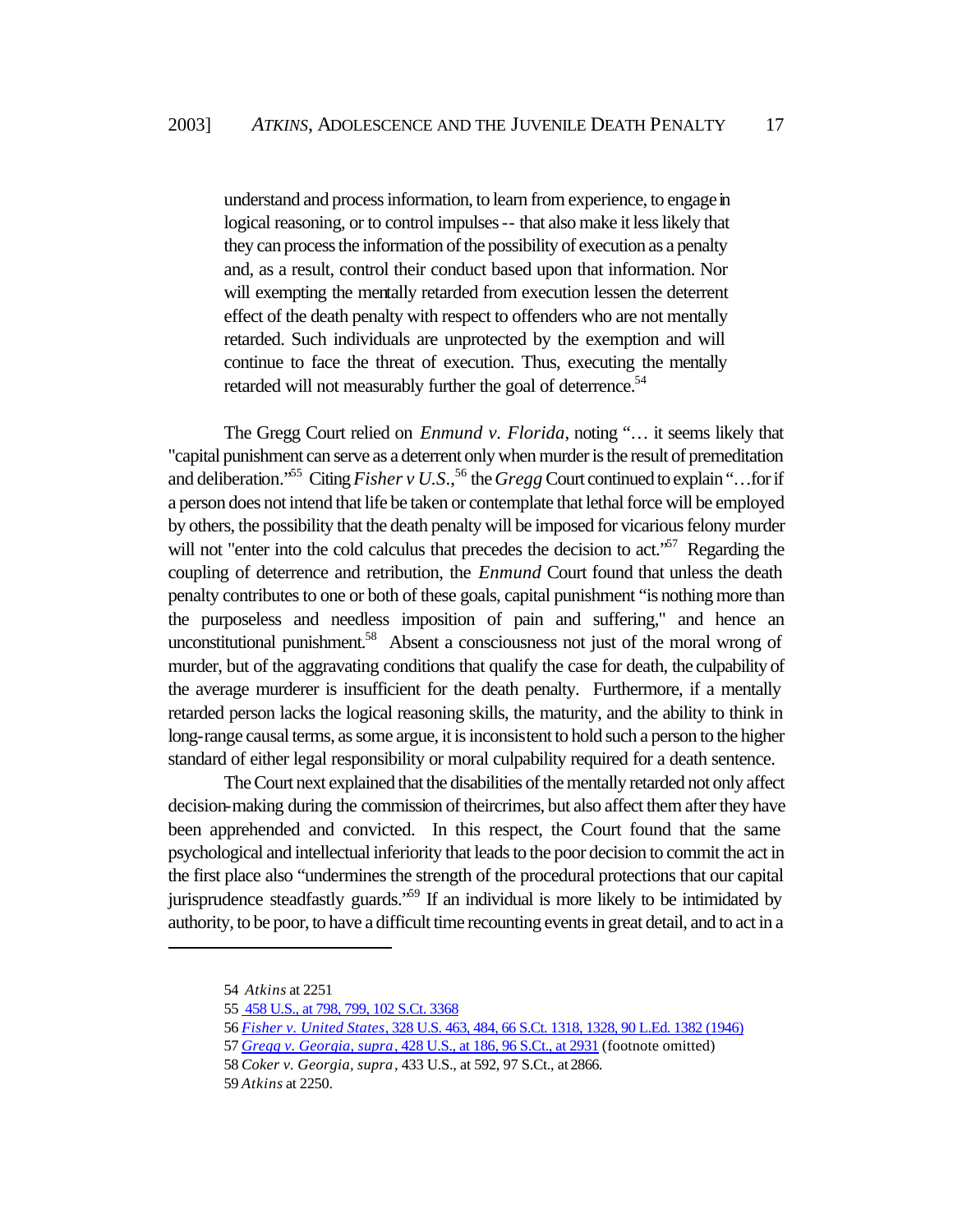manner beyond which his intellectual faculties can sustain him, the criminal process is likely to be an unjust burden.

Mentally retarded persons are, by definition, deficient in many of these areas, and are therefore at a distinct disadvantage in the capital process. In addition to holding that the goals of the death penalty were not furthered by the inclusion of the mentally retarded, the *Atkins* Court overruled *Penry*'s holding that consideration of mitigating factors by the sentencer will adequately ensure individualized consideration in determining a mentally retarded defendant's culpability. The diminished capacity of mentally retarded persons to competently participate in the trial process contributes to their higher risk of serious error in both the trial and sentencing phases of capital trials. It is not hard to imagine how a mentally retarded person might have lesser ability to make persuasive showing of mitigation. For example, citing recent exonerations involving false confessions and "the lesser ability of mentally retarded defendants to make a persuasive showing of mitigation," the Court stated that "[m]entally retarded defendants in the aggregate face a special risk of wrongful execution."<sup>60</sup>

#### **C. The Court's Role in Diagnosing Mental Retardation**

Before the *Atkins* decision, mental retardation was considered as a mitigating factor to punishment in death penalty cases. If the level of mental retardation was not so severe as to affect the defendant's competency to stand trial, the courts were not required to make any special determinations or adopt any specific procedural standards when dealing with a defendant with "mild" or "moderate" mental retardation. Judges were not required to change their procedures to conform to the clinical definitions of mental retardation. Rather, juries were often presented with the testimony of expert witnesses who testified about both the IQ of defendants and their individual developmental characteristics.

In *Penry*, a clinical psychologist testified at a competency hearing before trial that Mr. Penry was mentally retarded with an IQ of  $54<sup>61</sup>$  The psychologists testified that based on his evaluation, Mr. Penry had the mental age of a  $6\frac{1}{2}$  year old and that his ability to function socially with the world was also that of a 9- or 10-year old. However, Mr. Penry's moderate to mild levels of mental retardation did not weigh heavily enough in the eyes of the jury to prevent him from adequately representing his interests and the jury found Penry competent to stand trial.

<sup>60</sup> *Atkins*, at 2252

<sup>61</sup> This would place Penry in either the category of "mild" retardation (individuals with an IQ score range of between 50 or 55 and 70), or "moderate" retardation (IQ scores in the range from a low of 35-40 to 50-55), according to the AAMR classifications.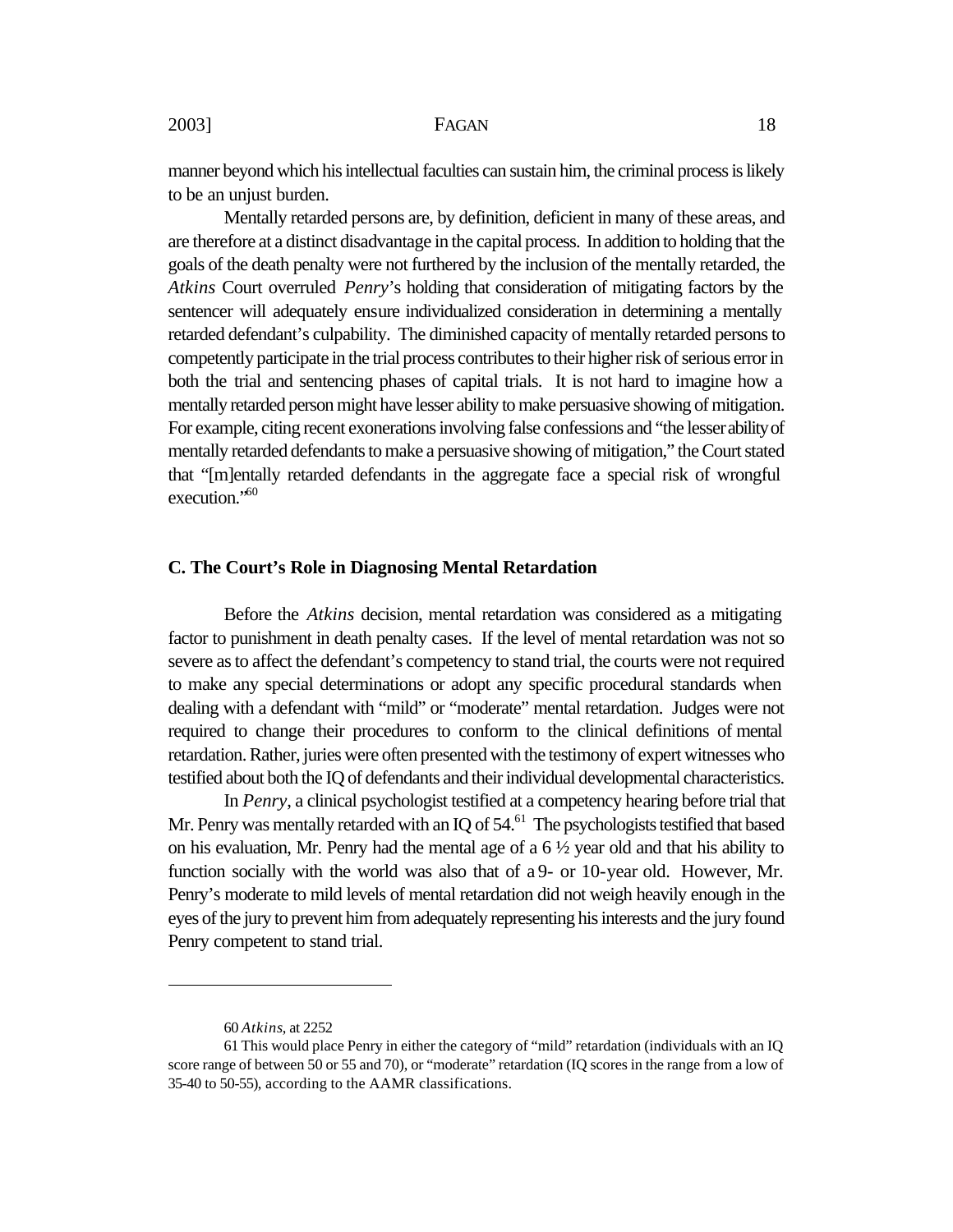At trial, Penry's attorneys raised an insanity defense (one alternative for mentally retarded defendants who are not so severely impaired as to be deemed unable to stand trial) and the testimony of another psychiatrist was introduced. The psychiatrist testified that the defendant suffered from moderate retardation that led to poor impulse control and an inability to learn from his own experiences. In addition, the psychiatrist testified because of the organic brain damage Mr. Penry suffered at an early age, it was impossible for him to appreciate the wrongfulness of his conduct or to change his own behavior to conform to the law.

The State presented testimony of two psychiatrists in rebuttal. One psychiatrist testified that the defendant was not suffering from any mental defect or illness at the time of the crime, while the other testified that he had personally diagnosed Penry as mentally retarded in both 1973 and 1977, but that Mr. Penry was legally sane at the time of the crime. In the face of the dueling testimonies of the three psychiatrists, the jury rejected Mr. Penry's insanity defense and rendered a guilty verdict.

Good law during the *Penry* case did not require the jury to categorically exempt Mr. Penry from capital punishment simply by virtue of his mental retardation. Rather, the defense was permitted to present testimony about his mental development, such as his violent upbringing, that the jury would weigh along side other mitigating factors. Accordingly, in this case, the jury was allowed to consider the testimony of different expert witnesses who delivered competing testimony supporting claims that the defendant was or was not mentally retarded. Given the inconsistency of the psychological evaluations, the jury chose not to heavily weigh Mr. Penry's mental development.

In most cases, prosecuting attorneys tend to use this ambiguity to their advantage. In *Wills v. Texas*, the prosecuting attorney was quoted during closing of the original trial as urging the jury not to "have any sympathy for the defendant because he's a little slow or he's borderline mentally retarded . . . Don't say 'Poor Old Bobby Joe, he's a little slow, he's borderline mentally retarded. Let's give him a break.<sup>562</sup>

As the dueling expert witnesses in *Penry* show, there is considerable disagreement among mental health professionals when rendering a diagnosis of mental retardation in individual cases. Historically, the courts have not been required to resolve questions about a defendant's possible mental retardation. Rather, the role of the courts has been to provide a forum for the presentation of multiple diagnoses. Although this apparent inconsistency in the reliability of mental retardation diagnoses has made its way into the courtroom, the lack of a categorical exemption for people with mental retardation has temporarily provided a way for the criminal justice system to avoid addressing the threshold question of exactly when someone is mentally retarded. As in *Penry*, the challenge of

<sup>62 511</sup> US 1097 (1994) (citing Pet. For Cert. 10).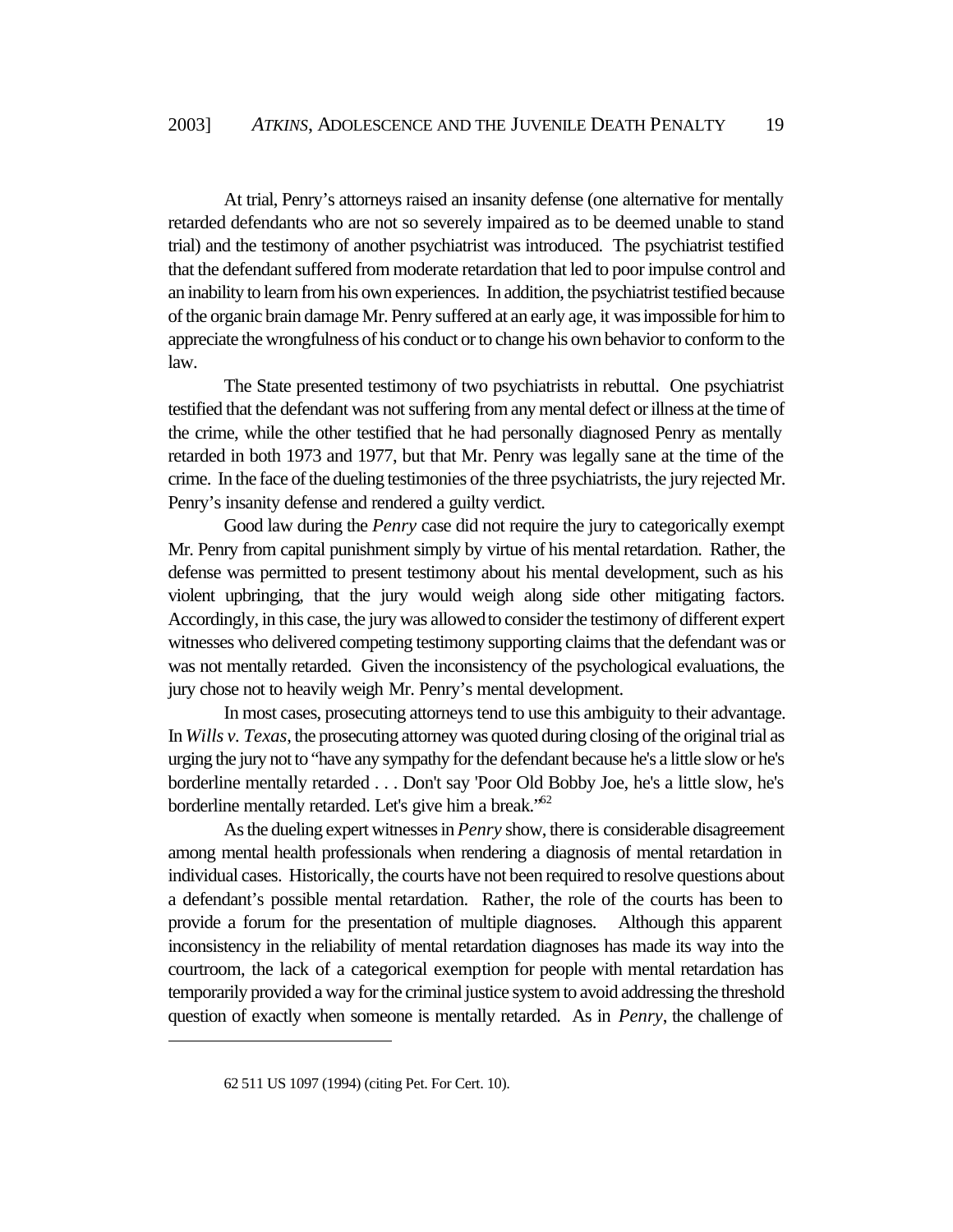understanding a defendant's mental condition has been pushed onto the jury, consistent with the recent Supreme Court decision in *Apprendi v. New Jerse*<sup>63</sup>*y* and *Ring v. Arizona*. <sup>64</sup> This becomes a very difficult task, however, where ordinary citizens are forced to evaluate the mental development of a defendant in situations where reasonable mental health professionals themselves disagree.

The Supreme Court's decision in *Atkins* has fundamentally changed the order in which this inquiry will occur. By granting a categorical exemption from capital punishment to people who are mentally retarded, the threshold question of exactly who qualifies as "mentally retarded" now looms before the Court. Although the actual process by which this will occur will develop cumulatively in individual cases over time, judges and juries will have to answer this question in a definitive manner.<sup>65</sup>

Presently, there are two paths the criminal justice system can take in creating a legal threshold for mental retardation. First, the clinical definitions of mental retardation are well established, and these definitions may be accepted wholesale. Here, the advantages are three-fold. One advantage is that clinical definitions already exist and are in wide circulation. Examples include definitions offered by the AAMR, the APA in its publication the DSM-IV and the WHO in its publication the ICD-10.<sup>66</sup> A second advantage is that the scientific method is used when conducting clinical evaluations. This is a widely accepted analytic method and enjoys broad acceptance both by the judiciary and prospective jurors. Lastly, the scientific research underlying clinical definitions endows these classifications with a certain amount of legitimacy. Where dueling expert witnesses testify, however, a court would nonetheless be faced with a credibility determination.

The second path the courts may take is creating a legal definition of mental retardation, perhaps to be determined in a separate hearing much the like modern pre-trial

<sup>63</sup> 530 U.S. 466, 490 (2001). In *Apprendi*, the U.S. Supreme Court ruled that "any fact that increases the penalty for a crime beyond the prescribed statutory maximum, *other than the fact of a prior conviction*, must be submitted to a jury and proved beyond a reasonable doubt." As a matter of due process, any fact that might lead to an enhanced sentence that would increase the maximum penalty my be fournd by a jury using a reasonable doubt standard.

<sup>64</sup> 536 U.S. 584 (2002). *See, also, infra* notes 70-72

<sup>65</sup> See, John H. Blume and Pamela Blume Leonard, Principles of Developing and Presenting Evidence of Mental Retardation, \_\_ *The Champion* (2000). The Court's decision in *Atkins* makes clear that its holding extends to all defendants who Afall within the range of mentally retarded offenders about whom there is a national consensus. Atkins, 536 U.S. at 347-8. This means that while states are free to adopt variations in the wording of the definition, they cannot adopt a definition that encompasses a smaller group of defendants, nor may they fail to protect any individuals who have mental retardation under the definition embodied in the national consensus. Both judge and jury will have significant roles in the determination of whether a defendant is mentally retarded. See, Ring v. Arizona, 536 U.S. 584 (2002).

<sup>66</sup> AAMR's definition is most widely accepted within the United States, but the WHO's definition is most widely used internationally.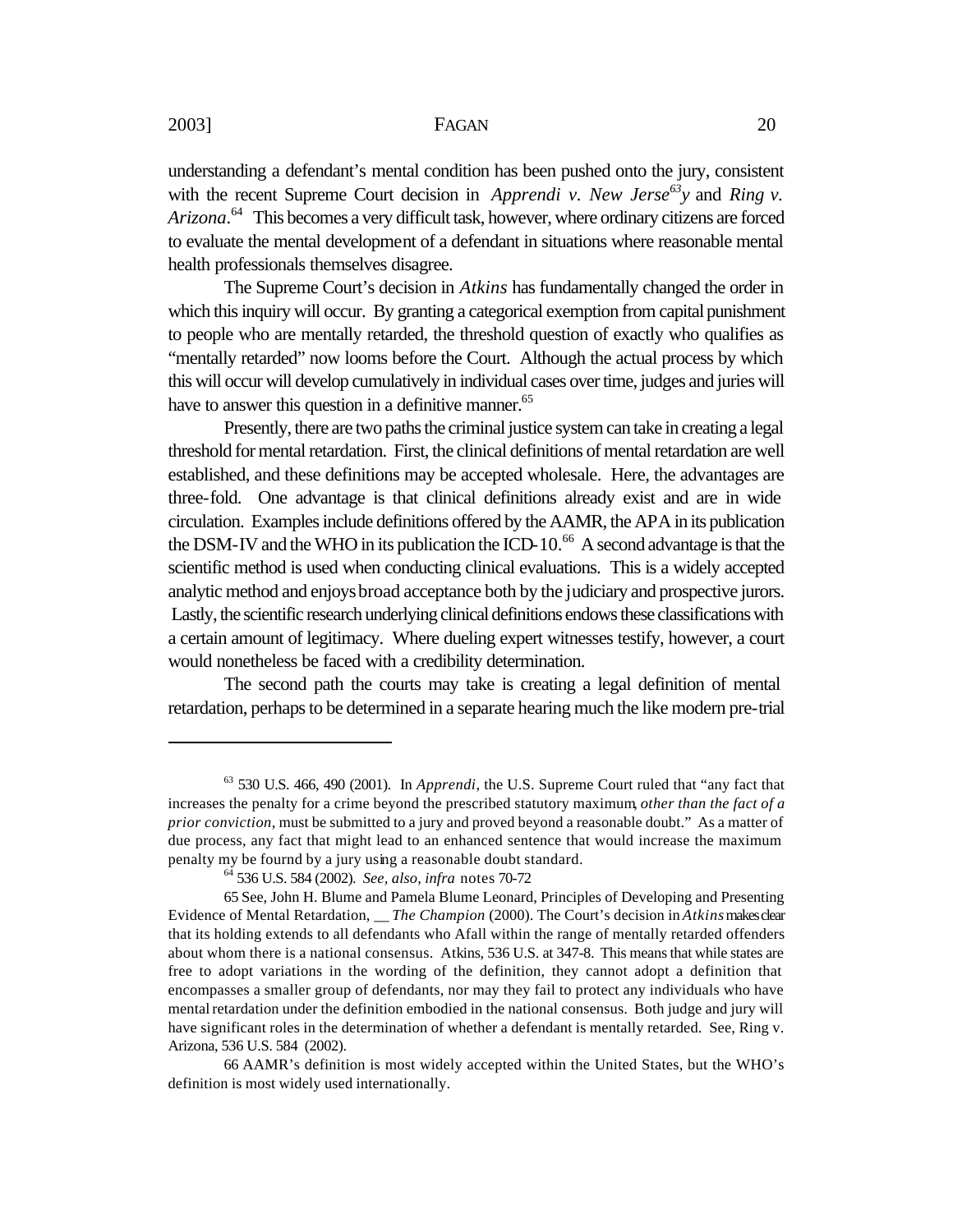competency hearings. The obvious criticism that would arise is that lawyers and judges are endowing themselves with ability to make psychiatric diagnoses. This would create a problem similar to what existed when juries were allowed to independently weigh mental retardation as a mitigating factor.

The Court in *Atkins* offered an analysis of the value of clinical definitions of mental retardation when imported into the world of criminal culpability:

[C]linical definitions of mental retardation require not only subaverage intellectual functioning, but also significant limitations in adaptive skills such as communication, self-care, and self-direction that became manifest before age 18. Mentally retarded persons frequently know the difference between right and wrong and are competent to stand trial. Because of their impairments, however, by definition they have diminished capacities to understand and process information, to communicate, to abstract from mistakes and learn from experience, to engage in logical reasoning, to control impulses, and to understand the reactions of others. [footnote omitted]. There is no evidence that they are more likely to engage in criminal conduct than others, but there is abundant evidence that they often act on impulse rather than pursuant to a premeditated plan, and that in group settings they are followers rather than leaders. [footnote omitted]. Their deficiencies do not warrant an exemption from criminal sanctions, but they do diminish their personal culpability.<sup>67</sup>

The presentation of these clinical definitions provided the Court with objective clinical and medical criteria which it could rely upon for its analysis of reduced legal culpability. This language may prove to be a starting point for courts in choosing the path ahead.

Finally, *Ring v. Arizona<sup>68</sup>* raised additional questions as to whether the judge or the jury makes the determination whether the defendant is mentally retarded. *Ring* involved a Sixth Amendment challenge to Arizona's judge-sentencing capital punishment scheme. Defendant *Ring* argued that the Sixth Amendment requires that any finding of fact that makes a defendant eligible for the death penalty must be unanimously made by the jury beyond a reasonable doubt.<sup>69</sup> While *Ring* dealt specifically with statutory aggravating

<sup>67</sup> *Atkins*, at 2250.

<sup>68</sup> *Ring*, 536 U.S. 584.

<sup>69</sup> *Id at 597 n.4*.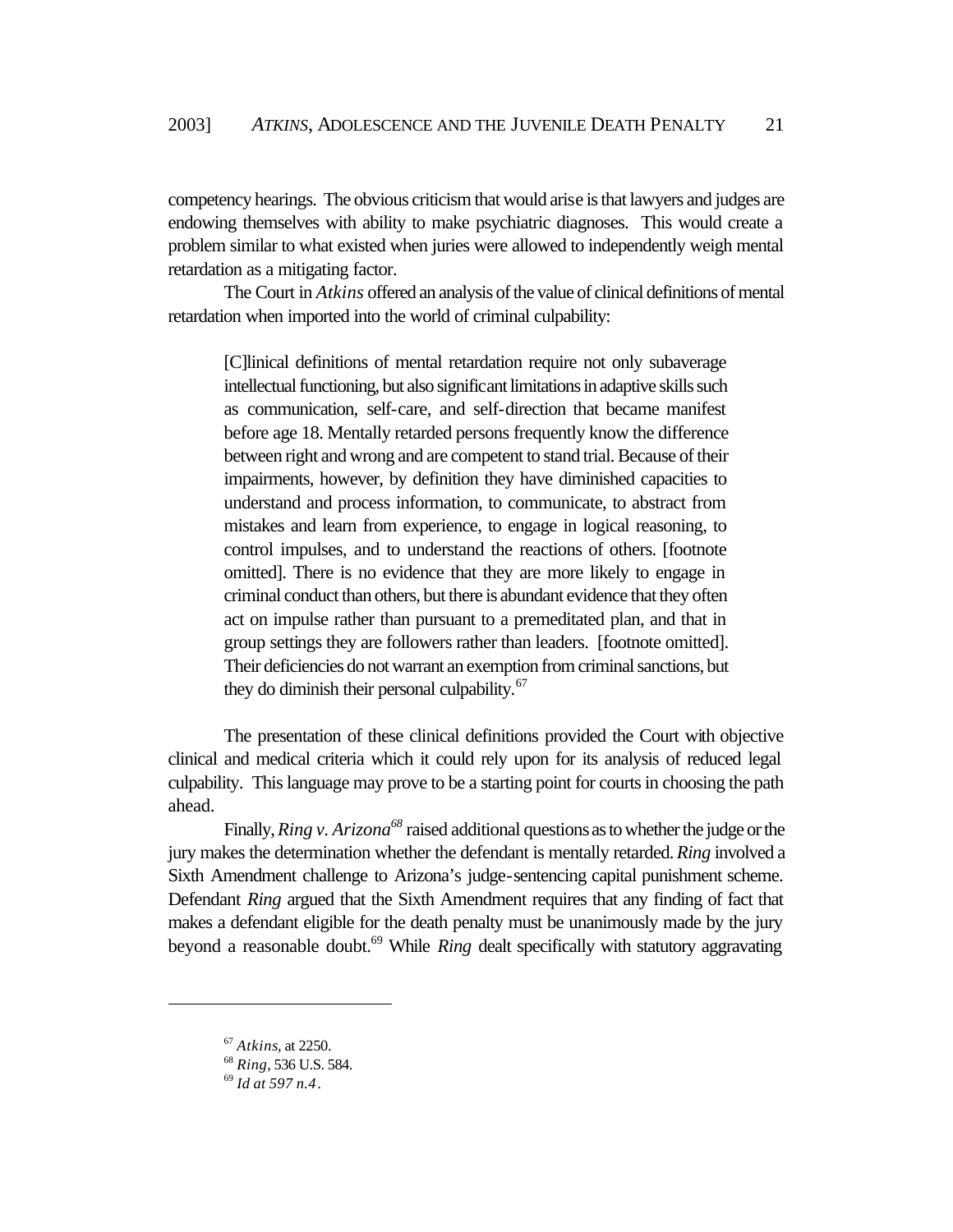circumstances, it included "..factfinding[s] necessary to . . . put [a defendant] to death."<sup>70</sup> Applying *Ring*, a mentally retarded defendant is now constitutionally ineligible for the death penalty.<sup>71</sup> Since mental retardation is now a factual issue upon which a defendant's eligibility for death turns, "that fact . . . must be found by a jury beyond a reasonable doubt". $^{72}$ 

While Ring would seem to put the task of determining whether a defendant is mentally retarded into the jury's hands, the trial judge also has a very important role to play.<sup>73</sup> In *Atkins,* the Court prohibited execution of the mentally retarded in part by recognizing that retarded persons suffer in litigating issues in front of juries, which in turn exposes them to "a special risk of wrongful execution."<sup>74</sup> Trial courts are obligated to conduct hearings on the admission of evidence regarding the defendant=s possible mental retardation. Both the defense and the prosecution would have the opportunity to present evidence, including expert testimony. After considering the evidence, the court should find the defendant to be not death eligible if it finds, by a preponderance of the evidence, that the defendant has mental retardation.<sup>75</sup> If the defendant is found to be not death eligible because of mental retardation, the trial could proceed as a non-capital trial, and, if convicted, the defendant could be sentenced to any penalty available under state law, other than death. If, on the other hand, the court finds that the defendant is not mentally retarded, and thus potentially eligible for the death penalty, the case could proceed as a capital trial.<sup>76</sup>

 $\overline{a}$ 

<sup>74</sup> *Akins, 536 U.S.* at 320-21 (noting: (1) the difficulty a mentally retarded person may have in testifying; (2) the possibility that a mentally retarded person's "…demeanor may create an unwarranted impression of lack of remorse;" and, (3) the possibility that the mental retardation evidence may enhance the likelihood that future dangerousness will be found by the jury).

<sup>75</sup>A Court could decide that the prosecution would have the burden of establishing that the defendant is not mentally retarded by a higher burden, e.g, clear and convincing evidence or beyond a reasonable doubt. While a higher burden may not be constitutionally *required* at this stage, it would serve to save the costs of going through a capital trial in cases where it is likely the jury will ultimately determine, using the constitutionally required higher standard, that the defendant is mentally retarded at step two. See, Blume and Leonard, supra note 73.

<sup>76</sup>As in *Jackson*, the bifurcated approach makes sense because its two prongs address two separate (although factually related) questions. The first, to be addressed by the judge, is the *legal*  issue of whether the defendant is a person who is eligible for the death penalty. If the court does not find the defendant death-eligible because of mental retardation, it would be unconstitutional to proceed with a capital trial. The second inquiry, by the jury, is whether the prosecution has demonstrated that the defendant is *factually* an individual upon whom the death penalty may be imposed. Condemning a defendant to death who has properly raised the issue of mental retardation then becomes Acontingent

<sup>70</sup> *Id.* at 609.

<sup>71</sup> *Atkins, 536 U.S. at 321*.

<sup>72</sup> *Ring*, 36 U.S. at 600.

 $73$  See, generally, John H. Blume and Pamela Blume Leonard, Principles of Presenting Mental Health Evidence in Criminal Cases, at http://dpa.state.ky.us/library/advocate/jan02/ mentalh.html (last visited September 24, 2003).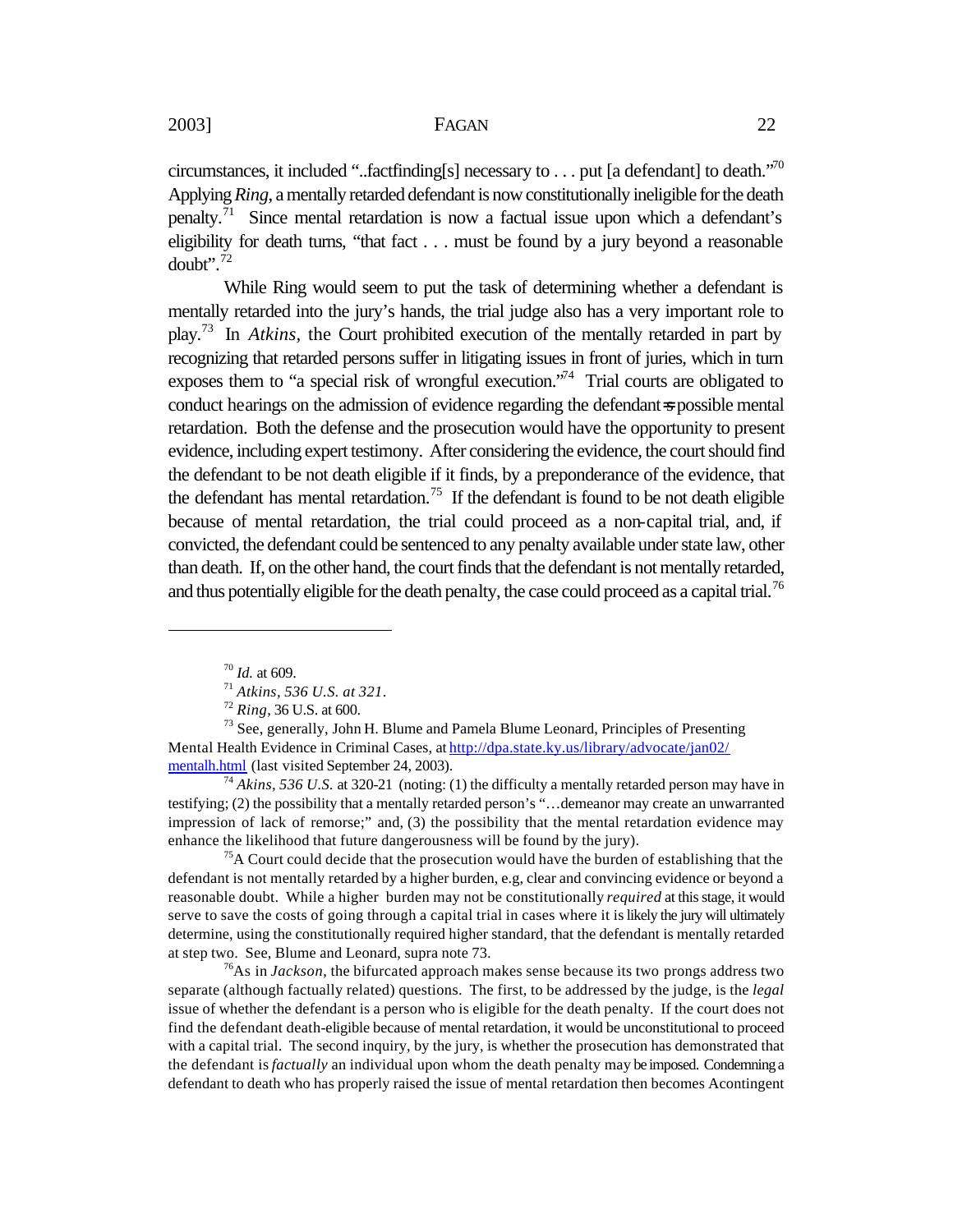Thus, both judge and jury participate in the determination of the classification of mental retardation, in effect constructing and administering a gate through which capital defendants must pass should the prosecution seek the death penalty.

#### **D. Summary**

 $\overline{a}$ 

The difficulty of operationalizing the dimensions of retardation into a reliable set of indicia for legal or even clinical decision making challenge the "bright line" jurisprudence that is implied by *Atkins*. More central to this article are the parallels in the construction of such indicia that are problematic in drawing a "bright line" threshold for retardation, with the complexity of the construct of maturity that underlies the legal construction of adolescence. An even more direct extension, implied by the comments of the three U.S. Supreme Court justices about adolescence and the death penalty, publicly stated shortly after the Atkins decision, is whether the developmental deficits of the mentally retarded apply to adolescents who commit murders and face execution. Do the deficits of retardation describe the developmental limitations of adolescents? The next section examines this question.

#### **III. ADOLESCENCE, DEVELOPMENT AND CULPABILITY**

#### **A. The Social and Legal Construction of Childhood**

[Y]outh is more than a chronological fact. It is a time and condition of life when a person may be most susceptible to influence and to psychological damage. Our history is replete with laws and judicial recognition that minors, especially in their earlier years, generally are less mature and responsible than adults.<sup>77</sup>

Traditionally, many areas of law have recognized the unique status of children. The Common Law allowed for special treatment of children in almost all areas of law, including contracts, family law, criminal justice and numerous other fields of governmental regulation. It is nearly universal in the law to assume that children are immature, unable to protect

on the finding of a *fact* that is a necessary precondition to a capital sentence. *Ring*, 536 U.S. 584 (emphasis added).

<sup>77</sup> *Eddings v. Oklahoma*, 455 US 104 at 115 (1982)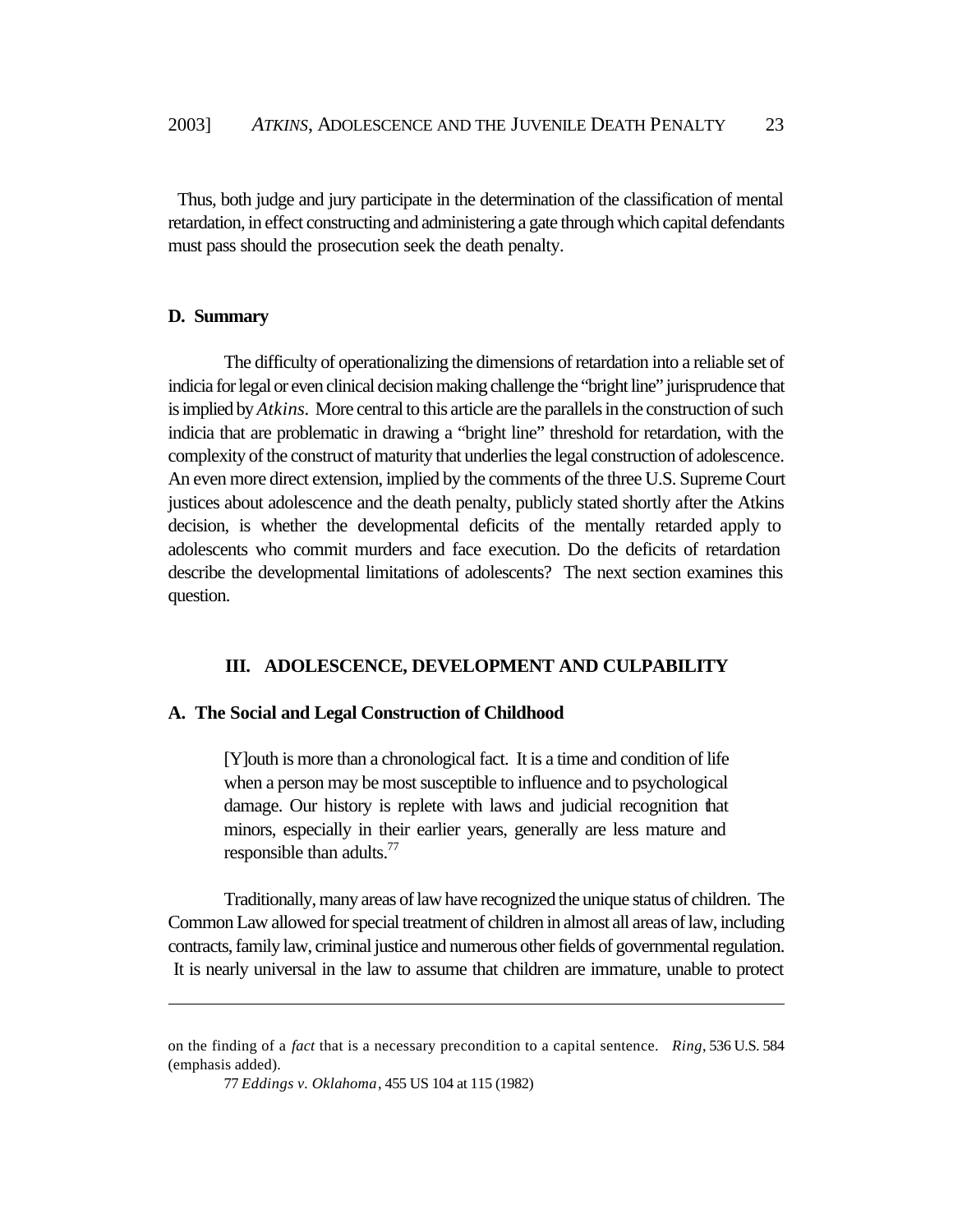themselves from others and from their own mistakes, and therefore are in need of adult supervision.<sup>78</sup> Their immaturity often is accompanied by dependencies on adults for basic survival needs, such as food, shelter, health care and education. As Professor Elizabeth Scott shows, two dimensions of immaturity – cognitive development and judgment – makes children incompetent to reason and make rational choices.<sup>79</sup> Children also are assumed to be plastic, and thus vulnerable to both influence and harm from others.

These disabilities – incompetence, vulnerability and dependency – are expressed in several areas of legal regulation: the right to vote, consent to medical procedures, drink alcohol, drive motor vehicles, accept employment, enter into contracts,  $80$  join the military, marry, and go to prison. Professor Scott points out that adolescents' First Amendment free speech rights – that is, their access to regulated speech as well as their rights to expression – are more limited than those of adults, in part, because the U.S. Supreme Court assumed that children may be vulnerable to potentially harmful effects of some forms of speech. $81$  Children are subject to curfews that would be unconstitutional for adults. $82$ This longstanding framework of legal regulation of adolescence suggests that both law and policy view children as a group whose unique traits and circumstances warrant a special protective and regulatory scheme.

Historically, there has been no definitive age for determining when children have attained the capacities to function as adults. Rather, externalities -- changes and developments in society -- often have had an effect on raising and lowering the age standard. That is, the assignment of age-specific competencies tends to reflect contemporary social constructions of adolescence. Just as the context and meaning of

<sup>78</sup> *See gen.* Elizabeth Scott, Judgment and Reasoning in Adolescent Decisionmaking, 37 *Villanova L. Rev*. 1607 (1992); Franklin E. Zimring, CHANGING LEGAL WORLD OF ADOLESCENCE 36 (1982)**.**

<sup>79</sup> See generally, Elizabeth S. Scott, The *Legal Construction of Adolescence*, 29 HOFSTRA L. REV. 547, 558-62 (2000)

<sup>80</sup> Minors are liable only on contracts for necessaries. Under the traditional rule, minors can disaffirm other contracts, at their option, returning consideration in possession, but with no liability for use or damage. Under the modern (minority) rule, minors can disaffirm, but must compensate the contracting party for use or damage, unless overreaching by the other party is involved. See discussion in S. Davis, E. Scott, W. Wadlington, & C. Whitebread, CHILDREN IN THE LEGAL SYSTEM 101-6 (1997).

<sup>81</sup> Thus, for example, the Supreme Court has held that the state can restrict children's access to obscene material that would be protected speech for adults, and that public school officials can censor material in school newspapers. *Ginsberg v. New York*, 390 U.S. 629 (1968) (upholding New York statute restricting sale of "obscene material" to minors); Hazelwood School Dist. v. Kuhlmeier, 484 U.S. 260 (1988) (upholding the prior restraint of a school newspaper);

<sup>82</sup> Courts recognize that curfew ordinances would violate the rights of adults to move about in public, but uphold carefully tailored ordinances that are directed at juveniles. See, for example, Schleifer v. City of Charlottesville, 963 F. Supp. 534 (W.D. Va. 1997), *aff'd* 159 F.3d 843 (4th Cir. 1998).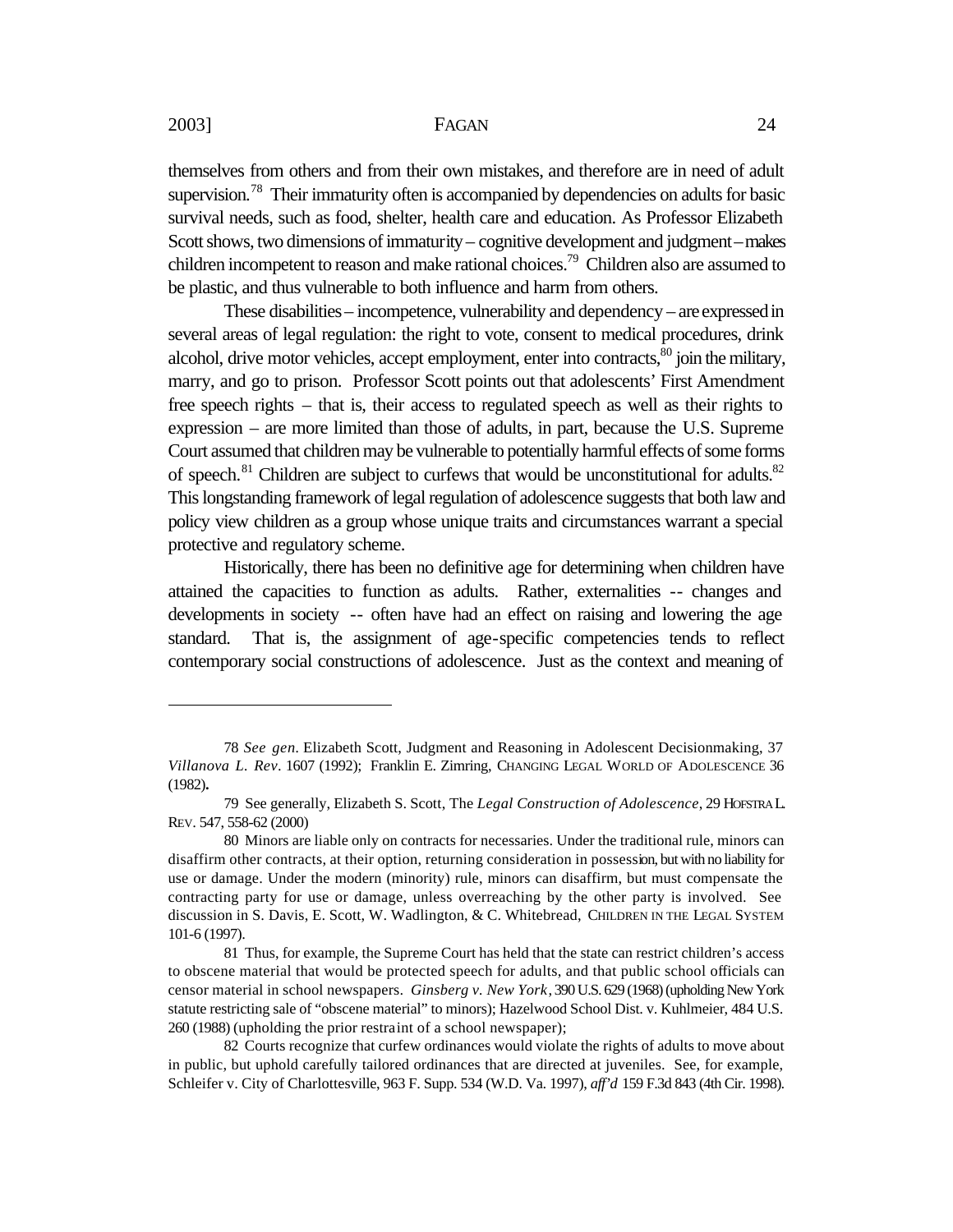adolescent behaviors shift, so too do the age boundaries for the corresponding behavior. For example, the moral panic surrounding teenage drunk driving animated a sudden and sharp increase in the minimum legal drinking age.<sup>83</sup> In the United States, the upward trend in the age of capacity for children has been linked to industrialization, growing societal wealth and an accompanying interest in education.<sup>84</sup> These developments have together contributed to the greater ability of American society to invest more resources in the education and upbringing of our youth.

The law has expressed the boundaries of childhood by setting categorical boundaries that reflect broad and sometimes changing norms in a series of age-specific competencies. These boundaries have anticipated and balanced the social need to integrate children into civil society with the need to protect them from concomitant harms. This is true even though such "bright line" rules may not exactly mirror the developmental age when children attain those functions. Scott suggests that there is little evidence that, in most contexts, the interests of adolescents are harmed by a regime of binary classification or bright line demarcating the attainment of adult competence.<sup>85</sup> These boundaries did, though, balance several objectives. Often, legal regulation that lowered or raised the threshold of legal adulthood served both a broader public interest and the interest of the adolescents who were classified as adults.<sup>86</sup> The granting of adult responsibility assumed

 $83$  According to Goode & Ben-Yehuda, "A moral panic is characterised by the feeling, held by a substantial number of the members of a given society, that evil-doers pose a threat to the society and to the moral order as a consequence of their behaviour and, therefore, "something should be done" about them and their behaviour." (p. 31). Erich Goode and Nachman Ben-Yehuda, "The American Drug Panic of the 1980s," in MORAL PANICS: THE SOCIAL CONSTRUCTION OF DEVIANCE 140 (1994). Evidence of an increase in traffic accidents related to alcohol in the late 1970s created pressure on state legislatures to raise the legal drinking age. From September 1976 through January 1983, sixteen states raised the legal age to 21. Then because of more pressure in 1984, the federal government enacted the Uniform Drinking Age Act and any states that did not raise the legal drinking age to 21 would receive reduced federal highway construction funds. See 23 U.S.C. § 158 (Supp. IV 1999).

<sup>84</sup> Clement, THE JUVENILE JUSTICE SYSTEM (2002).

<sup>85</sup> Scott, Legal Construction of Adolescence, supra n. 68 at 547. Professor Scott claims that the binary classification works well, regardless of whether behavior-specific boundaries depart from the reality of developmental maturity. Sharp boundaries provide a clear signal of the attainment of adult legal status, and by varying the age at which adult rights and duties are granted for different functions (drinking, driving, marriage, work, military service, consent to medical procedures, entering into contracts, freedom from curfew), adolescents transit from childhood to adulthood gradually, without creating an intermediate category for adolescence. Id at 548.

<sup>86</sup> Scott, id at 578. Perhaps the best counterfactual for gradualism in granting adult responsibilities is the case of abortion. In, the Supreme Court required that a minor be given the opportunity (through a hearing) to demonstrate her maturity and ability to make an autonomous decision. This judicial by-pass hearing prescribed in *Bellotti v. Baird* (443 U.S. 622 (1979), created a quasi-judicial forum for a pregnant teenager to demonstrate that she should be allowed to make the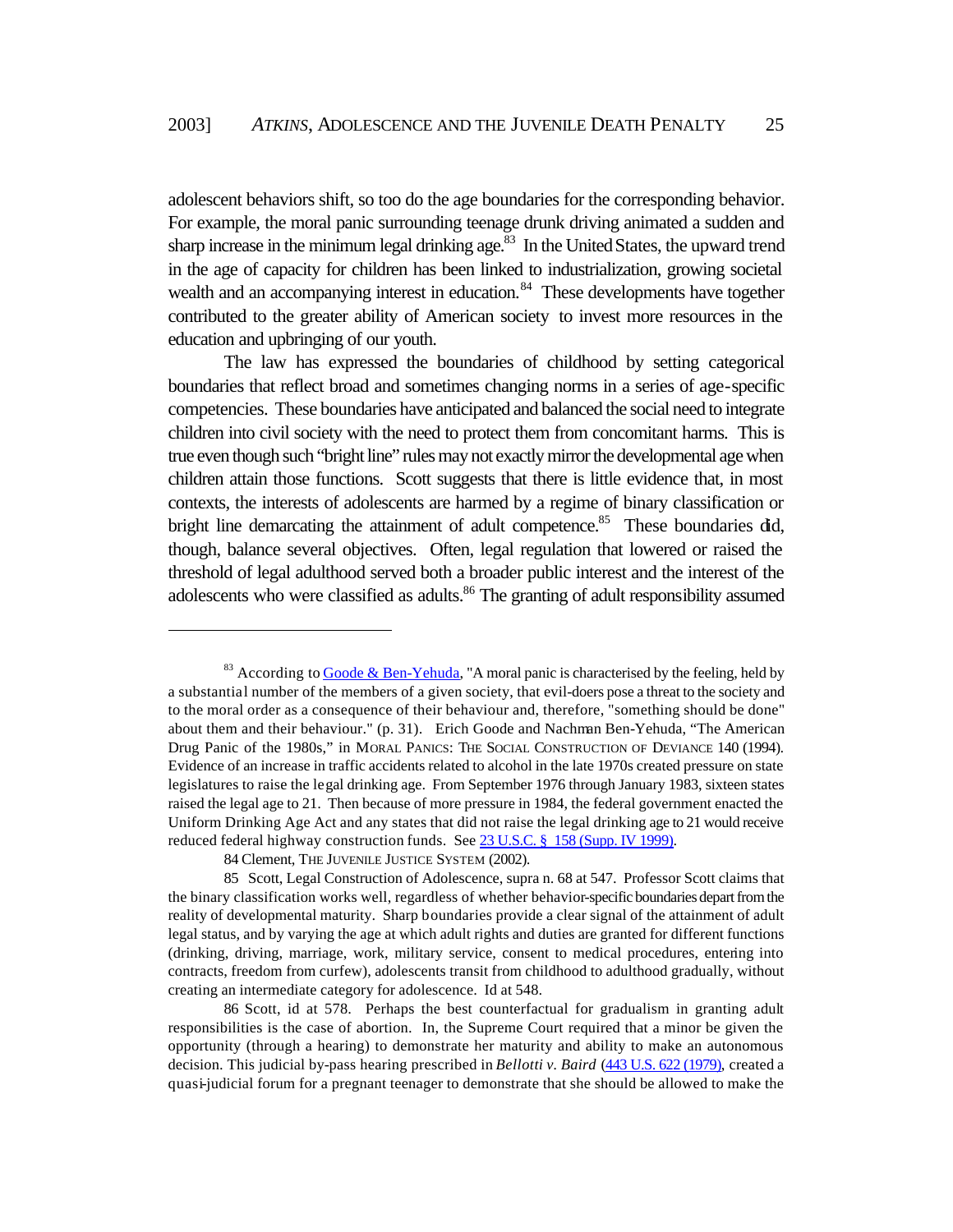that enough children had reached the threshold age to tolerate the mistakes of the percentage who were granted the freedoms or responsibilities but who had not yet attained the developmental capacity by that age to perform that function well. In other words, "…legal policy facilitates the transition to adulthood through a series of bright line rules that reflect society's collective interest in young citizen's healthy development to productive adulthood."<sup>87</sup>

#### **B. A Brief History of the Doctrine of Diminished Culpability of Children**

Establishing bright line thresholds for granting adult status and responsibility to adolescents has worked less well in the realm of adult criminal responsibility.

An examination of early English laws reveal that below a certain age threshold, usually age seven or so, children were considered to be incapable of criminal acts because they were incapable of forming the necessary element of criminal intent.<sup>88</sup> Although youth was not a complete excuse for criminal acts, the tender age of an offender often provided grounds for the commutation or elimination of punishment.<sup>89</sup> At the same time, for children aged seven and higher, there was a rebuttable presumption of incapacity. Generally, in early American colonial history, the burden was on the prosecution to overcome this presumption, however no exact standard of proof ever emerged.<sup>90</sup> Various courts over time had used differing terminology in their attempt to measure a child's culpability, including having "a guilty knowledge,"<sup>91</sup> "fully aware of the nature and consequences of the act," $^{92}$ " plainly showed intelligent malice" $^{93}$  and "mentally capable of distinguishing between right and wrong."<sup>94</sup>

By 1825, the first refuge was opened where children served sentences in a separate institution from adults..<sup>95</sup> Nonetheless, the juvenile justice system had not yet been

abortion decision without involving her parents, and is a central element of abortion regulation. In that context, Professor Scott notes the burdensome procedural requirements that create social and administrative costs involving parental notification and multiple visits, with little evidence that the welfare of adolescents is advanced through the creation of such an intermediate category of responsibility. *Id* .at 558.

<sup>87</sup> Id at 577.

<sup>88 4</sup> W. Blackstone, COMMENTARIES OF THE LAW OF ENGLAND 23-24 (1792); 1 M. Hale, PLEAS OF THE CROWN 25-28 (1682).

<sup>89</sup> Kean, *The History of the Criminal Liability of Children*, 53 L.Q.REV.364 (1937).

<sup>90</sup> *Godfrey v. State*, 31 Ala. 323 (1858).

<sup>91</sup> *Watson v. Commonwealth*, 247 Ky. 336, 57 S.W.2d 39 (1933)

<sup>92</sup> *Martin v. State*, 90 Ala. 602, 80 So. 858 (1891)

<sup>93</sup> *Miles v. State*, 99 Miss. 165, 54 So. 946 (1911)

<sup>94</sup> Id.

<sup>95</sup> David Rothman, CONSCIENCE AND CONVENIENCE (1980); Anthony Platt, CHILD SAVERS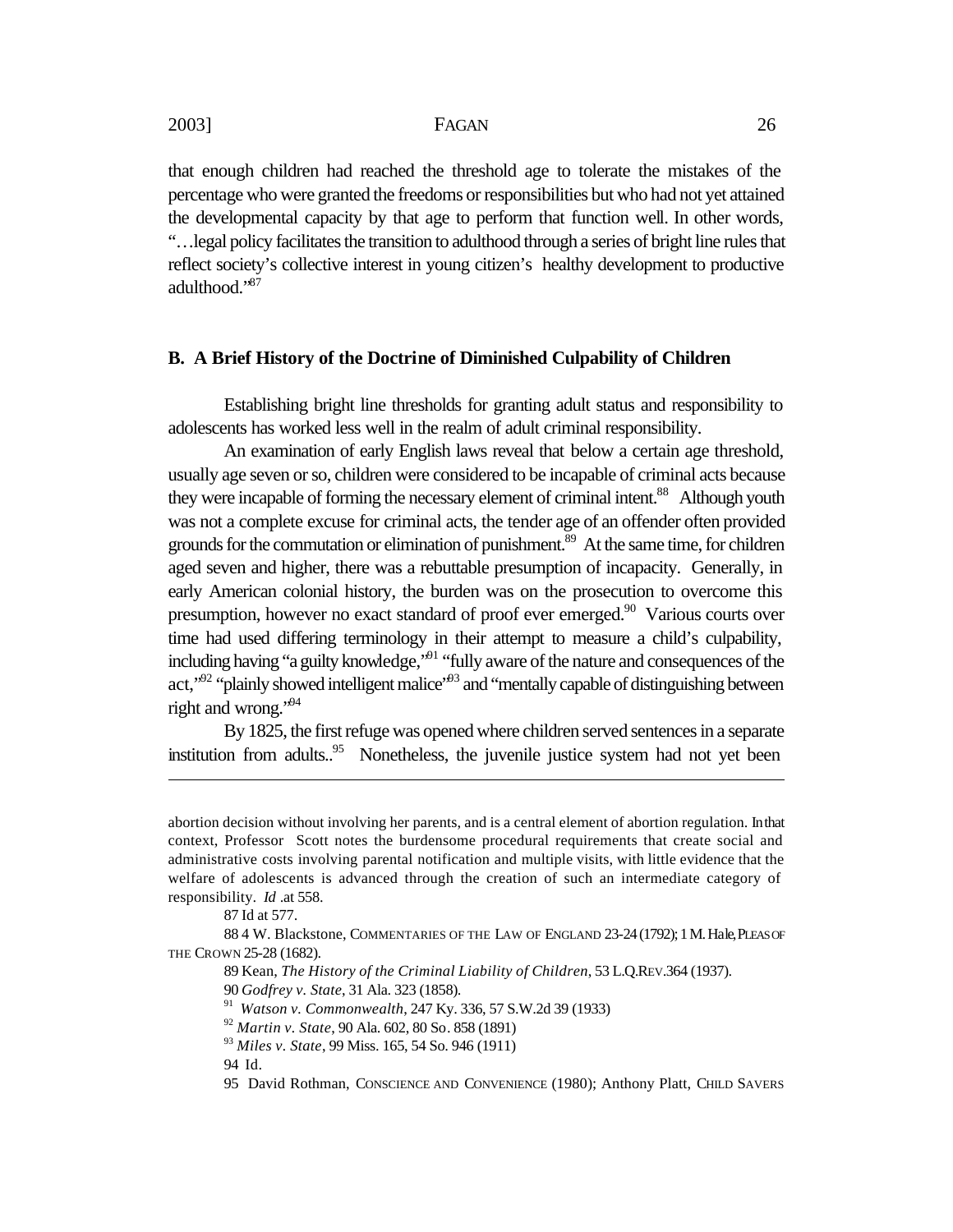established and children were still processed through the adult criminal court system.<sup>96</sup> Eventually, parental neglect began to be recognized as one of the causes of juvenile delinquency and destitution; this discovery animated the idea that children were to be reformed and not punished.<sup>97</sup>

Beginning in 1899, Illinois began a nation-wide legislative movement that established separate jurisdiction for juvenile courts. The Juvenile Court institutionalized into law and procedure the notion that children who broke the law lacked the skills and maturity of adults, and that rehabilitative services could restore them toward maturity and a functional adult life.<sup>98</sup> The new juvenile courts built a jurisprudence and institutional structure around this new jurisprudence.<sup>99</sup> By the time the federal government passed the juvenile court act in 1938,<sup>100</sup> there existed a separate and distinct formalized judicial forum

(1969)

 $\overline{a}$ 

96 Rothman, Id. at 10.

<sup>97</sup> Platt, Id.

<sup>98</sup> See, for example, Lamar Empey, *The Progressive Legacy and the Concept of Childhood*, in JUVENILE JUSTICE: THE PROGRESSIVE LEGACY AND CURRENT REFORMS 3 (1979), David Rothman, Rothman, The Progressive Legacy: Development of American Attitudes Towards Juvenile Delinquency, in JUVENILE JUSTICE: THE PROGRESSIVE LEGACY AND CURRENT REFORMS 34 (1979); Julian Mack, *The Juvenile Court*, 23 HARV. L. REV. 104 (1909). The creation of the juvenile courts modernized and institutionalized the notion of immaturity inherent in the infancy defense, See, Andrew Walkover, *The Infancy Defense in the New Juvenile Court*, 31 UCLA L. REV. 503, 510-12 (1984)

<sup>99</sup> In separating child from adult offenders, the juvenile court system also rejected the jurisprudence and procedure of adult criminal prosecutions. Courtroom procedures were modified to eliminate any implication of a criminal proceeding; a euphemistic vocabulary and a physically separate court building were introduced to avoid the stigma of adult prosecutions. To avoid stigmatizing a youth, hearings were confidential, access to court records limited, and children were found to be delinquent rather than guilty of committing a crime. Juvenile court proceedings concentrated on the child's background and welfare rather than the details surrounding the commission of a specific crime. See, for example, Anthony Platt, THE CHILD SAVERS: THE INVENTION OF DELINQUENCY (2d ed.) (1969); President's Comm'n On Law Enforcement And Admin. Of Justice, Task Force Report: Juvenile Delinquency And Youth Crime 92-93 (1967). The Juvenile Court movement rejected the punitive regime of the adult criminal justice system, favoring a flexible system where the court intervened paternalistically to identify the causes of delinquency and target services to cure these problems. By rejecting the formality of the adult courts, the Juvenile Court also made the proceedings confidential so as not to socially stigmatize young offender, excluded juries and lawyers from juvenile court proceedings, and rejected the rules of evidence and formal procedures for confronting witnesses.

 $100$  18 U.S.C. §§ 5031-5037. Prior to 1938, there was no federal legislation providing for special treatment for juveniles. In 1938, the Federal Juvenile Delinquency Act was passed with the essential purpose of keeping juveniles apart from adult criminals. The original legislation provided juveniles with certain important rights including the right not to be sentenced to a term beyond the age of twentyone. This early law also provided that an individual could be prosecuted as a juvenile delinquent only if the Attorney General in his discretion so directed. The 1938 Act gave the Attorney General the option to proceed against juvenile offenders as adults or as delinquents except with regard to those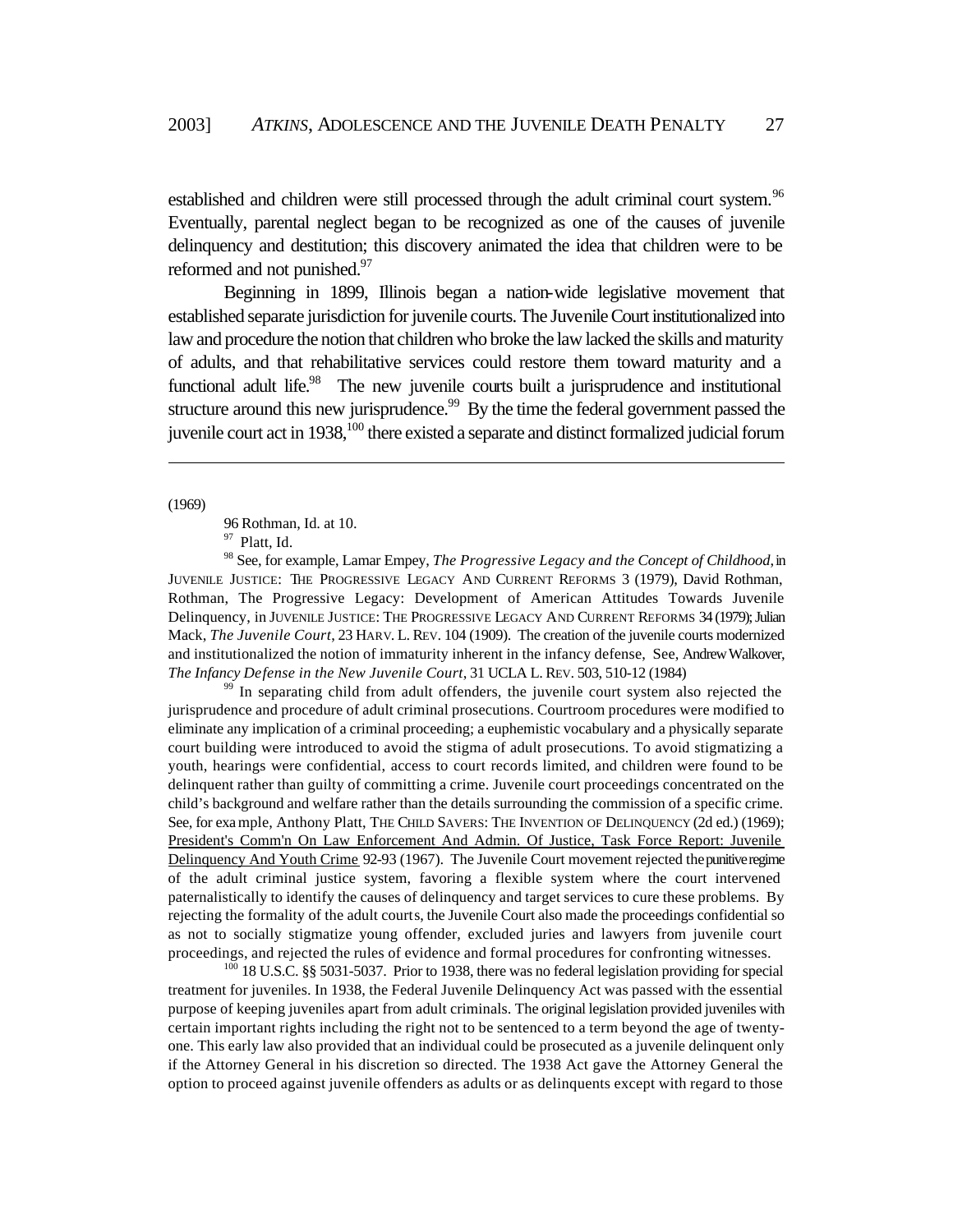and procedure for youthful offenders in every state.<sup>101</sup> Even after the 1967 U.S. Supreme Court decision in *Gault* allocated procedural rights to juveniles,<sup>102</sup> including the right to counsel, the Court narrowly defined these rights to the judicial fact-finding hearing, continued to embrace the unique procedures for treating juveniles separately from adults, and rejected the right to a jury trial for juveniles.<sup>103</sup>

Despite the juvenile court's flexibility in determining the causes of misconduct and its individualization of punishment, some juveniles were expelled from the juvenile court and their cases were transferred to criminal court, an act that attached the assumption of culpability to the adolescent offender and exposed them to criminal punishments.<sup>104</sup> These expulsions created a categorical status of adult culpability for those juvenile offenders. The expulsion – actually a waiver or transfer process – offered a method for the juvenile court to decide which adolescent offenders were sufficiently blameworthy to face adult punishment. These juveniles were deemed culpable as adults if their characters and behaviors merited the harsher conditions of punishment traditionally reserved for adults.<sup>105</sup>

In *Kent v. United States*, the Supreme Court reviewed its first juvenile case.<sup>106</sup> Although the *Kent* decision preserved the waiver of juveniles into adult court, it also created a different standard of procedural reliability and fairness in juvenile cases. *Kent* held that children were entitled to representation by counsel, a hearing, and access to the information upon which the wavier decision was based, including a statement of the reasons supporting the transfer. In addition, the *Kent* Court set out a series of factors that the juvenile court judge was required to consider in making a waiver determination: the seriousness and type of offense; the manner in which the crime was committed; the maturity

allegedly committing offenses punishable by death or life imprisonment. The Juvenile Delinquency Act was amended in 1948, with few substantive changes.

<sup>101</sup> Steven L. Schlossman, LOVE AND THE AMERICAN DELINQUENT: THE THEORY AND PRACTICE OF PROGRESSIVE JUVENILE JUSTICE, 1825-1920 (1977).

<sup>102</sup> In re Gault, 387 U.S. 1, 14-17 (1967)

<sup>103</sup> Id at 13 and 22. See, also, Barry C. Feld, *Other than the Fact of a Prior Conviction": Apprendi, Sentence Enhancements based on Delinquency Adjudications, and the Quality of Justice in Juvenile Courts.* MINN. L. REV. (in press).

<sup>&</sup>lt;sup>104</sup> Scott, *Legal Construction of Adolescence*, supra note 79. See, also, David S. Tanenhaus, The Evolution of Transfer Out of the Juvenile Court, in CHANGING BORDERS OF ADOLESCENCE (Jeffrey Fagan and Franklin E. Zimring, eds.) 13 (2000); Franklin Zimring, The Punitive Necessity of Waiver, in CHANGING BORDERS OF ADOLESCENCE, Id at 207; Fagan and Zimring, Editors' Introduction, CHANGING BORDERS OF ADOLESCENCE, Id at 1.

<sup>105</sup> Franklin E. Zimring, THE CHANGING LEGAL WORLD OF ADOLESCENCE (1981); Barry C. Feld, BAD KIDS: RACE AND THE TRANSFORMATION OF THE JUVENILE COURT (1999); David S. Tanenhaus, *The Evolution of Transfer Out of the Juvenile Court*, in CHANGING BORDERS OF ADOLESCENCE, Id at 13; Franklin Zimring, *The Punitive Necessity of Waiver*, in CHANGING BORDERS OF ADOLESCENCE, Id at 207; Fagan and Zimring, *Editors' Introduction*, CHANGING BORDERS OF ADOLESCENCE, *id* at 1.

<sup>106</sup> *Kent v. United States*, 383 US 542 (1966).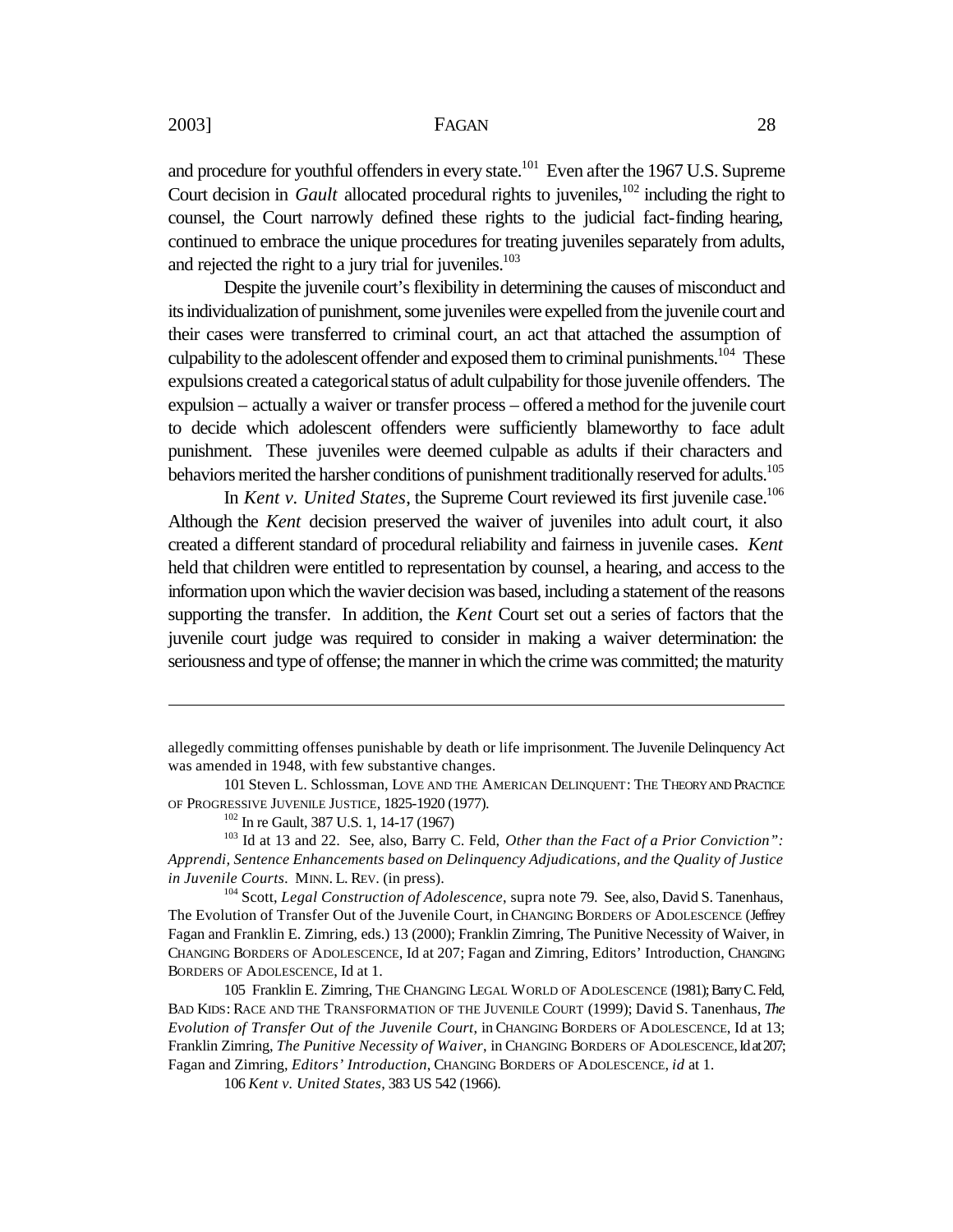of the juvenile; the upbringing, home situation and lifestyle of the juvenile; his or her record and history and the possibility of rehabilitating the youth; and, concerns regarding the protection of the public.<sup>107</sup> Thus, the Court's initial protection of juveniles was weakened where after considering mitigating and aggravating circumstances, a court was nonetheless allowed to subject juveniles to the very same punishments as adults.

Following Kent, nearly every state has either lowered the age at which juveniles can be transferred to the juvenile court, or redistributed discretion to effect such waivers or transfers from judge to prosecutors on a case-by-case basis $108$  or to legislatures via statutory exclusion,<sup>109</sup> or pursued both paths to criminalizing delinquency. Under current statutes, the states assign criminal liability to wrongdoing at no more than age 18, and most mark the age of responsibility at even younger ages for specific crimes. <sup>110</sup> For some offenses and offenders, the threshold drops as low as 13 years of age in New York and 14 in California.<sup>111</sup>

The categorical status of juveniles as culpable adults obscures the developmental realities of adolescence. Many commentators have noted the difficulty and social costs of this interstitial regime, and suggested a range of alternative standards and strategies for

<sup>107</sup> Id.

<sup>&</sup>lt;sup>108</sup> Robert O. Dawson, *Judicial Waiver in Theory and Practice*, in CHANGING BORDERS OF ADOLESCENCE, Id at 45. See, also, Barry C. Feld, *The Juvenile Court Meets the Principle of the Offense: Legislative Changes in Juvenile Waiver Statutes*, 78 J. CRIM. L. & CRIMINOLOGY 471, 473-78 (1987).

<sup>&</sup>lt;sup>109</sup> Barry C. Feld, *Legislative Exclusion of Offenses from Juvenile Court Jurisdiction: A History and Critique*, in THE CHANGING BORDERS OF JUVENILE JUSTICE: TRANSFER OF ADOLESCENTS TO THE CRIMINAL COURT (Jeffrey Fagan and Franklin E. Zimring, eds.) 83 (2000).

<sup>&</sup>lt;sup>110</sup> Patricia Torbet, Richard Gable, Hunter Hurst IV, Imogene Montgomery, Linda Szymanski, Douglas Thomas.. State Responses to Serious and Violent Juvenile Crime: Research Report. Washington, D.C.: Office of Juvenile Justice and Delinquency Prevention, National Center for Juvenile Justice (1996).

<sup>&</sup>lt;sup>111</sup> See, for example, New York Juvenile Offender Law, enacted in 1978, mandates that 14 and 15 year olds indicted for any one of 15 felony offenses – 'JO eligible offenses' – and 13 year olds indicted for homicide, are excluded from family court and processed in criminal court. See, Merrill Sobie, *The Juvenile Offender Act: Effectiveness and Impact on the New York Juvenile Justice System*. 26 NEW YORK LAW SCHOOL LAW REVIEW 677 (1981). See, also, See, California Welfare and Institutions Code Section  $707(a)(2)$ , expanding the list of serious charges that will "automatically transfer" a juvenile who is over 14 years old to criminal court. Moreover, Section 18 lowers the age requirement for automatic transfers from 16 to 14, further increasing the number of juveniles who will be transferred to criminal court without any judicial determination. This expansion ultimately shifts the power to determine which court will judge an accused from the judge to the prosecutor, who has the unreviewable discretion to select the charge. For example, if the prosecutor charges manslaughter, the juvenile stays in the juvenile justice system; if the prosecution charges murder, the same conduct gets tried in criminal court.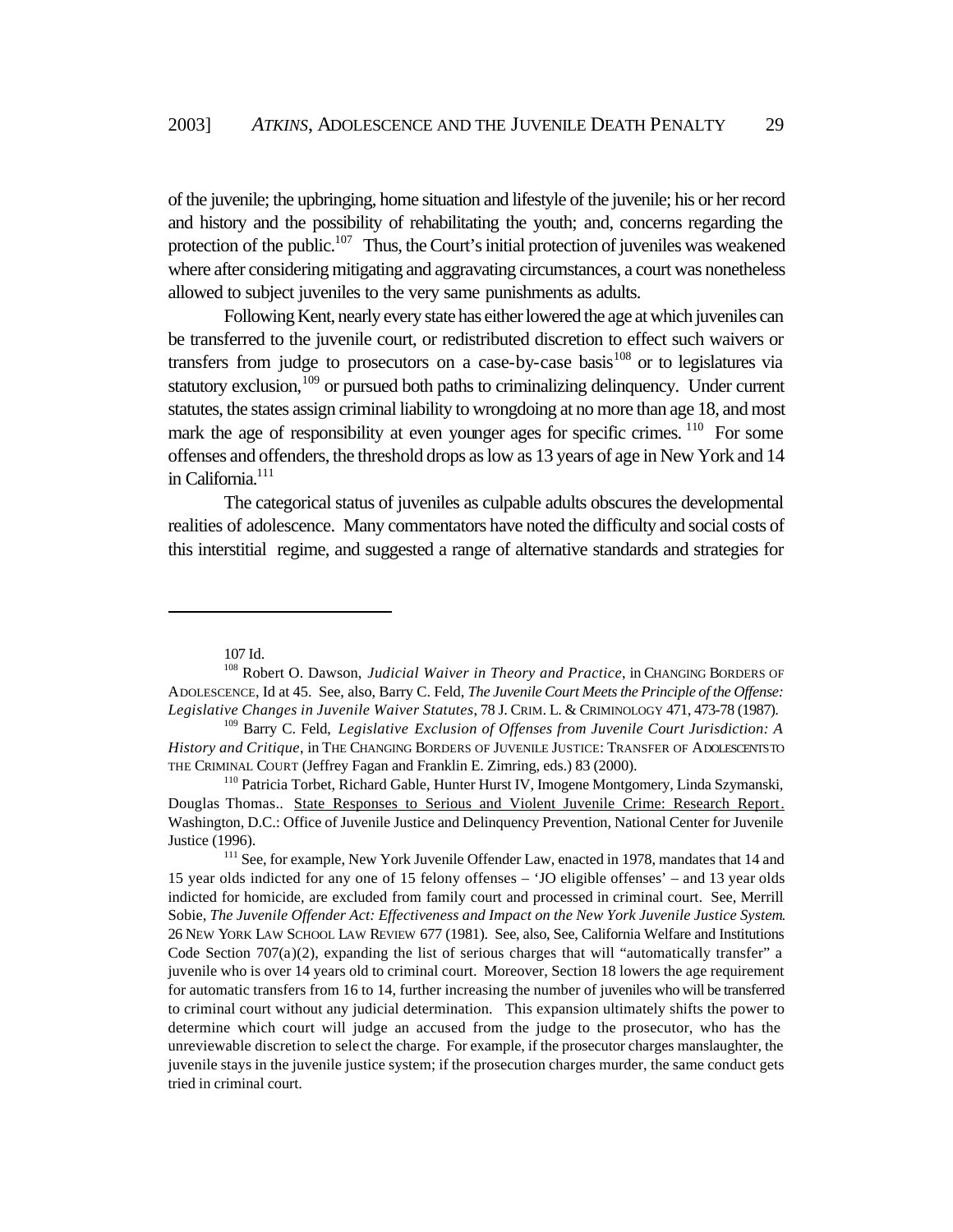$\overline{a}$ 

conferring adult responsibility on adolescents who violate the criminal law.<sup>112</sup> But the reality of these laws is to expose a broad range of juveniles ages 16 and above to the option of capital punishment in cases of homicide.

#### **C. Jurisprudence of the Juvenile Death Penalty**

Executions of youths below the age of 18 in (what eventually became) the United States were recorded in the earliest colonial times.<sup>113</sup> The number of executions remained very low until the resumption of executions following *Furman<sup>114</sup>* in 1973. By 2002, at least 365 individuals in the U.S. had been executed for crimes they committed when they were juveniles, dating back to the first execution in  $1642$ .<sup>115</sup> Twenty-one of these 365 executions for juvenile crimes have been carried out during the current era (1973-2002), 2.6% of the total of 820 executions during this period.<sup>116</sup> Almost two-thirds of the recent executions of juvenile offenders have occurred in Texas, with no other jurisdiction in the world actively involved in this practice.<sup>117</sup> A total of 224 juvenile death sentences have been imposed since 1973, with Texas, Florida and Alabama accounting for half of them.<sup>118</sup> Of these, 80 remain currently in force and still being litigated.<sup>119</sup> Of the other 144 sentences finally resolved, 21 (15%) have resulted in execution and 123 (85%) have been reversed or

<sup>&</sup>lt;sup>112</sup> Franklin E. Zimring and Jeffrey Fagan, *Transfer Policy and Law Reform*, in THE CHANGING BORDERS OF JUVENILE JUSTICE: TRANSFER OF ADOLESCENTS TO THE CRIMINAL COURT, Id. at 407, 408-413. See, also, Scott, Legal Construction of Adolescence, supra n. 68, at 581-586.

<sup>113</sup> Robert D. Hale, A REVIEW OF JUVENILE EXECUTIONS IN AMERICA (1997). The first recorded execution of a juvenile (below age 18 at the time of execution) was in 1642, by the Massachusetts Bay Colony. The last occurred in 1957. Between those dates, 331 juveniles were executed. Juvenile executions reached unprecedented high numbers in the fifty years immediately following the Civil War.

<sup>114</sup> 408 US 238 (1972). By 1967, the federal courts had imposed a prohibition on capital punishment so that a series of challenges to the principles and procedures could be decided.. In Furman, the court ruled that state laws that delegated to the jury the choice of execution or imprisonment for specific crimes without any clear guidelines were unconstitutional. States began passing laws that complied with Furman in 1973, culminating in the decision in Gregg v. Georgia (428 US 153 (1976)), which found that a jurisprudence of aggravating and mitigating circumstances in the commission of murders as weighed by the jury were acceptable structures for guiding a jury in the choice of death or imprisonment. See, Franklin E. Zimring, THE CONTRADICTIONS OF AMERICAN CAPITAL PUNISHMENT 8,9 (2003).

<sup>115</sup> Victor L. Streib, The Juvenile Death Penalty Today: Death Sentences and Executions for Juvenile Crimes, January 1, 1973 – June 30, 2002. Available at http://www.law.onu.edu/faculty/streib.

 $\overline{^{116}}$  Id

 $^{117}\mbox{Id}$ 

 $^{118}$  Id

 $119$  Id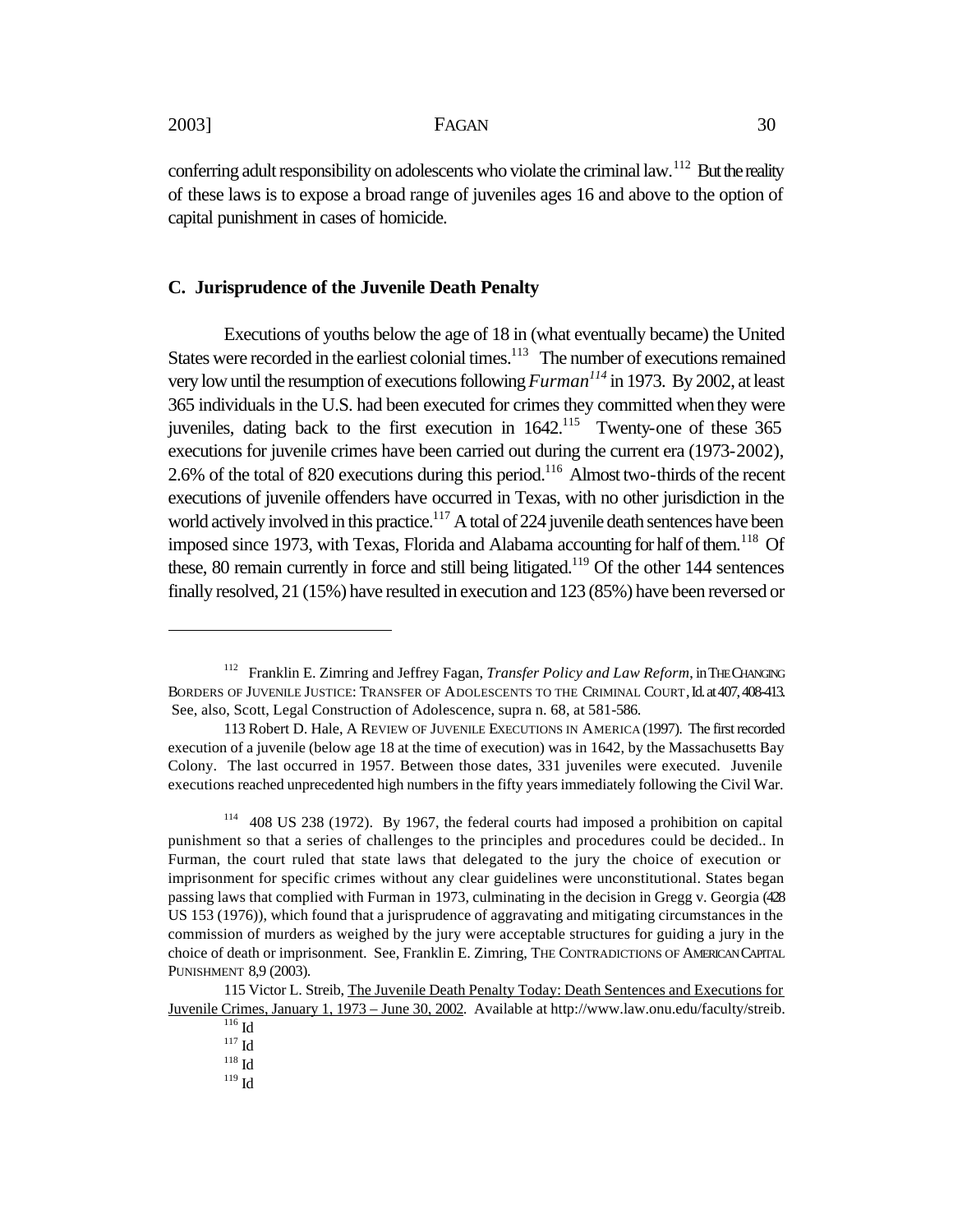commuted.<sup>120</sup> Among the 38 death penalty states, 19 set the minimum age at 16years, 6 at age 17, and 13 set the age at  $18^{121}$ 

In practice, the execution of juveniles is either formally prohibited or a rare occurrence, $122$  a pattern acknowledging that young offenders are not fully responsible for their crimes, at least not to the extent of deserving the ultimate punishment.<sup>123</sup> The constitutionality of such a penalty, however, has come before the U.S. Supreme Court several times in recent years, most notably in the 1980s in *Eddings v. Oklahoma*,<sup>124</sup> *Thompson v. Oklahoma*,<sup>125</sup> and *Stanford v. Kentucky*.<sup>126</sup> The U.S. Supreme Court has not revisited this question since *Stanford* and the constitutionality of applying the death penalty to juvenile offenders appears to be settled.

Using Eighth Amendment jurisprudence, arguments were made in Eddings, Thompson and Stanford that, given the reduced culpability and capacity of juveniles, their execution was unconstitutionally harsh under the "*Cruel and Unusual"* clause. In his plurality opinion in *Thompson*, Justice Stevens focused on the immature judgment of adolescents in explaining why juvenile executions violate the principle of proportionality under the Eighth Amendment's prohibition of cruel and unusual punishment:

 $\overline{a}$ 

 $123$  For a brief period in the early  $20<sup>th</sup>$  century in the U.S., social and legal responses to homicides committed by adolescents were dramatically different compared to the contemporary American landscape of automatic transfer to the criminal court for adolescents charged with homicide and eligibility for capital punishment at age 16. See, Franklin E. Zimring, American Youth Violence (2000). Historical research by Professors David Tanenhaus and Steven Drizin revealed that sixty juvenile homicide offenders in Chicago from 1900 to 1930 were exonerated by the Coroner's Jury. David S. Tanenhaus and Steven A. Drizin, *Owing to the Extreme Youth of the Accused*: The Changing *Legal Response to Juvenile Homicide*, 92 J. CRIM. L. & CRIMINOLOGY 641, 653 (2002). The vast majority of these cases (52, or 83 percent) involved either a child or adolescent shooting somebody "accidentally" with a handgun. In verdicts, the coroner's juries often voiced their concerns about the availability of guns. Id at 654. Tanenhaus and Drizin quote criticisms of the early twentieth century social reformer Jane Addams of the easy availability of guns as a reaction to the frequency of juvenile gun homicides: "…[t]here is an entire series of difficulties directly traceable to the foolish and adventurous persistence of carrying loaded firearms," …"this tale could be duplicated almost every morning; what might be merely a boyish scrap is turned into tragedy because some boy has a revolver." Jane Addams, THE SPIRIT OF YOUTH AND THE CITY STREETS 60-61 (1909), quoted by Tanenhaus and Drizin, Id at 653.

124 455 US 104 (1982) 125 487 US 815 (1988) 126 492 US 361 (1989)

 $120$  Id

 $121$  In 2002, Indiana became the most recent state to raise the minimum age for death penalty eligibility to eighteen. Ind. Code  $\frac{8}{9}$  35-50-2-3 (2002).

<sup>&</sup>lt;sup>122</sup> Id. See discussion of state statutes regulating juvenile death penalty in *Thompson v*. *Oklahoma* (487 U.S. 815 (1988) and *Stanford v. Kentucky*, 492 U.S. 361 (1989). It is interesting to note that only a handful of other countries authorize the execution of juveniles.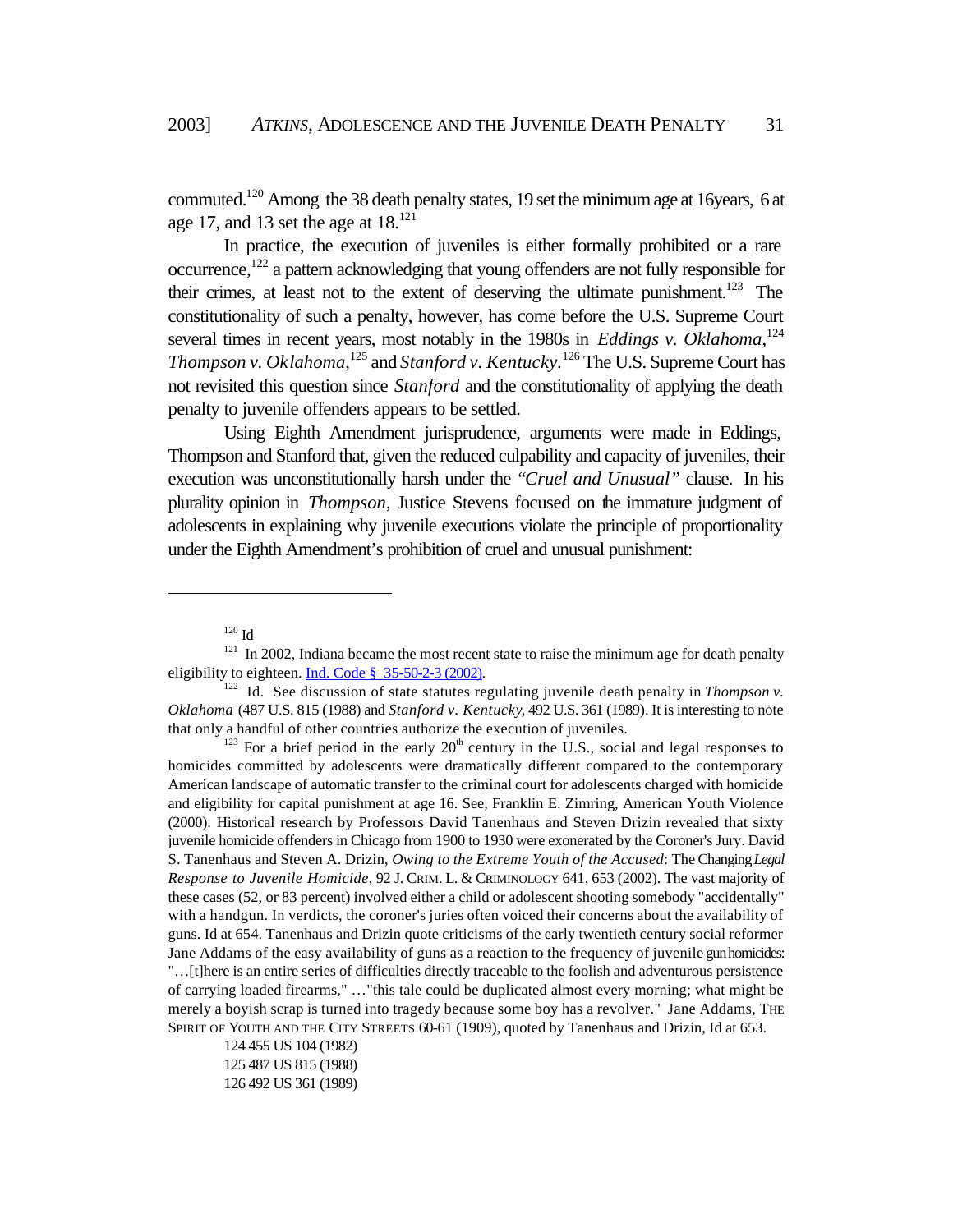[L]ess culpability should attach to a crime committed by a juvenile than to a comparable crime committed by an adult. The basis of this conclusion is too obvious to require extensive explanation. Inexperience, less intelligence and less education make a teenager less able to evaluate the consequences of his or her conduct while at the same time he or she is more apt to be motivated by mere emotion or peer pressure than is an adult. The reasons that juveniles are not trusted with the privileges and responsibilities of an adult also explain why their irresponsible conduct is not as morally reprehensible as that of an adult. $127$ 

In deciding Eighth Amendment cases, the U.S. Supreme Court applies a three part test requires that a) the original framers of the Constitution understood the punishment to be cruel and unusual; b) a societal consensus exists that the punishment offends civilized standards of human decency; and c) the punishment is either (i) grossly disproportionate to the severity of the crime or (ii) makes no measurable contribution to the accepted goals of punishment.<sup>128</sup> This claim about the harshness of the death penalty for juveniles is a proportionality claim: juveniles (and mentally retarded persons) should be exempted from execution because they categorically lack the degree of culpability necessary for the courts to invoke the ultimate sanction according to contemporary community standards.<sup>129</sup> That is, the Court's jurisprudence beginning with *Furman* relied on a narrowing requirement that justified the imposition of a death penalty on a defendant based on his or her culpability relative to others found guilty of murder.<sup>130</sup> In the cases below, the threads of this proportionality argument are briefly examined.

 $\overline{a}$ 

128 See, for example, Gregg, supra n. 4; Coker, supra n. 5; Enmund, supra n. 7.

<sup>&</sup>lt;sup>127</sup> 487 U.S. 815 at 835

<sup>129</sup> Carol Steiker and Jordan Steiker, *ABA's Proposed Moratorium: Defending Categorical Exemptions to the Death Penalty: Reflections on the ABA's Resolutions Concerning the Execution of Juveniles and Persons with Mentally Retardation*, 61 LAW & CONTEMP. PROB. 89, 91 (1998).

<sup>130</sup> See, for example, *Zant v. Stephens*, 462 U.S. 862, 877 (1983). In *Woodson* (428 U.S. 280 (1976)), for example, the Court used its ability to regulate the administration of the death penalty to narrow its use to those cases where the circumstances warrant such a severe punishment. In effect, the Court created a category of criminals that were so beyond rehabilitation and humanity that the only appropriate punishment would be that which is final and severe while also bolstering the illusion of a system of heightened procedural scrutiny that the public can be assured that only criminals who truly deserve the death penalty will be subject to it. See, *Woodson*, Id at 305.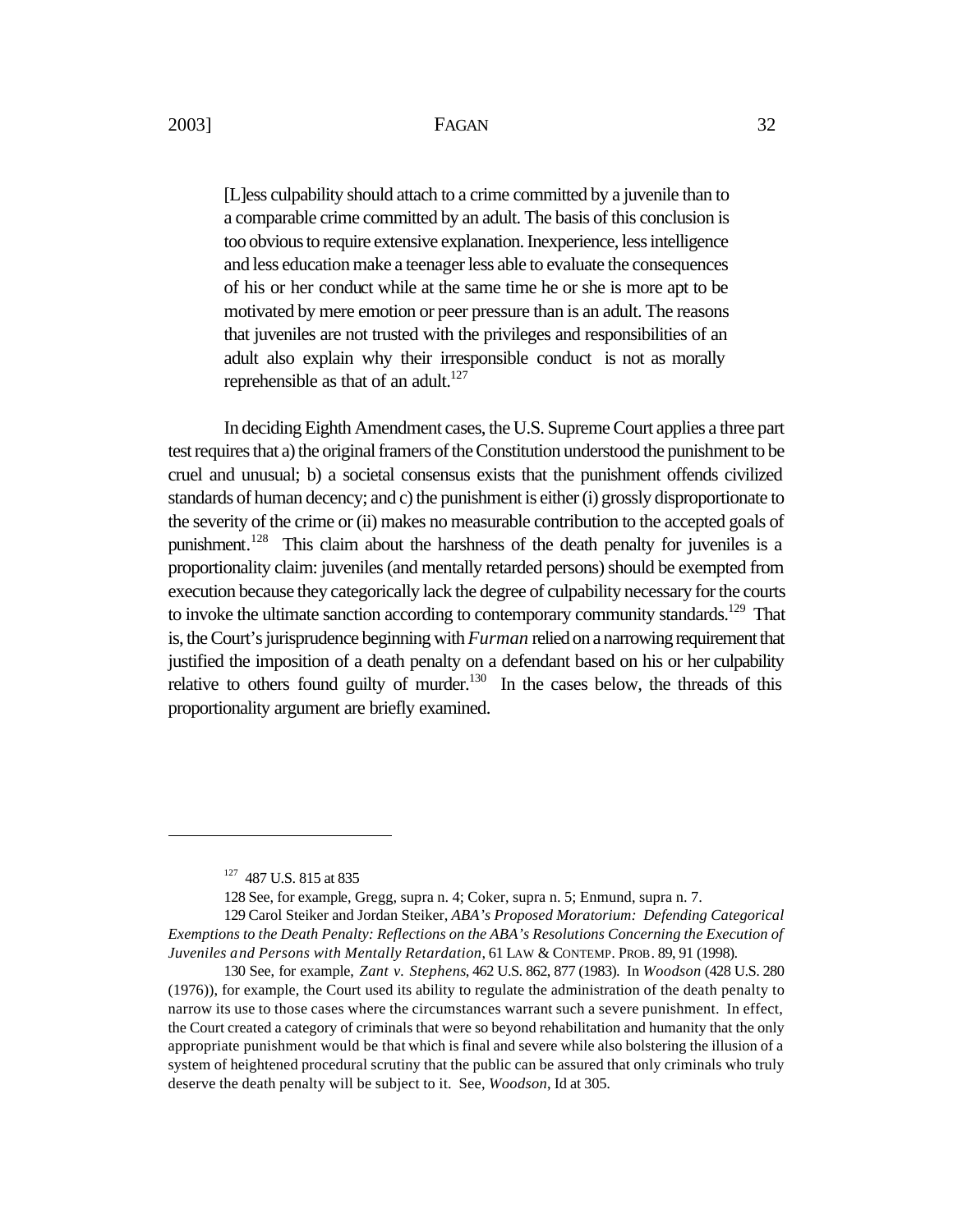#### **1. Eddings v. Oklahoma**

Monty Lee Eddings was sixteen years old when he was found guilty of the firstdegree murder of an Oklahoma Highway Patrolman. In *Eddings v. Oklahoma*, the Court initially granted certiorari on the sole question of whether the execution of a child who was sixteen at the time of the crime constituted cruel and unusual punishment under the Eighth Amendment.<sup>131</sup> An "eleventh hour claim" was presented to the Supreme Court on behalf of the petitioner, asking whether the Court should review the trial court's refusal to consider mitigating evidence  $-$  a practice which violated the holding in *Lockett v. Ohio*.<sup>132</sup> This "eleventh hour claim" ultimately formed the basis for the decision, attracting the five votes necessary to reverse and remand Eddings' death sentence. <sup>133</sup> Thus, the Court avoided deciding the substantive age issue by vacating the defendant's death sentence on procedural grounds. Further, Justice O'Connor's separate concurring opinion distinctly stated that *Eddings* decision was not intended to resolve whether the imposition of the death penalty on juveniles is a constitutional practice.. The language in *Eddings*, however, has become significant as the Court instructed that the chronological age of a juvenile offender is an important factor that must be considered in death penalty cases.<sup>134</sup> After a few years, the Court returned to the specific issue of the constitutionality.

#### **2. Thompson v. Oklahoma**

 $\overline{a}$ 

After a few years, the Court returned to the specific issue of the constitutionality in *Thompson v. Oklahoma*.135 In *Thompson*, a plurality of the Supreme Court held that

<sup>131</sup> *Eddings v. Oklahoma*, 455 US 104 (1982)

<sup>132</sup> 438 U.S. 586, 98 S. Ct. 2954 (1978) Lockett argued that the statute was unconstitutional due to the fact that it does not allow the sentencing judge to consider mitigating factors in capital cases, which is required by the Eighth and Fourteenth Amendments. The decision was seven and one-half to one-half. Chief Justice Burger announced the opinion of the Court, concurrences were by Justices Blackmun and Marshall, Justice Rehnquist in part concurred and in part dissented, and Justice Brennan opted not to participate. The Court also noted that a law which prohibits one from considering mitigating factors creates the risk that the death penalty will be imposed, when in fact the crime may call for a lesser penalty. "The Ohio death penalty statute does not permit the type of individualized consideration of mitigating factors required by the Eighth and Fourteenth Amendments." Id.

<sup>133</sup> *Eddings*, supra n. 109, at 120 (Burger, C.J., dissenting).

<sup>134</sup> The Court concluded that "[y]outh is more than a chronological fact. It is a time and condition of life when a person may be most susceptible to influence and to psychological damage. Our history is replete with laws and judicial recognition that minors, especially in their earlier years, generally are less mature and responsible than adults." *Id*, at 115.

<sup>135 487</sup> US 815 (1988). Decision announced by Stevens and joined by Brennan, Marshall and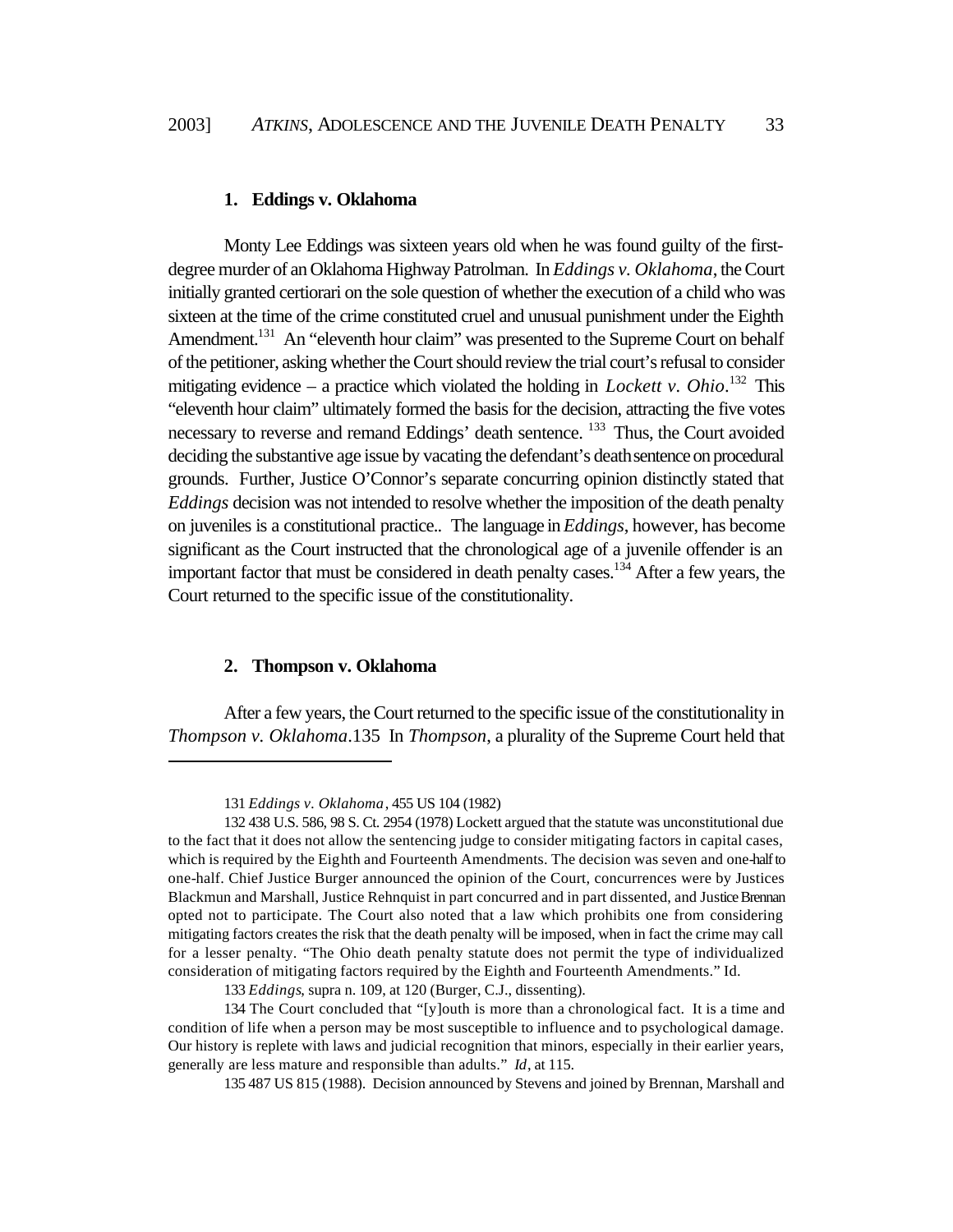imposing the death penalty on a defendant who was fifteen years old at the time of his crime was unconstitutional under the cruel and unusual punishment clause of the Eighth Amendment. At fifteen, William Wayne Thompson participated in the murder of his brother-in-law who had a history of abusing the boy's sister. In a 5-3 decision, the Court vacated Thompson's death sentence. Relying on the positions taken by professional organizations and foreign nations, the majority found that "it would offend civilized standards of decency to execute a person who was less than 16 years old at the time of his or her offense."136 As evidence of changing societal attitudes, the Court noted that since the 1940s, juries infrequently imposed the death penalty on young offenders, stating:

The road we have traveled during the past four decades  $-$  in which thousands of juries have tried murder cases – leads to the unambiguous conclusion that the imposition of the death penalty on a 15-year-old offender is now generally abhorrent to the consciousness of the community.<sup>137</sup>

Reviewing American case history and an array of social scientific literature, the Court documented the special treatment of children in the legal system. The Court identified several different areas where the law treats juveniles differently from adults, areas including the right to vote, right to serve on a jury, right to drive, right to marry, right to purchase pornographic materials, and the right to participate in legalized gambling.<sup>138</sup> Social science research cited in the opinion's footnotes further elaborated upon the characteristics of adolescence that contribute directly to the reduced culpability of juvenile offenders. Footnote 43 in *Thompson* cited numerous sources that demonstrate the reduced developmental abilities of children.<sup>139</sup>

Blackmun with O'Connor concurring in judgment.

 $\overline{a}$ 

139 Id. at 835 (footnote 43). "Erik Erikson, IDENTITY: YOUTH AND CRISIS 128-135 (1968) (discussing adolescence as a period of "identity confusion," during which youths are "preoccupied with what they appear to be in the eyes of others as compared with what they feel they are"); A.K. Gordon, The Tattered Cloak of Immortality, in ADOLESCENCE AND DEATH 16, 27 (C. Corr & J. McNeil eds. 1986) ("Risk-taking with body safety is common in the adolescent years, though sky diving, car racing, excessive use of drugs and alcoholic beverages, and other similar activities may not be directly perceived as a kind of flirting with death. In fact, in many ways, this is counterphobic behavior--a challenge to death wherein each survival of risk is a victory over death"); Robert Kastenbaum, Time and Death in Adolescence, in THE MEANING OF DEATH 99, 104 (Herman Feifel ed. 1959) ("The adolescent lives in an intense present; 'now' is so real to him that past and future seem pallid by comparison. Everything that is important and valuable in life lies either in the immediate life situation or in the rather close future"); Lawrence Kohlberg, The Development of Children's Orientations Toward a

<sup>136</sup> Id. at 830.

<sup>137</sup> Id. at 832.

<sup>138</sup> Id at 823.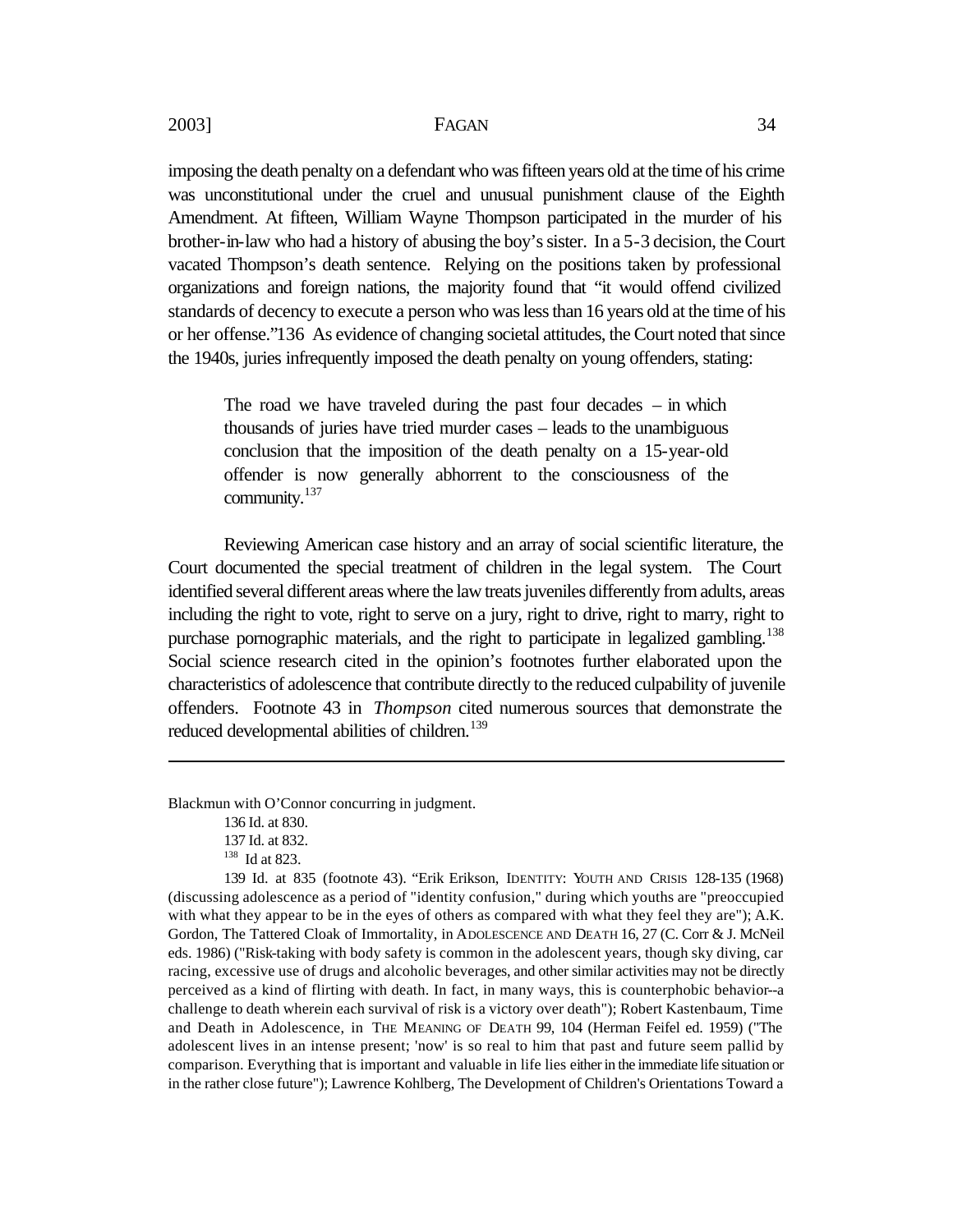The majority in *Thompson* also revived the discussion of the twin goals of the death penalty elaborated upon in *Gregg v. Georgia*: retribution and deterrence of capital crimes by future offenders.<sup>140</sup> The Court rejected both the retribution and deterrence rationale in *Thompson*. With regard to the retribution goal, the Court instructed that "[g]iven the lesser culpability of the juvenile offender, the teenager's capacity for growth, and society's fiduciary obligations to its children, the retributive value component of the Eighth Amendment is simply inapplicable to the execution of a fifteen year old offender."<sup>141</sup> Relying on the three-part test, the majority in *Thompson* held that the execution of individuals who were minors at the time of their crime is cruel and unusual punishment.<sup>142</sup>

However, the impact of the *Thompson* decision was restricted, however, by the fact that only four justices reached the conclusion that the execution of a fifteen year old was unconstitutional. Again, Justice O'Connor wrote a separate concurring opinion that stopped short of recognizing a national consensus opposing the execution of juveniles. Instead, O'Connor vacated the sentence on the grounds that there was a considerable risk that the Oklahoma legislature did not consider the possibility that its death penalty statute would apply to a fifteen-year-old death eligible.<sup>143</sup> Thus, the practical effect of *Thompson* was that the execution of a juvenile who had committed the crime prior to age 16 was unconstitutional unless the State had proscribed a minimum age limit in its death penalty legislation.

#### **3. Stanford v. Kentucky**

One year later, the Court was confronted with a similar issue as in *Thompson*, *Stanford v. Kentucky* and *Wilkins v. Missouri*, but in these cases, the defendants were sixteenand seventeen, respectively, when they committed their crimes.<sup>144</sup> Stanford

Moral Order, 6 *Vita Humana* 11, 30 (1963) (studies reveal that "large groups of moral concepts and ways of thought only attain meaning at successively advanced ages and require the extensive background of social experience and cognitive growth represented by the age factor"); Derek H. Miller, Adolescent Suicide: Etiology and Treatment, 9 *Adolescent Psychiatry* 327, 329 (S. Feinstein, J. Looney, A. Schwartzberg, & A. Sorosky eds. 1981) (many adolescents possess a "profound conviction of their own omnipotence and immortality. Thus many adolescents may appear to be attempting suicide, but they do not really believe that death will occur"); Streib, *supra* n. 36, at 3-20, 184-189 ("The difference that separates children from adults for most purposes of the law is children's immature, undeveloped ability to reason in an adultlike manner")."

<sup>140 428</sup> US 153 (1976).

<sup>141</sup> Id. at 836.

 $142$  Id at 815 and note 26.

<sup>143</sup> Id. at 857. (O'Connor, concurring).

<sup>144 492</sup> US 361 (1989) (Stanford and Wilkins cases were consolidated) Decision announced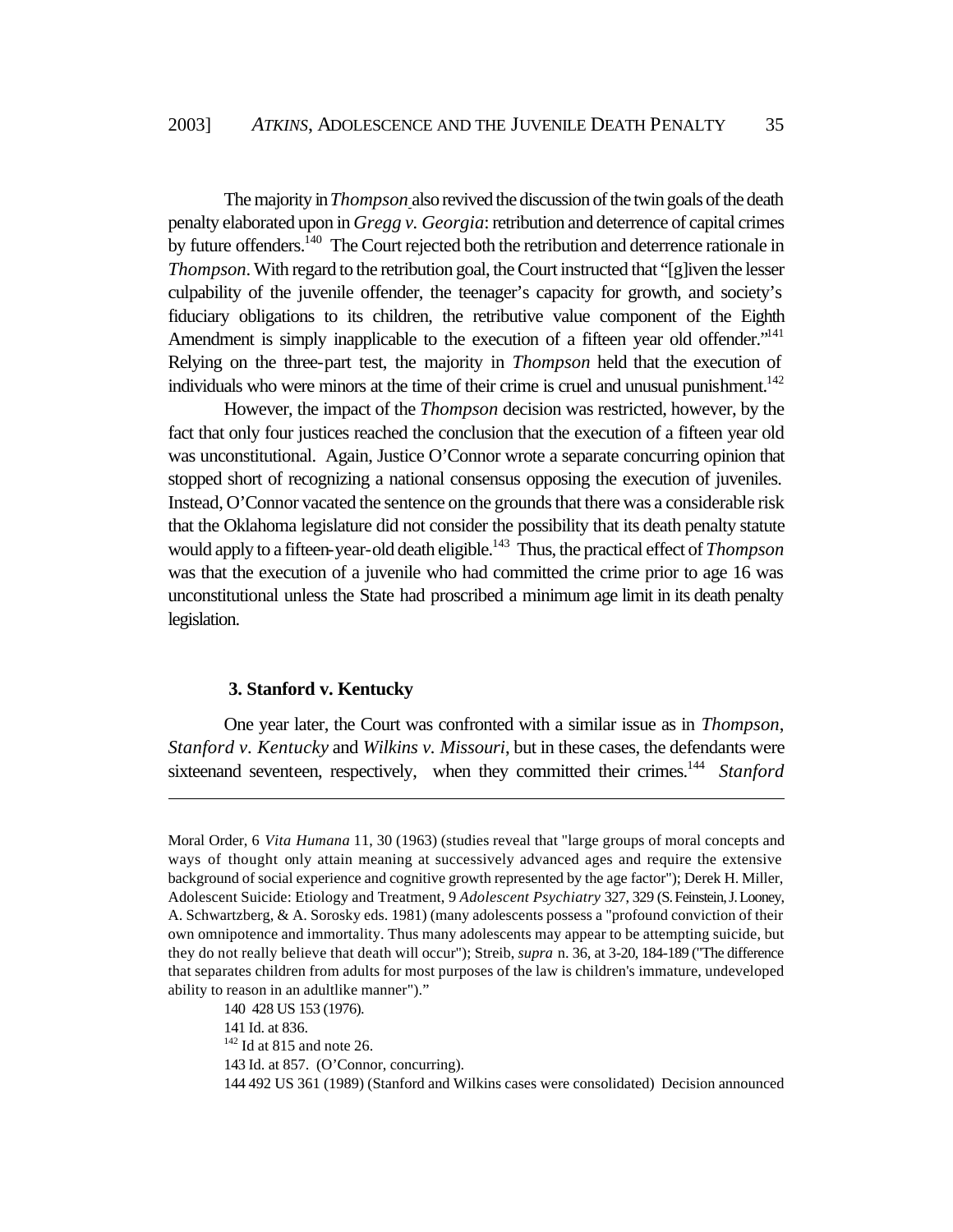involved the rape, sodomy and shooting murder of a twenty year old gas station attendant by petitioner Kevin Stanford when he was seventeen years and four months old. Wilkins involved the stabbing death of a convenience store worker during the commission of a robbery by Heath Wilkins when he was approximately sixteenyears and sixmonths of age. In these decisions, the Court expressly held that the imposition of the death penalty on defendants aged 16 or 17 at the commission of their crime was not unconstitutional.

 In deciding the case, Justice Scalia reviewed each of the arguments set forth in *Thompson*. Rejecting the international comparisons made in *Thompson*, the majority emphasized, "it is *American* conceptions of decency that are dispositive."<sup>145</sup> The Court reviewed past and current legislative developments and found the petitioners in both cases did not meet their burden to establish an adequate basis to find a national consensus against the juvenile death penalty. In response to the majority's argument in *Thompson* – that the behavior of juries indicated disapproval of the execution of children – the majority in *Stanford* held that the infrequent application of capital punishment is indicative of the prosecutors' and juries' beliefs that capital punishment should *rarely* be imposed, not *never*.

As a final point, the Court held that there was no basis for comparison between the imposition of capital punishment on juveniles and laws regulating other realms of juvenile legal responsibility. Citing *Lockett v. Ohio*,<sup>146</sup> the Court explained:

It is, to begin with, absurd to think that one must be mature enough to drive carefully, to drink responsibly, or to vote intelligently, in order to be mature enough to understand that murdering another human being is profoundly wrong, and to conform one's conduct to that most minimal of all civilized standards…These laws set the appropriate ages for the operation of a system that makes its determination in gross, and that does not conduct individualized maturity tests for each driver, drinker, or voter. The criminal justice system, however, does provide individualized testing. In the realm of capital punishment in particular, 'individualized consideration is a constitutional requirement'.<sup>147</sup>

Accordingly, in *Stanford*, the majority relied upon the procedural safeguards developed through the thread of death penalty jurisprudence following *Furman* to protect defendants from the arbitrary and discriminatory application of capital punishment. The Stanford court argued that the capacity determination regarding adolescents and deterrence

by Scalia and joined by Rehnquist, White, O'Connor and Kennedy 145 Id. at 369, note 1. (emphasis in original). <sup>146</sup> 438 US 586, 605 (1978). 147 Id. at 374.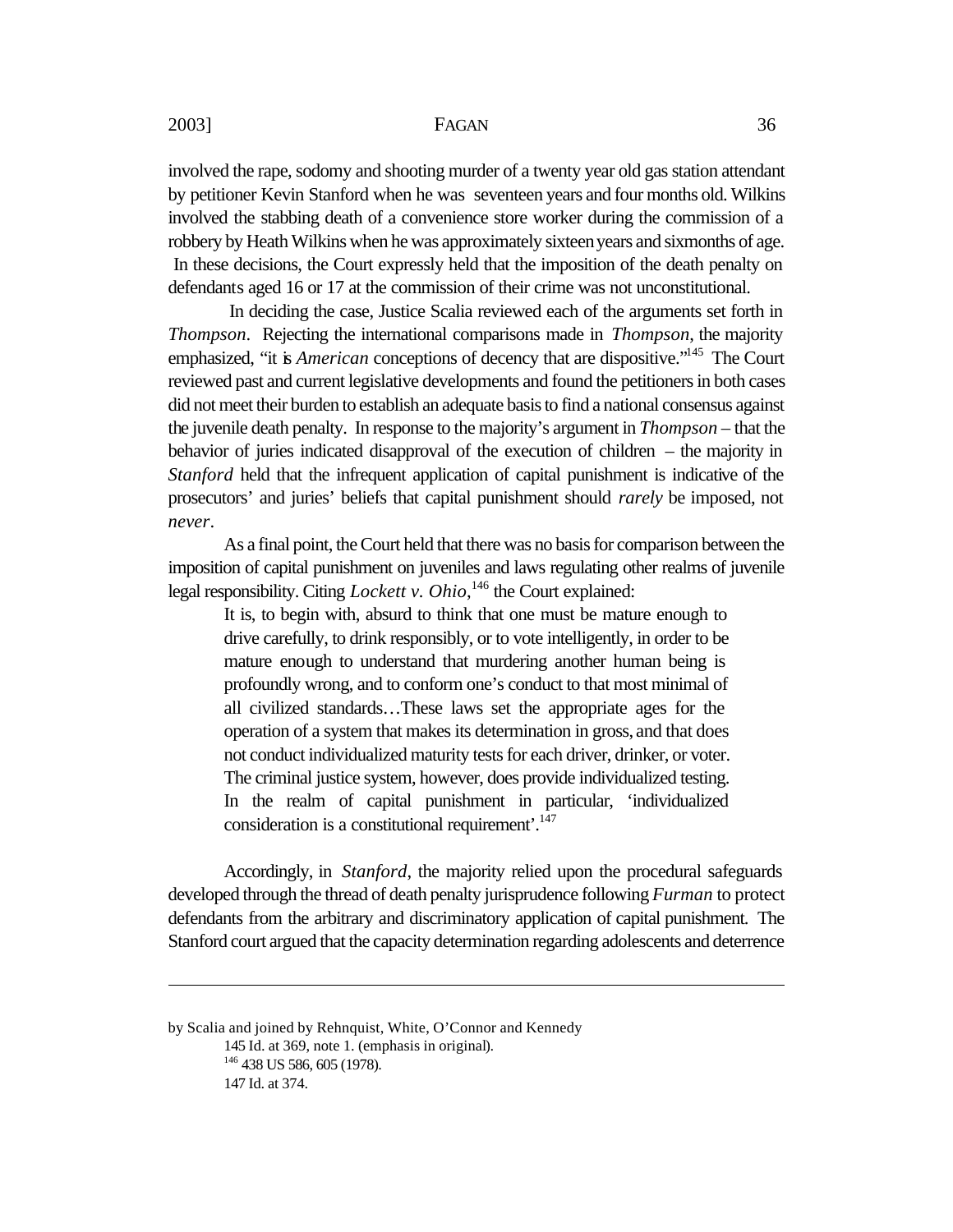had already been completed, and thus all other constitutional claims related to capacity had been addressed.<sup>148</sup> In other words, those less culpable were filtered out earlier in the course of trial and hence were not exposed to the possibility of a death sentence at the lower standard of blameworthiness. The danger in this approach is that the role of procedural due process is conflated with the deliberation required for substantive factual determinations such as maturity or culpability, and the result would be an incomplete examination of the substantive constitutional issues underlying the application of the death penalty on juveniles. The mere fact that procedural due process was met does not automatically lead to the conclusion that the substantive issues have been settled.

Although the *Thompson* and *Stanford* Courts recognized that children are incomplete decision makers, judgmentally immature and unable to fully regulate all of their behavior, the precedent in *Stanford* is based heavily on procedural dimensions - not substantive considerations about the capacities or blameworthiness of juveniles at any age. This perspective sustains today's climate that permits capital punishment of children ages sixteen or seventeen. However, *Atkins* creates a competing precedent that opposes the imposition of capital punishment when defendants have diminished culpability, a return to the jurisprudential perspective that places primacy on substantive considerations of reduced culpability, capacity and understanding.

#### **D. Decomposing the Culpability of Juveniles**

In much of criminal law doctrine, punishment determinations require a easurement of the wrong that is done and the blameworthiness of the individual.<sup>149</sup> Common law

<sup>&</sup>lt;sup>148</sup> Thompson, at 2969-70.

<sup>&</sup>lt;sup>149</sup> See, generally, Robert Nozik, PHILOSOPHICAL EXPLANATIONS (1981); George Fletcher, BASIC CONCEPTS OF LEGAL THOUGHT (1996); Richard J. Bonnie et al, CRIMINAL LAW (1997). In his chapter "Retributive Punishment," Nozick articulates a formulaic approach for establishing proportionality of punishment in a retributivist society.. His basic algorithm is that  $P(punishment) = r$  (responsibility) \* H (wrongness of act). For example, under retributive punishment for S's act A:

<sup>(1)</sup> Someone believes that S's act A has a certain degree of wrongness; (2) and visits a penalty upon S; (3) which is determined by the wrongness H of the act A, or by  $r * H$ ; (4) intending that the penalty be done  $b/c$  of the wrong act A; (5) and in virtue of the wrongness of the act A; (6) intending that S know the penalty was visited upon him because he did A; (7) and in virtue of the wrongness of A; (8) by someone who intended to have the penalty fit and be done because of the wrongness of A; (9) and who intended that S would recognize (he was intended to recognize) that the penalty was visited upon him so that 1-8 are satisfied, indeed so that 1-9 are satisfied.

Nozick extends this doctrine in several ways. First, he points out that in many cases a wrongdoer's punishment includes other costs (compensating the victim, confronting wrongness of his act, etc)--these are proxied by c. In this case,  $P = (r * H) - c$ . Second, Nozick points to the teleological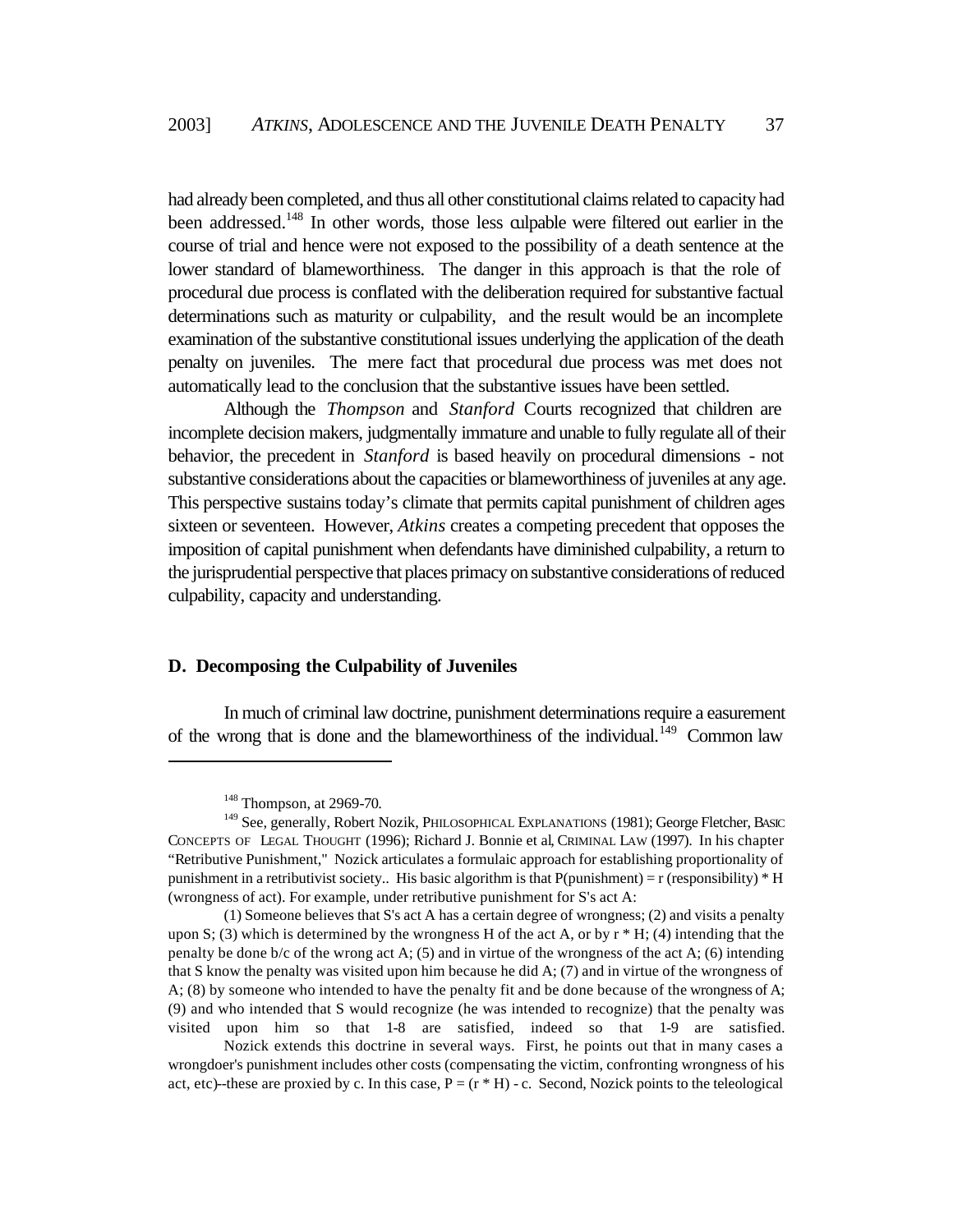assumes that children are immature, and because of that immaturity, they are less blameworthy than adults, so the punishments for their crimes should be proportionately less than those for a fully competent adult.<sup>150</sup> Distinguishing the immature adolescent from the mature offender who is fully responsible for his or her crimes requires a careful examination of the developmental capacities and processes that are relevant to both adolescent criminal choices and the ways in which immaturity mitigates responsibility.<sup>151</sup>

The most critical difference between adolescents and adults, whether in crime or in choices involving everyday social or personal behaviors, is that teenagers are less competent decision makers than adults.<sup>152</sup> Their judgment is immature because they have not yet attained several dimensions of psychosocial development that characterize adults as

Third, capital punishment generally should be reserved for those truly monstrous cases (he mentions Hitler) b/c if we are to be connected to S's value (the value of the wrongness of his act and the attempt to show him its significance through punishment), killing S would nullify any attempt at matching punishment.

Finally, he touches briefly on defining r and H, specifically. He reaches no concrete conclusions in this regard but does illustrate the need to have them defined by separate and distinct characteristics, so as to avoid circularity. Indeed, it is often difficult to separate the seriousness of the offense (H) and the responsibility (r) that the perpetrator should have with regard to it. Most importantly Nozick contends that r is best defined as the degree to which S flouts correct values, and that if defects in character contributes to this flouting, there is less flouting than there appeared to be, and r is consequentially decreased.

Nozick's framework illustrates that punishment is (or ought to be) a product of harm and culpability, the latter being vulnerable to mitigating factors associated with being a juvenile, a mentally retarded individual, or another person whose disabilities constitute a cascade of mitigators in the jurisprudence of capital punishment. If the goal of this jurisprudence is to "ensure that only the most deserving of execution are put to death," (as Justice Stevens declared again in *Atkins*), then even a slightly mitigated r value should bring the punishment (P) under this threshold.

<sup>150</sup> Franklin Zimring, *Penal Proportionality for the Young Offender*, in YOUTH ON TRIAL (R. Schwartz and T. Grisso, eds.) 207 (2000).

<sup>151</sup> Elizabeth S. Scott and Laurence Steinberg, *Blaming Youth*, 81 TEX. L. REV. 799, 800 (2002). See, also Jeffrey Fagan, Context and Culpability of Adolescent Violence, 6 *Va. J. Soc. Pol'y & L*. 507, 535-38 (discussing how choices to engage or reject criminal activity in specific event circumstances are proscribed by the immediate contexts in which the choice is made, and how those choices differ for adolescents in high versus low crime neighborhoods).

<sup>152</sup> See Elizabeth S. Scott et al., *Evaluating Adolescent Decision Making in Legal Contexts*, 19 LAW & HUM. BEHAV. 221, 229-35 (1995) (describing developmental factors that contribute to immature judgment); Laurence Steinberg & Elizabeth Cauffman, Maturity of Judgment in Adolescent Decision Making , 20 *Law & Hum. Behav* 249 (1996) (describing domains of psychosocial development as autonomy, perspective, and temperance).

notions of retributivis m that aim at "matching punishment." This rests on the notion that punishment should aim to inform or alert S of the wrongness of A. This is an "optimistic hypothesis about what another person will or can come to know" and suggests a major problem when S is incapable of learning or realizing that his act was wrong to the same r that an average person would. Juveniles and mentally defective individuals are arguably susceptible to this effect.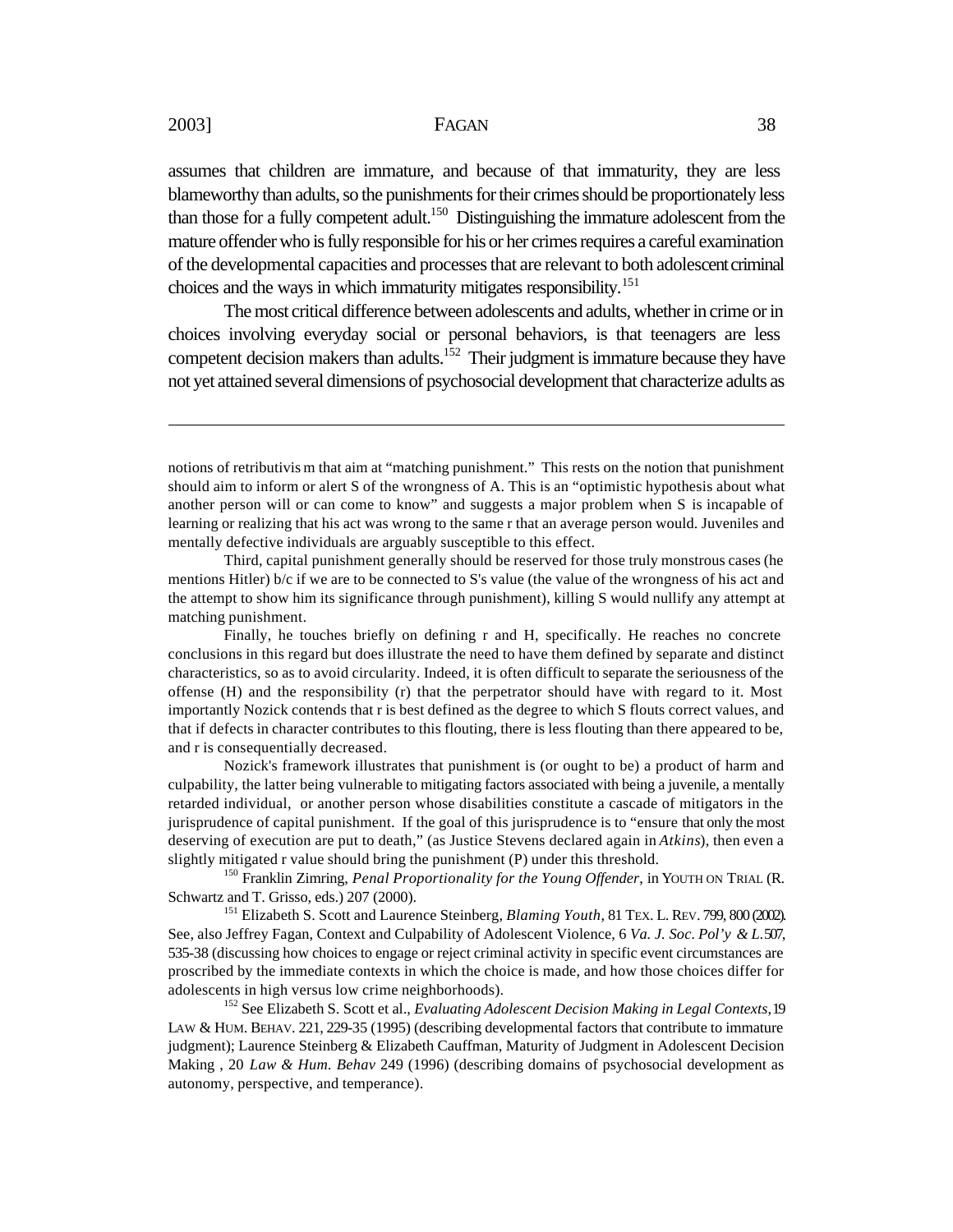mature, including the capacity for autonomous choice, self-management, risk perception and the calculation of future consequences.<sup>153</sup> The attainment of these developmental capacities is perhaps one reason why crime rates peak in late adolescence, but then subsequently decline as adolescent development progresses toward maturity.<sup>154</sup>

Notwithstanding the fact that different adolescents develop at different rates, adolescence, generally, serves as a bridge between childhood and adulthood with regard to developing psychosocial capacity. For example, cognitive capacities for reasoning and understanding are well formed by mid-adolescence and approximate the skills shown by most adults.<sup>155</sup> But teens are less skilled in using these skills to make real-life decisions.<sup>156</sup> Adolescents also mature more slowly in other areas that contribute to immature judgment and the tendency of adolescents to make choices that are harmful to themselves or others.<sup>157</sup> Finally, adolescence is characterized by incomplete identity formation, a process that – when mixed with poor judgment and decision-making – leads to exploration, behavioral experimentation, and fluctuations in self-image.<sup>158</sup> As psychologist Laurence Steinberg shows, "[t]his movement, over the course of adolescence, from a fluid and embryonic sense of identity to one that is more stable and well-developed is paralleled by developments in the realms of morality, values, and beliefs."<sup>159</sup> That these three dimensions of development render most adolescents immature - and therefore less than fully culpable for their behaviors, whether they be criminal or conventional – reflects striking parallels with the incompetencies of mentally retarded persons, should be obvious.

#### **1. Understanding and Reasoning**

Cognitive development – reasoning and understanding – among adolescents differs substantially from adults. Basic skills, such as information processing, attention, short and

<sup>153</sup> Steinberg and Cauffman*, Maturity of Judgment in Adolescent Decision Making* , Id.

<sup>154</sup> Robert J. Sampson and John H. Laub, Understanding Desistance from Crime, 28 *Crime and Justice* 1, 46-48 (2001) (reviewing literature on the robust finding that crime peaks in late adolescence and declines for most persons sharply during developmental transitions from adolescence to adulthood).

<sup>&</sup>lt;sup>155</sup> Steinberg and Cauffman, Maturity of Judgment in Adolescent Decision Making, supra note 151.

<sup>156</sup> S. Ward and W. Overton. (1990). *Semantic familiarity, relevance, and the development of deductive reasoning*. DEVELOPMENTAL PSYCHOLOGY, *26*, 488-493.

<sup>&</sup>lt;sup>157</sup>Elizabeth Scott, Evaluating Adolescent Decision Making, supra note 152; Elizabeth S. Scott and Thomas Grisso, *The Evolution of Adolescence: A Developmental Perspective on Juvenile Justice Reform*, *88* J. CRIM. L. & CRIMINOLOGY 137, 165-66 (1997)

 $158$  Laurence D. Steinberg, ADOLESCENCE (6th ed. 2002)

<sup>159</sup> Id.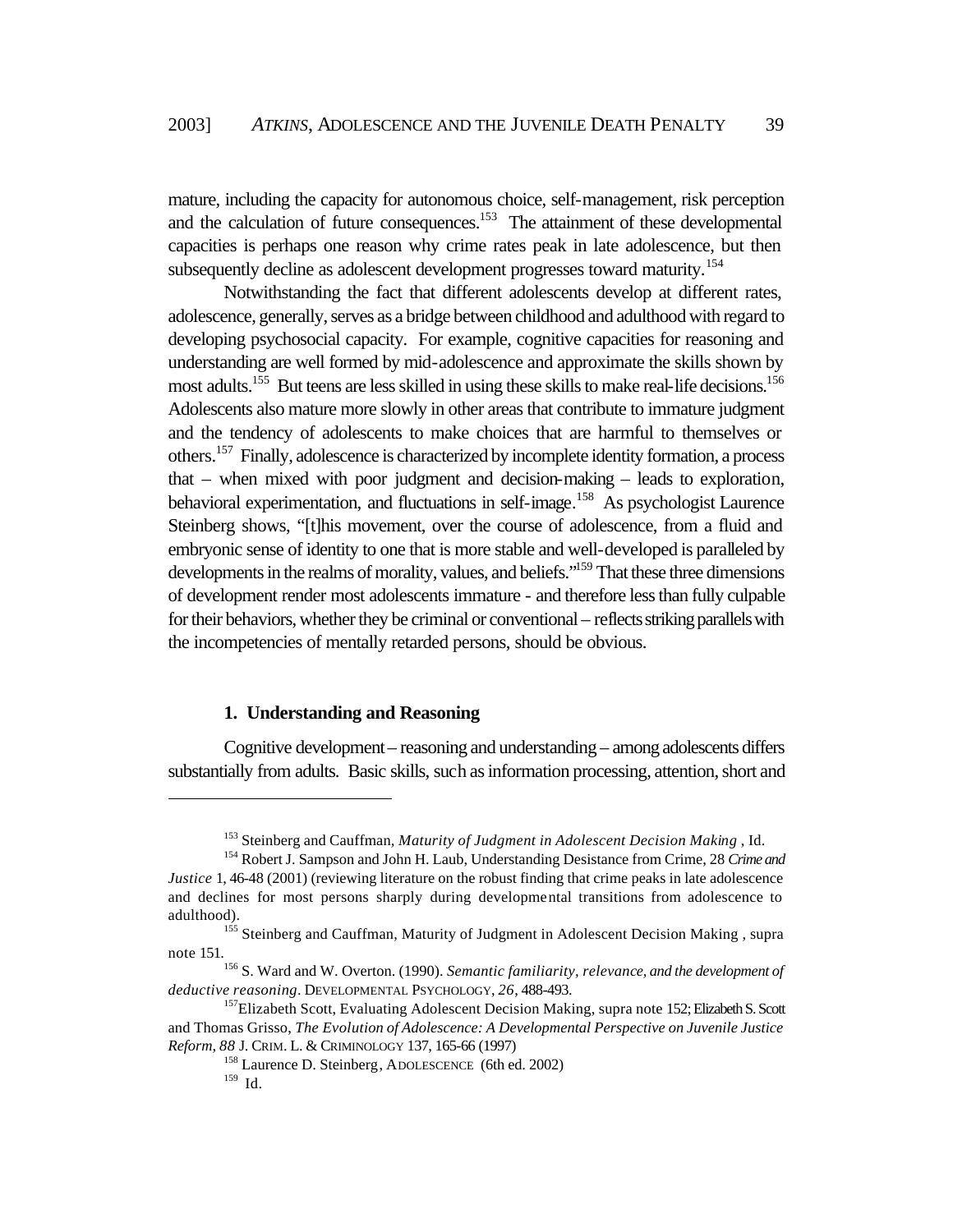$\overline{a}$ 

#### 2003] FAGAN 40

long-term memory, and organization, are acquired steadily through adolescence.<sup>160</sup> Although social science evidence suggests that adolescents' capacities for understanding and reasoning in making decisions roughly approximate those of adults by midadolescence, most of the research leading to these conclusions was done in unstressful and decontextualized laboratory situations.<sup>161</sup> It is uncertain whether these results would obtain in ambiguous situations, or be the same under arousal in unstructured settings where peer dynamics have strong influence on adolescent choices. Scott and Steinberg conclude that the empirical evidence is uncertain whether adolescent cognitive capacity as it affects choices relevant to criminal conduct is comparable to that of adults.<sup>162</sup>

#### **2. Judgment Factors in Decision-making**

Even when adolescent cognitive capacities approximate the levels of adults, other developmental dimensions that progress more slowly lead to immature judgment and poor decision-making. The psychosocial factors most relevant to differences in judgment include: (a) peer orientation, (b) attitudes toward and perception of risk, (c) temporal perspective, and (d) capacity for self-management.<sup>163</sup> "Whereas cognitive capacities shape the process of decision-making, immature judgment can affect outcomes, because these developmental factors influence adolescent values and preferences, that in turn drive the cost-benefit calculus in the making of choices."<sup>164</sup>

Parents and developmental psychologists have both long known that adolescents are more responsive to *peer influence* than are adults, that these influences are greatest in mid-adolescence and that they decline slowly during the high school years.<sup>165</sup> Peer influence affects adolescent judgment both directly and indirectly. In some contexts, adolescents might make choices in response to direct peer pressure. Adolescents' desire for peer approval affects their choices, even without direct coercion. *Future orientation* is

<sup>&</sup>lt;sup>160</sup> See, for example, Daniel P. Keating, *Adolescent Thinking*, *in* AT THE THRESHOLD: THE DEVELOPING ADOLESCENT 54 (S. Shirley Feldman & Glen R. Elliott eds. 1990).

<sup>&</sup>lt;sup>161</sup> The claim is tentative because it is supported by a group of small research studies conducted in laboratory settings that for the most part involved white middle class subjects and no adult control groups. Tasks often are artifactual, and are not performed under conditions of stress or arousal that are typical of the situations in which adolescents often find themselves when they must decide to engage in a criminal act. Scott and Steinberg, supra n. 129, at 813-814; see Gardner, Asserting Scientific Authority: Cognitive Development and Adolescent Legal Rights, 44 *Am. Psychologist* 895 (1989). See, also, Jeffrey Fagan, Context and Culpability in Adolescent Crime, supra note 151.

 $162$  Scott and Steinberg, id at 151.

<sup>163</sup> Scott and Steinberg, *Blaming Youth*, supra n. 151; Steinberg & Cauffman, supra note 133. <sup>164</sup> Scott and Steinberg, Blaming Youth, supra n. 151.

<sup>165</sup> B. Bradford Brown, *Peer Groups and Peer Cultures*, *in* AT THE THRESHOLD: THE DEVELOPING ADOLESCENT 171 (S. Shirley Feldman & Glen R. Elliott eds. 1990).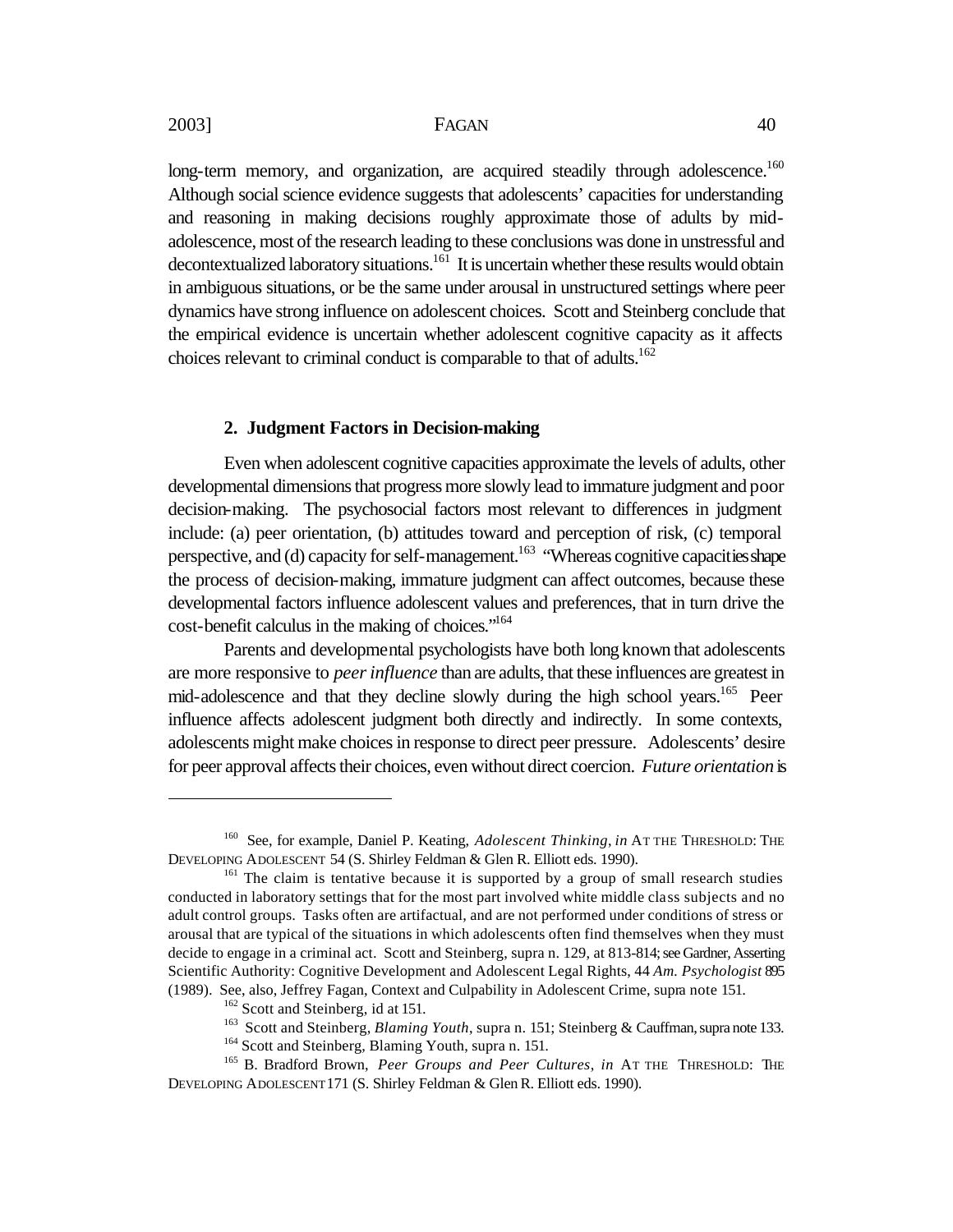the extent to which individuals consider both long-term and short-term consequences of their actions in making choices. Compared to adults, adolescents tend to telescope the future, placing it farther into the background of decision making than do adults, while at the same time disproportionately weighing the short term consequences of decisions - both risks and benefits - in making choices.<sup>166</sup>

Adolescents also perceive and weigh *risk* differently from adults.<sup>167</sup> Adolescents take more risks with health and safety than do older adults, such as unprotected sex,  $^{168}$ drunk driving<sup>169</sup> and other illegal behaviors.<sup>170</sup> Peer influence interacts with risk taking: empirical evidence shows that people generally make riskier decisions in groups than they do alone.<sup>171</sup> Adolescents seem to be less risk averse than adults because they overstate rewards while underestimating risks. $172$ 

<sup>&</sup>lt;sup>166</sup> Steinberg and Cauffman, supra n. 155; Scott and Steinberg, Blaming Youth, supra n. 151, citing See William Gardner & Janna Herman, *Adolescents' AIDS Risk Taking: A Rational Choice Perspective, in* ADOLESCENTS IN THE AIDS EPIDEMIC 24 (William Gardner et al. eds., 1990). Scott and Steinberg cite several explanations for this age gap in future orientation. "First, owing to cognitive limitations in their ability to think in hypothetical terms, adolescents simply may be less able than adults to think about events that have not yet occurred (i.e., events that may occur sometime in the future). Second, weaker future orientation of adolescents may reflect their more limited life experience. For adolescents, a consequence five years off may seem very remote; they may simply attach more weight to short term consequences because they seem more salient to their lives. How far out in time individuals are able to project events may be proportionate to their age; ten years represents one-fifth of the lifespan for someone who is 50, but two-thirds for someone who is 15." *See* William Gardner, *A Life-Span Rational-Choice Theory of Risk Taking, in* ADOLESCENT RISK TAKING ,78-79, (Nancy J. Bell & Robert W. Bell eds., 1993).

<sup>167</sup> See Lita Furby & Ruth Beyth-Marom, Risk *Taking in Adolescence: A Decision-Making Perspective*, 12 DEVELOPMENTAL REV. 1, 1-2 (1992) (presenting a rational-decisionmaking model of adolescent risky behavior).

<sup>&</sup>lt;sup>168</sup> Gardner and Herman, supra note 142.

<sup>&</sup>lt;sup>169</sup> Furby and Beyth-Marom, supra note 167.

<sup>170</sup> See, for example, Alida Benthin, Paul Slovic, et al., *Adolescent Health-Threatening and Health-Enhancing Behaviors: A Study of Word Association*, in Paul Slovic, THE PERCEPTION OF RISK (2000).

<sup>&</sup>lt;sup>171</sup> Scott and Steinberg, supra n. 151.

<sup>&</sup>lt;sup>172</sup> Steinberg and Cauffman, supra n.153 Scott and Steinberg note that this may relate in part to limits on youthful time perspective; taking risks is more costly for those with a stake in the future. Finally, adolescents may have different values and goals than do adults, that lead them to calculate risks and rewards differently. For example, the danger of risk taking could constitute a reward for an adolescent but a cost to an adult. Moreover, peer rejection is likely to be weighed more heavily in adolescent than adult choices. For instance, whereas an adult might simply weigh the pleasant effects of experimenting with an illicit drug against criminal apprehension or potential health risks, an adolescent might weigh the peer acceptance or rejection that might result from the choice. See, also, L.L. Lopes, *Between Hope and Fear: The Psychology of Risk*, 20 ADVANCES EXPERIMENTAL SOC. PSYCH. 255 (1987).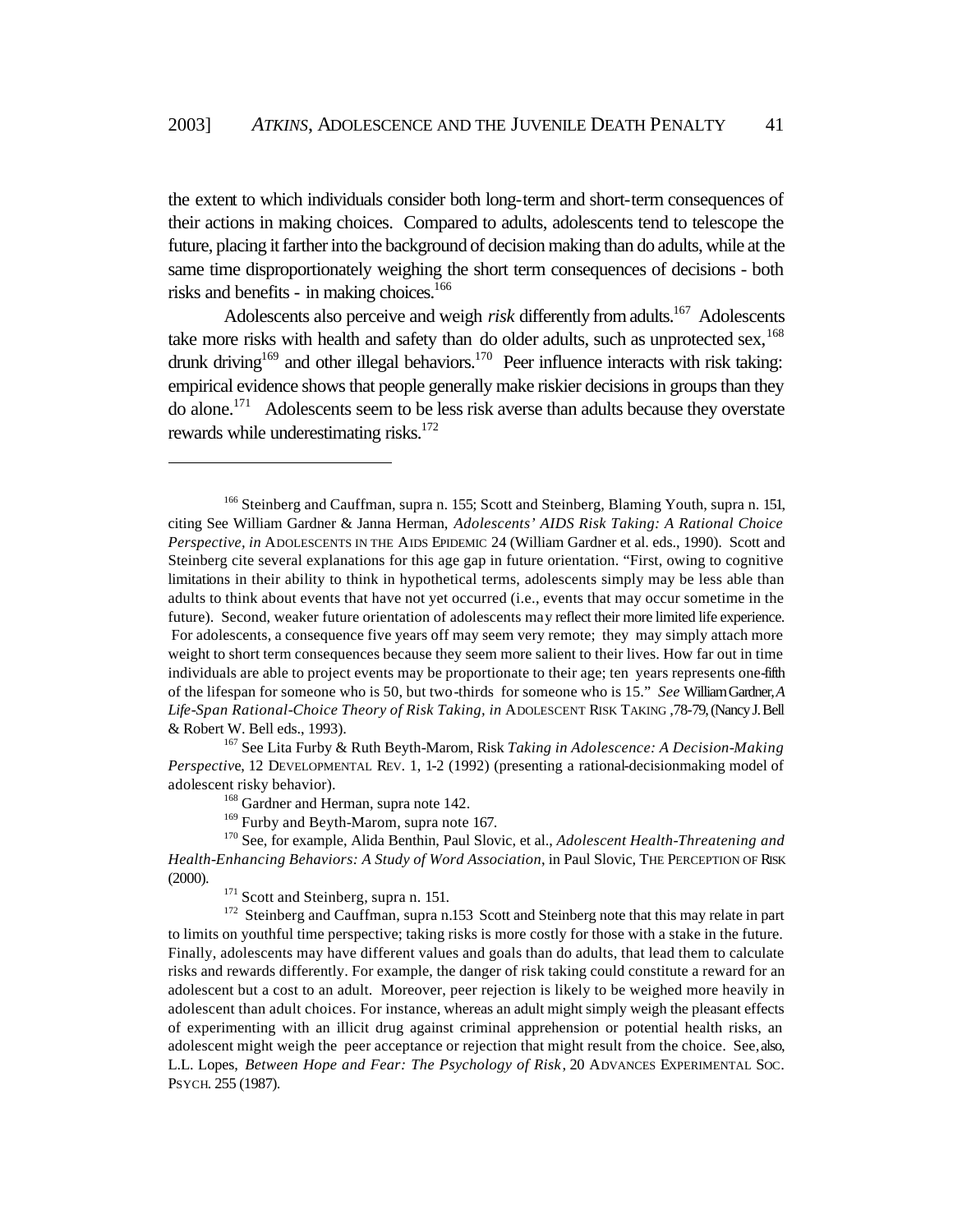Impulsivity and poor self-management also appear to be greater in adolescents than in adults. Impulsivity increases between middle adolescence and early adulthood and declines thereafter, as does sensation-seeking.<sup>173</sup> Emotional regulation also is more erratic among adolescents than adults, $174$  and adolescents may have more difficulty regulating their moods, impulses, and behaviors than do adults.<sup>175</sup>

Some of the differences between adults and adolescents may reflect not just psychosocial development, but also its underlying organic structure. The disjuncture between physical maturity, and uneven maturity in different parts of the brain that regulate different functions, creates an imbalance in adolescents that can adversely influence their judgment and decision-making. Scott and Steinberg summarize this process as it pertains to this developing area of research:

At puberty, changes in the limbic system B a part of the brain that is central in the processing and regulation of emotion B may stimulate adolescents to seek higher levels of novelty and to take more risks; and may contribute to increased emotionality and vulnerability to stress. At the same time, patterns of development in the prefrontal cortex, which is active during the performance of complicated tasks involving planning and decision-making, suggest that these higher-order cognitive capacities may be immature well into middle adolescence. One scientist has likened the psychological consequences of brain development in adolescence to "starting the engines without a skilled driver"<sup>176</sup>

Recent studies suggest that there are functions and regions of the brain that regulate long-term planning, regulation of emotion, impulse control, and the evaluation of risk and reward continue to mature over the course of adolescence, and perhaps beyond age 20,

 $173$  Steinberg & Cauffman, supra note 151.

<sup>174</sup> Research on brain development, indicates that the organic bases of functions such longterm planning, regulation of emotion, impulse control, and the evaluation of risk and reward are not fully mature by the end of adolescence. See, Patricia Spear, *The Adolescent Brain and Age-Related Behavioral Manifestations*, 24 *Neuroscience* & BIOBEHAVIORAL REVIEWS 417 (2000) (reviewing animal and human research on brain maturation during puberty and indicating that "remodelling of the brain" during adolescence occurs among different species) (also cited in Scott and Steinberg, n. 71).

<sup>&</sup>lt;sup>175</sup> See, for example, Reed Larson et al., Mood Variability and the Psycho-Social Adjustment of Adolescents, 9 J. Youth & Adolescence 469, 488 (1980) (presenting a study finding wider mood fluctuations among adolescents than adults) (cited in Scott and Steinberg, n. 70).

<sup>176</sup> Scott and Steinberg, supra n.151, citing Ronald Dahl, *Affect Regulation, Brain Development, and Behavioral/Emotional Health in Adolescence*, 6 CNS SPECTRUMS 60 (2001).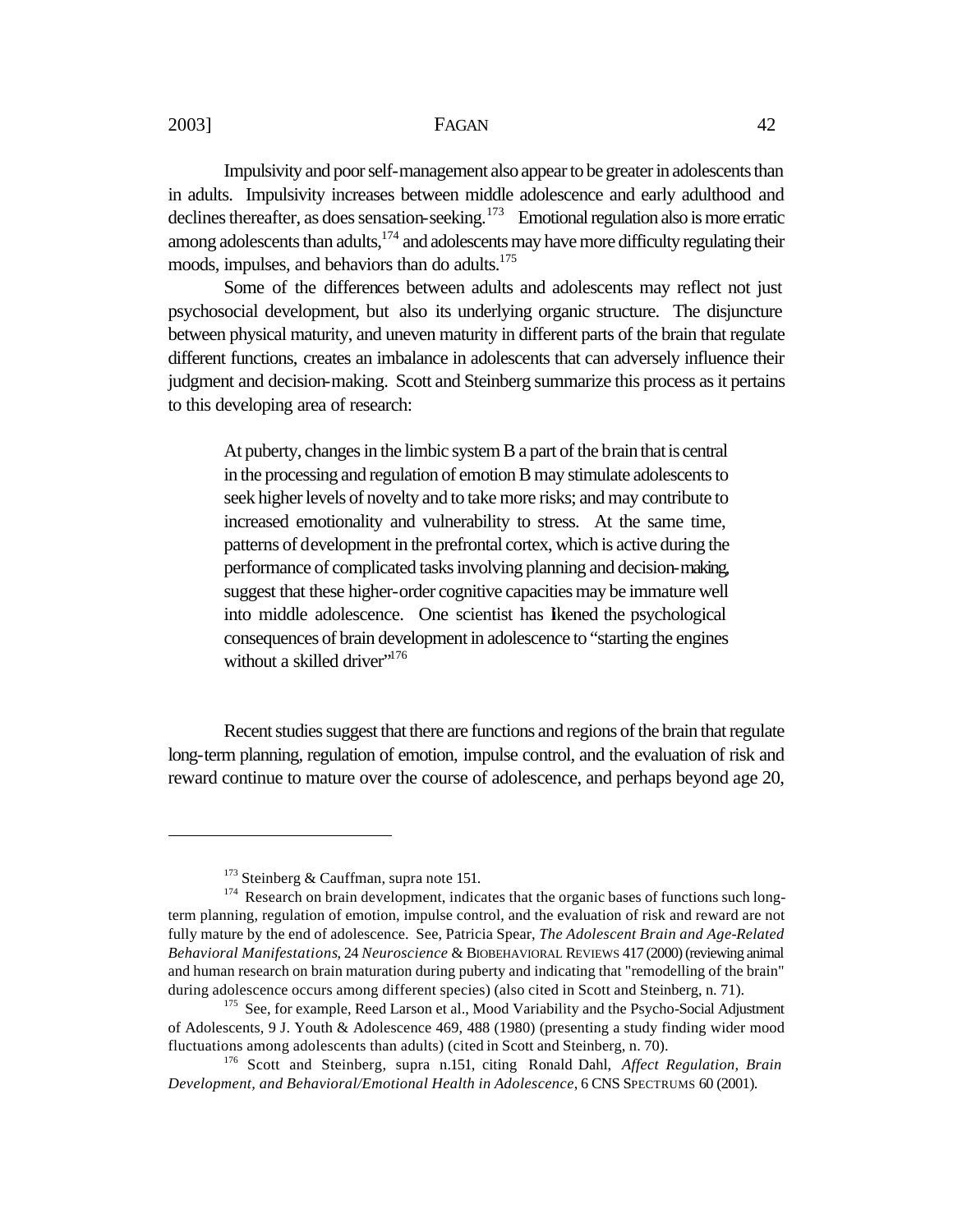well into young adulthood.<sup>177</sup> Functional brain imaging and postmortem studies suggest that frontal lobes do not fully mature until young adulthood.<sup>178</sup> This study compared MRI scans of young adults, 23-30, with those of teens, 12-16. The researchers looked for signs of myelin, which would imply more mature, efficient neural connections. Areas of the frontal lobe showed the largest differences between young adults and teens. This increased myelination in the adult frontal cortex likely relates to the maturation of cognitive processing and other "executive" functions. Many other areas – those that mediate spatial, sensory, auditory and language functions – already seemed mature in the teen brain. Instead, the observed late maturation of the frontal lobe is characteristic of impaired "executive" functioning.<sup>179</sup>

 Another series of MRI studies suggest that teens may process emotions differently than adults.<sup>180</sup> Researchers at Harvard's McLean Hospital scanned subjects' brain activity while they identified emotions on pictures of faces displayed on a computer screen.<sup>181</sup> Young teens (below 14), who characteristically perform poorly on the task, activated the amygdala, a brain center that mediates fear and other "gut" reactions, more than the frontal lobe. As teens grow older, their brain activity during this task tends to shift to the frontal lobe, leading to more reasoned perceptions and improved performance.<sup>182</sup> Similarly, the researchers saw a shift in activation as teens got older from the temporal lobe to the frontal lobe during a language skills task. The studies were imprecise as to a "bright line" threshold when frontal lobe activity dominated cognitive and emotional tasks, but the researchers did note significant variability in the age at which these functional thresholds are achieved: some teens reach this stage of "mature" (frontal lobe) functioning at 14, while many others have

<sup>&</sup>lt;sup>177</sup> Spear, supra n. 175; See, also, Jay N. Giedd, Jonathan Blumenthal, Neal O. Jeffries, et al. Brain development during child-hood and adolescence: a longitudinal MRI study. 2 *Nature Neuroscience* 861, 861-3 (1999); Judith L.Rapoport, Jay N. Giedd, Jonathan Blumenthal et al., *Progressive cortical change during adolescence in childhood-onset schizophrenia. A longitudinal magnetic resonance imaging study*. 56 ARCHIVES OF GENERAL PSYCHIATRY 649, 652-54 (1999); Paul M. Thompson, Jay N.Giedd, et al. *, Growth patterns in the developing brain detected by using continuum mechanical tensor maps*. 404 NATURE 190-3 (2000); Avshalom Caspi, Terrie E. Moffitt, et al., *Role of Genotype in the Cycle of Violence in Maltreated Children* 297 SCIENCE 851-4 (2002).

<sup>&</sup>lt;sup>178</sup> Elizabeth R. Sowell, Paul M. Thompson, Colin J. Holmes, et al. In vivo evidence for postadolescent brain maturation in frontal and striatal regions. 2 *Nature Neuroscience*, 851 (1999).

 $^{179}_{180}$  Id.

<sup>180</sup> National Institute of Mental Health, Teen Brain: A Work in Progress, http://www.nimh.nih.gov/publicat/teenbrain.cfm, visited October 12, 2002.

<sup>&</sup>lt;sup>181</sup> Baird AA, Gruber SA, Fein DA, et al. Functional magnetic resonance imaging of facial affect recognition in children and adolescents, 32 Journal of the American Academy of Child and Adolescent Psychiatry, 195 (1999).

 $182$  Id at \_\_.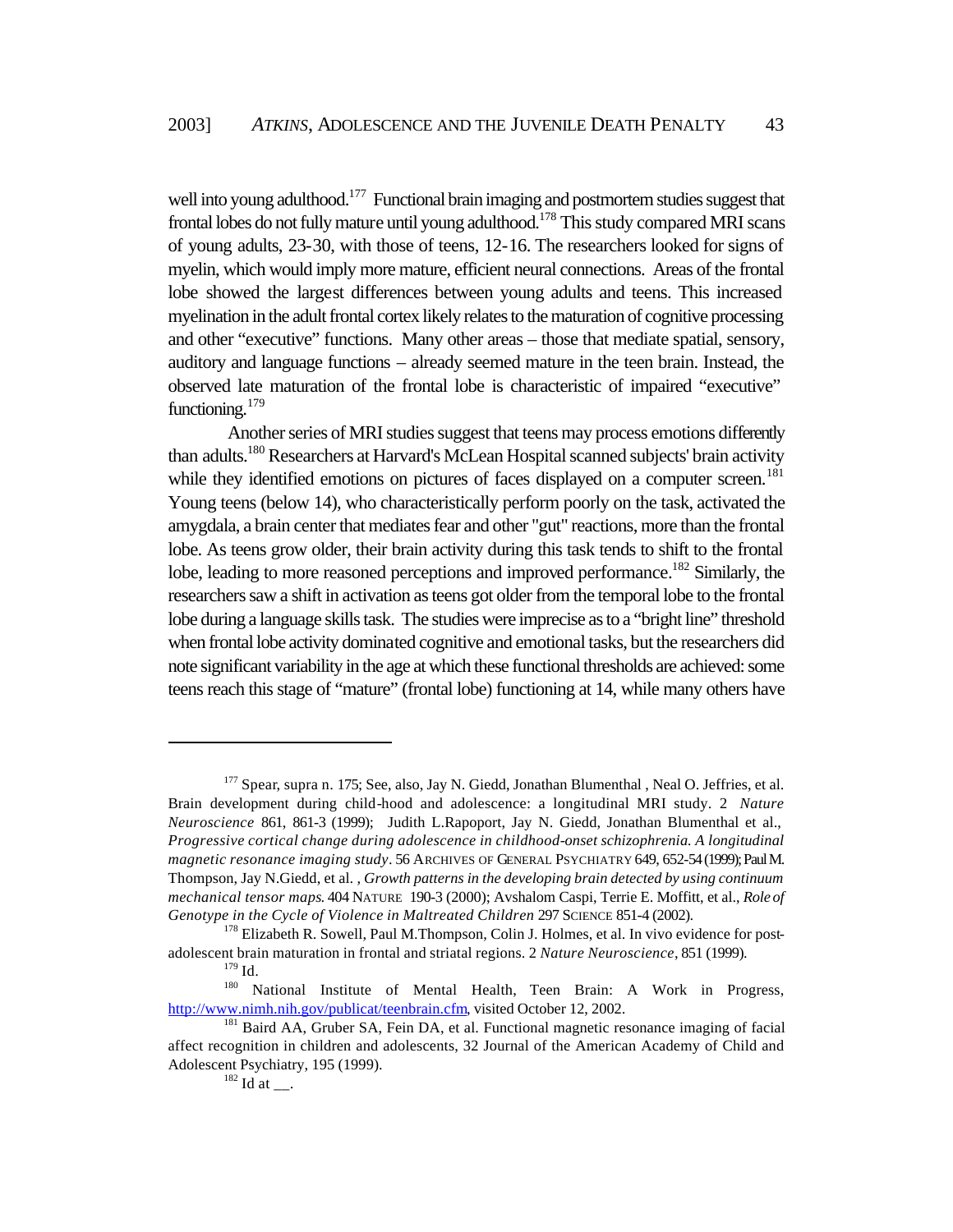not yet reached it by age 20 or later into young adult years.<sup>183</sup>

Professor Ruben Gur concludes that brain maturation is not complete until about age 21, with large variation in myelination in different regions of the brain, a marker of uneven maturation in areas associated with cognitive and emotional function.<sup>184</sup> Based on a review of both experimental studies and both brain imaging and Magnetic Resonant Imaging (MRI) analyses, Professor Gur explicitly links these brain regions to the control of aggression and other impulses, the consideration of alternatives and consequences of actions, impulsivity, judgment, planning for the future, foresight of consequences, and other "mature thought processes" that make people morally culpable<sup>185</sup> Professor Gur concludes that there is no way to state with any scientific reliability that an individual 17-year old has a fully matured brain, regardless of the precision of other psycho-social assessments at that age. <sup>186</sup>

This is a new and rapidly developing research area, where natural science complements evidence from behavioral science regarding deficits and incompetencies in adolescents that influence judgment, decision-making and emotional regulation. The implication, then, is that there exists uneven development within the adolescent brain regarding various functions, and this irregularity is also subject to significant variation *among* adolescents in the age at which they attain organic brain developmental thresholds that regulate the emotional and cognitive components of decision making and control. This variation suggests that even at later stages of adolescence, and perhaps among some young adults, there is a non-negligible percentage of people who are "immature" not just in their psychosocial functioning but in the organic development that underlies it.

#### **3. Development and Decision Making**

The tendency of adolescents to commit crimes in groups is well known,  $187$  although the mechanisms of group dynamics and peer influence are not well understood.<sup>188</sup> Changes in peer networks over time, and a diminution of the role of peers in both legal and

<sup>&</sup>lt;sup>183</sup> In a recent television broadcast, Dr. Jay Giedd of the National Institute of Mental Health, stated that "…it's sort of unfair to expect [adolescents] to have adult levels of organizational skills or decision making before the brain is finished being built." *Frontline: Inside the Teen Brain*, January 31, 2002 (available at www.pbs.org/wgbh/pages/frontline/shows/teenbrain/, visited January 21, 2003).

<sup>184</sup> Ruben Gur, Ph.D., Declaration in *Patterson v. Texas* (123 S.Ct. (2002), supra n. 9 at 3-5 (claiming that maturation of association cortex is not complete "even by late adolescence" and that within this cortex, the prefrontal regions are last to mature, and that myelination is usually not complete until ages 20-22).

<sup>&</sup>lt;sup>185</sup> Id at 14-15.

 $186$  Id. at 15.

<sup>187</sup> Albert Reiss, Jr. & David Farrington, *Advancing Knowledge About Co-offending: Results from a Prospective Longitudinal Survey of London Males*, 82 J. CRIM. L. & CRIMINOLOGY 360 (1991).

<sup>&</sup>lt;sup>188</sup> Patricia Adler and Peter Adler, PEER POWER (1999).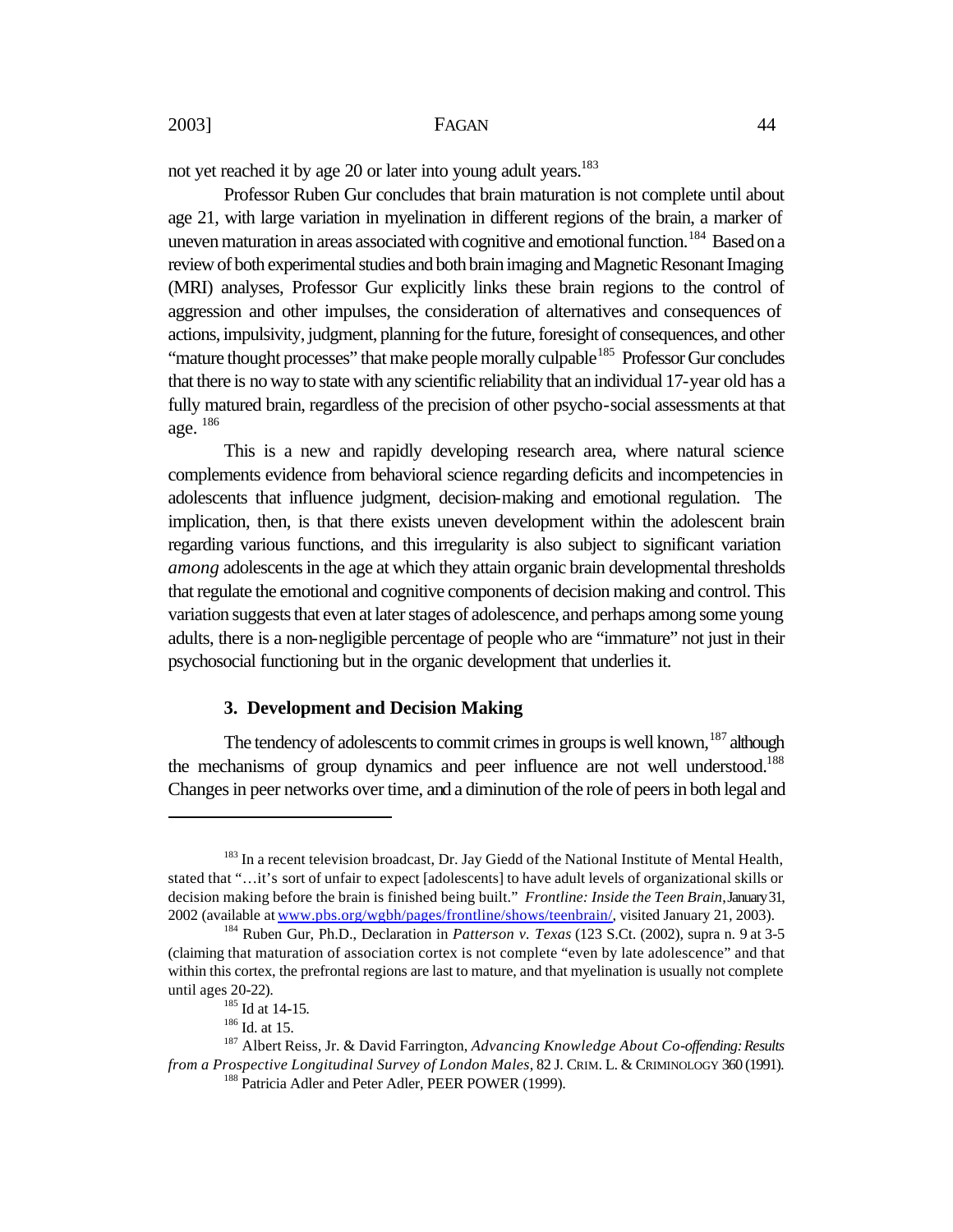antisocial behavior, also characterize the predictable patterns of desistance from crime that occurs during the transition from adolescence to adulthood.<sup>189</sup> Scott and Steinberg conclude that the research on peer influence, risk preference, impulsivity, and future orientation shows that these factors affect adolescent decision making in general, and are equally likely to influence decisions to participate in crime.<sup>190</sup>

Research on the social contexts of adolescent interactions shows that these group settings offer strong incentives for conformity and compliance, serving important developmental functions such as the expression of autonomy and the construction of social identity.<sup>191</sup> Opportunities for crime are more abundant in settings where social controls are weak, whether in the everyday world of adolescents or the unique and stressful settings of inner cities where crime rates are highest.<sup>192</sup> Adolescent peer orientation makes youths who live in high-crime neighborhoods susceptible to powerful pressures to join in criminal activity, and compliance may be both typical and perceived as necessary to avoid threats to an adolescent's personal safety. <sup>193</sup>

In my studies on inner city violence in New York, I showed how social norms within urban adolescent male subcultures prescribe a set of attitudes and behaviors that

<sup>&</sup>lt;sup>189</sup> See Robert J. Sampson and John H. Laub, CRIME IN THE MAKING (1993); Robert J. Sampson & John H. Laub, Understanding Desistance from Crime, 28 *Crime and Justice* 1, 46-48 (2001); Edward Mulvey & John La Rosa, Delinquency Cessation and Adolescent Development, 56 *Am. J. Orthopsychiatry* 212, 231 (1986); Terrie E. Moffitt, Adolescent-Limited and Life Course Persistent Antisocial Behavior: A Developmental Taxonomy, 100 *Psychol. Rev*. 674, 690 (1993).

<sup>&</sup>lt;sup>190</sup> Scott and Steinberg, supra n. 129.

<sup>191</sup> See, for example, Jeffrey Fagan and Deanna Wilkinson, *The Social Contexts and Developmental Functions of Adolescent Violence*, in VIOLENCE IN AMERICAN SCHOOLS (B. Hamburg et al. eds.) 89 (1998).

<sup>&</sup>lt;sup>192</sup> See, for example, Robert J. Bursik, Jr., and Harold G. Grasmick, NEIGHBORHOODS AND CRIME: THE DIMENSIONS OF EFFECTIVE COMMUNITY CONTROL (1993); Philip J. Cook and John H. Laub, The Unprecedented Epidemic in Youth Violence, in YOUTH VIOLENCE (M Tonry and MH Moore, eds.) 27 (1998); Robert J. Sampson and Janet Lauritsen, Individual and Community Factors in Violent Offending and Victimization, in UNDERSTANDING AND PREVENTING VIOLENCE, Vol. 3 (A.Reiss and J. Roth, eds.) 1 (1994).

<sup>193</sup> Jeffrey Fagan, *Context and Culpability of Adolescent Violence*, 6 VA. J. SOC. POL'Y & L. 507, 535-38; Jeffrey Fagan and Deanna Wilkinson, *Guns, Youth Violence and Social Identity*, in YOUTH VIOLENCE (M Tonry and MH Moore, eds.) 105 (1998). This study described the way in which the peer social context coerces youths to follow set "scripts" that can lead to violent confrontation. Conformity to these social norms is enforced with severe sanctions. Similar studies of the everyday lives of inner city adolescents in neighborhoods with high rates of violence include: Elijah Anderson, CODE OF THE STREET: DECENCY, VIOLENCE, AND THE MORAL LIFE OF THE INNER CITY (1999). Geoffrey Canada, FIST, STICK, KNIFE, GUN (1997), Sudhir Venkatesh, AMERICAN PROJECT (2000).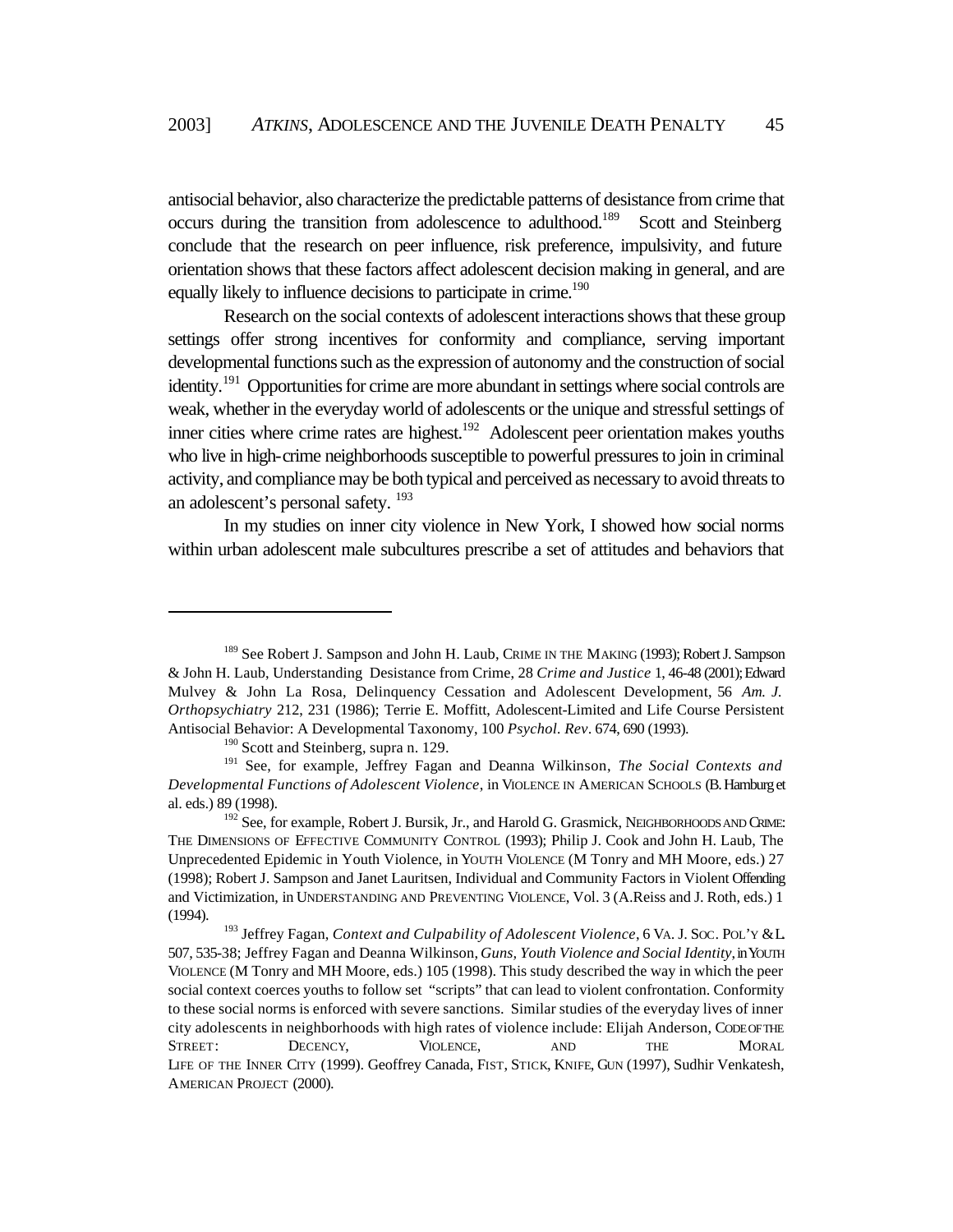often lead to violent crime.<sup>194</sup> Avoiding confrontation when challenged by a rival results in a loss of social status and ostracism by peer affiliates, which itself can create vulnerability to physical attack. Ordinary youths in poor urban neighborhoods face coercive peer pressure and sometimes tangible threats that both propel them to get involved in crime and make extrication difficult. Their limited ability to see beyond their immediate social and physical world to the norms and institutions of the dominant society reflects not only their attenuated psycho-social development and decision-making skills, but also the influence of their social context, as well. 195

For most adolescents, these characteristic developmental influences on decisionmaking will change in predictable ways as they mature. During the maturational journey to adulthood, adolescents become better decision-makers as they grow out of their natural susceptibility to peer influence, their risk perception improves, their computation of risk becomes more balanced and longer in temporal perspective, and self-regulation evolves.<sup>196</sup> These changes lead to changes in the calculus, and competency, of decision-making.<sup>197</sup> "The adolescent becomes an adult who is likely to make different choices from his youthful self, choices that reflect more mature judgment."<sup>198</sup> Imagine, then, the mentally retarded person who cannot mature in this fashion and develop these competencies, and the basis for extending the logic of Atkins to adolescents becomes transparent.

#### **E. Development and the Jurisprudence of Culpability for Adolescents**

The principle of penal proportionality leads to a determination of punishment that combines the degree of harm of the act and the blameworthiness of the actor.<sup>199</sup> Determining blameworthiness, whether in absolute or relative terms, is a process that draws strength not just from normative or moral views, but from more complex and nuanced judgments about exogenous factors that bear on culpability – both contextual factors that bear on the incident itself or the circumstances in which the actor is situated, and developmental factors related to emotional, cognitive and other psycho-social functions residing within individuals.<sup>200</sup> Some models of culpability are based on rationality and

 $\overline{a}$ 

193.

<sup>&</sup>lt;sup>194</sup> Fagan and Wilkinson, Id.

<sup>195</sup> Deanna L. Wilkinson and Jeffrey Fagan, *A Theory of Violent Events*, in THE PROCESS AND STRUCTURE OF CRIME *(*Robert Meier and Leslie Kennedy, eds.) 169, 183 (2001).

<sup>&</sup>lt;sup>196</sup> Scott and Steinberg, supra n. 151; Steinberg and Cauffman, supra n.151; Scott and Grisso, supra n.157 .

<sup>&</sup>lt;sup>197</sup> Scott and Steinberg, Blaming Youth, supra n. 151 at 836.

<sup>198</sup> Id.

<sup>199</sup> *See, generally*, Robert Nozik, PHILOSOPHICAL EXPLANATIONS (1981); George Fletcher, BASIC CONCEPTS OF LEGAL THOUGHT (1996), supra n. 127.

<sup>&</sup>lt;sup>200</sup> See, generally, Jeffrey Fagan, Context and Culpability in Adolescent Violence, supran.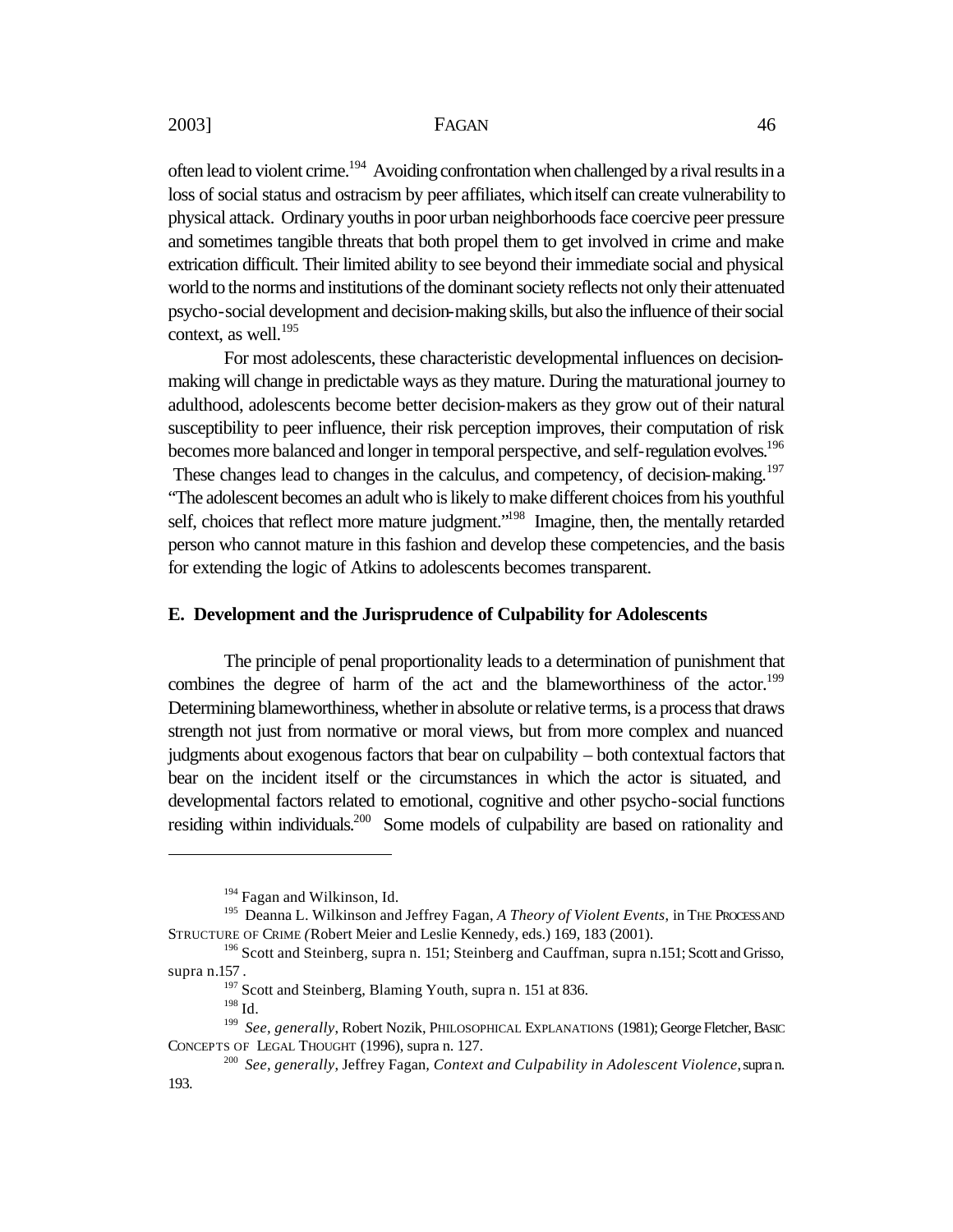volition, embracing assumptions about the capacity to make rational choice.<sup>201</sup> Actors whose decisions are impaired are less culpable than those who are fully functional, as are those whose choices are severely constrained by either circumstances or individual (functional) limitations.<sup>202</sup> Judgments about the degree of these limitations will determine if the person is judged less culpable and deserving of a lesser punishment compared to the fully functional defendant. These persons may be fully responsible but perhaps less than fully culpable.

The existence of a separate system of juvenile justice, with its own language and jurisprudence, expresses the normative view that adolescents are generally less blameworthy than adults.<sup>203</sup> Scott and Steinberg distinguish between the culpability of adolescent offenders – which is mitigated by their developmental deficits – and their responsibility for their behavior choices.<sup>204</sup> In other words, adolescence as a developmental status is mitigating but not exculpatory, they say.<sup>205</sup> The developmental deficits discussed earlier are not the deficits of an atypical adolescent, but are "normal" developmental processes common to all adolescents. To the degree that there is variation among adolescents, whether offenders or not, these differences are predictable and subject to a variety of contextual, circumstantial and intra-individual factors. In this jurisprudence,

 $201$  See, H.L.A. Hart, PUNISHMENT AND RESPONSIBILITY: ESSAYS IN THE PHILOSOPHY OF LAW 152 (1968), Sanford H. Kadish, *The Decline of Innocence*, in BLAME AND PUNISHMENT: ESSAYS IN THE CRIMINAL LAW 65 (1987), Joshua Dressler, *Reflections on Excusing Wrongdoers: Moral Theory, New Excuses and the Model Penal Code*, 19 RUTGERS L.J. 671, 701-02 (1988), Stephen J. Morse, *Culpability and Control*, 142 PENN. L. REV. 1587 (1994). There are notable exceptions. See Franklin E. Zimring, *Penal Proportionality for the Young Offender: Notes on Immaturity, Capacity, and Diminished Responsibility*, in YOUTH ON TRIAL: A DEVELOPMENTAL PERSPECTIVE ON JUVENILE JUSTICE, (Thomas Grisso & Robert G. Schwartz eds.) 271 (2000) (arguing that under principles of penal proportionality, immaturity mitigates the blameworthiness of juvenile offenders).

 $202$  See, for example, Wayne LaFave and Austin Scott, CRIMINAL LAW 373 (1972). Duress is an excuse, in the conventional view, in which the actor is placed under such a threat the "..a person of reasonable fairness would be unable to resist the pressure" MPC 3.04. It does not imply that the balance of interests is sufficient to outweigh the harm of the offense. But this is further complicated by a variety of factors irrelevant to this distinction: duress usually is a response to a human actor, compared to a "choice of evils" claim that worse things would result if a defensive action were not taken. There are other justifications and excuses in the MPC, including for example, mistakes, legal authority, and parental discipline. See, also, Jeffrey Fagan, Contexts of Choice by Adolescents in Criminal Events, YOUTH ON TRIAL (Thomas Grisso and Robert Schwartz, eds.) 371 (2000).

<sup>&</sup>lt;sup>203</sup> Julian W. Mack, The Juvenile Court, 23 Harv. L. Rev. 104, 107 (1909); Murray Levine & Adeline Levine, A Social History of Helping Services: Clinic, Court, School, and Community 155-58 (1970) ; Franklin E. Zimring, *Punitive Necessity of Waiver*, supra n. 104; Steven Scholssman, LOVE AND THE AMERICAN DELINQUENT, *supra*.

<sup>204</sup> Scott and Steinberg, *supra* n. 129 at 828-829.

 $205$  Id at 829.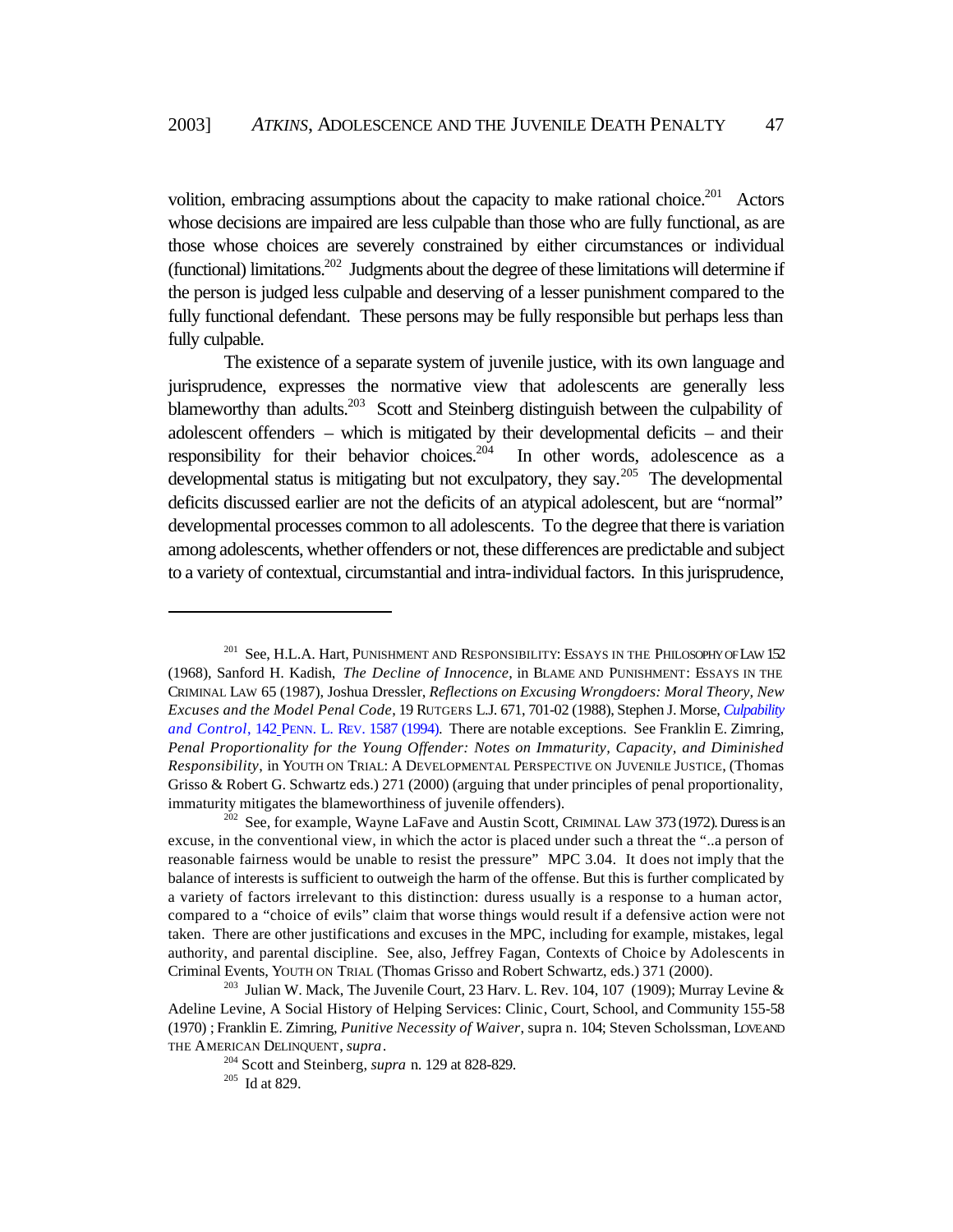the crimes of adolescents are a function of immaturity, compared to the crimes of adults, which are the acts of morally responsible, yet possibly cognitively and emotionally deficient actors.

This is not necessarily a question of the capacity of teenagers to understand the harms they do and the consequences of their acts. Most development psychologists agree that they do. Among adults, that type of incapacity might better describe mentally disordered persons or some mentally retarded persons. Rather, this question considers that it is immature and otherwise defective judgment that contributes to decisions by adolescents, along with their inability to make judgments with the same skills and capacities as adults, which reduces their culpability and blameworthiness. "Due to these developmental influences, youths are likely to act more impulsively and to weigh the consequences of their options differently from adults, discounting risks and future consequences, and overvaluing (by adult lights) peer approval, immediate consequences, and the excitement of risk taking. These influences are predictable, systematic and developmental in nature (rather than an expression of personal values), and they undermine decision making capacity in ways that are generally accepted as mitigating of culpability.<sup>5206</sup>

#### **F. Development and Competence: The Danger of False Confessions**

In *Atkins*, the Court noted "...[t]he risk that the death penalty will be imposed in spite of factors which may call for a less severe penalty, is enhanced…..by the possibility of false confessions".<sup>207</sup> The same risks are evident in several recent cases where juveniles falsely confessed to homicides during interrogations by police.<sup>208</sup> Juvenile suspects have

<sup>206</sup> Id at 830.

<sup>&</sup>lt;sup>207</sup> *Atkins* at 2251-2 and Fn 24, citing Everington & Fulero, Competence to Confess: Measuring Understanding and Suggestibility of Defendants with Mental Retardation 37 *Mental Retardation* 212, 212-213, 535 (1999). In note 25, the Court then went on to cite two instances of mentally retarded inmates whose death sentences were overturned and they were exonerated: "As two recent high-profile cases demonstrate, these exonerations include mentally retarded persons who unwittingly confessed to crimes that they did not commit. See Baker, Death-Row Inmate Gets Clemency; Agreement Ends Days of Suspense, Washington Post, Jan. 15, 1994, p. A1; Holt & McRoberts, Porter Fully Savors First Taste of Freedom; Judge Releases Man Once Set for Execution, Chicago Tribune, Feb. 6, 1999, p. N1."

<sup>208</sup> Richard A. Leo and Richard J. Ofshe, *The Consequences of False Confessions: Deprivations of Liberty and Miscarriages of Justice in the Age of Psychological Interrogation*, 88 J. CRIM. L. & CRIMINOLOGY 429 (1998). See, also, Tanenhaus and Drizin, *Owing to the Extreme Youth of the Accused*, supra note 123 at 671-689 (discussing cases of false confessions by very young offenders in homicide cases). But see, Paul G. Cassell, *The Guilty and The "Innocent": An Examination of Alleged Cases of False Conviction from False Confessions*, 22 HARV. J.L. & PUB. POL'Y 523 (1999) (suggesting that many defendants who were described as innocent following false confessions may have been guilty despite the miscarriage of justice produced by aggressive police interrogations, and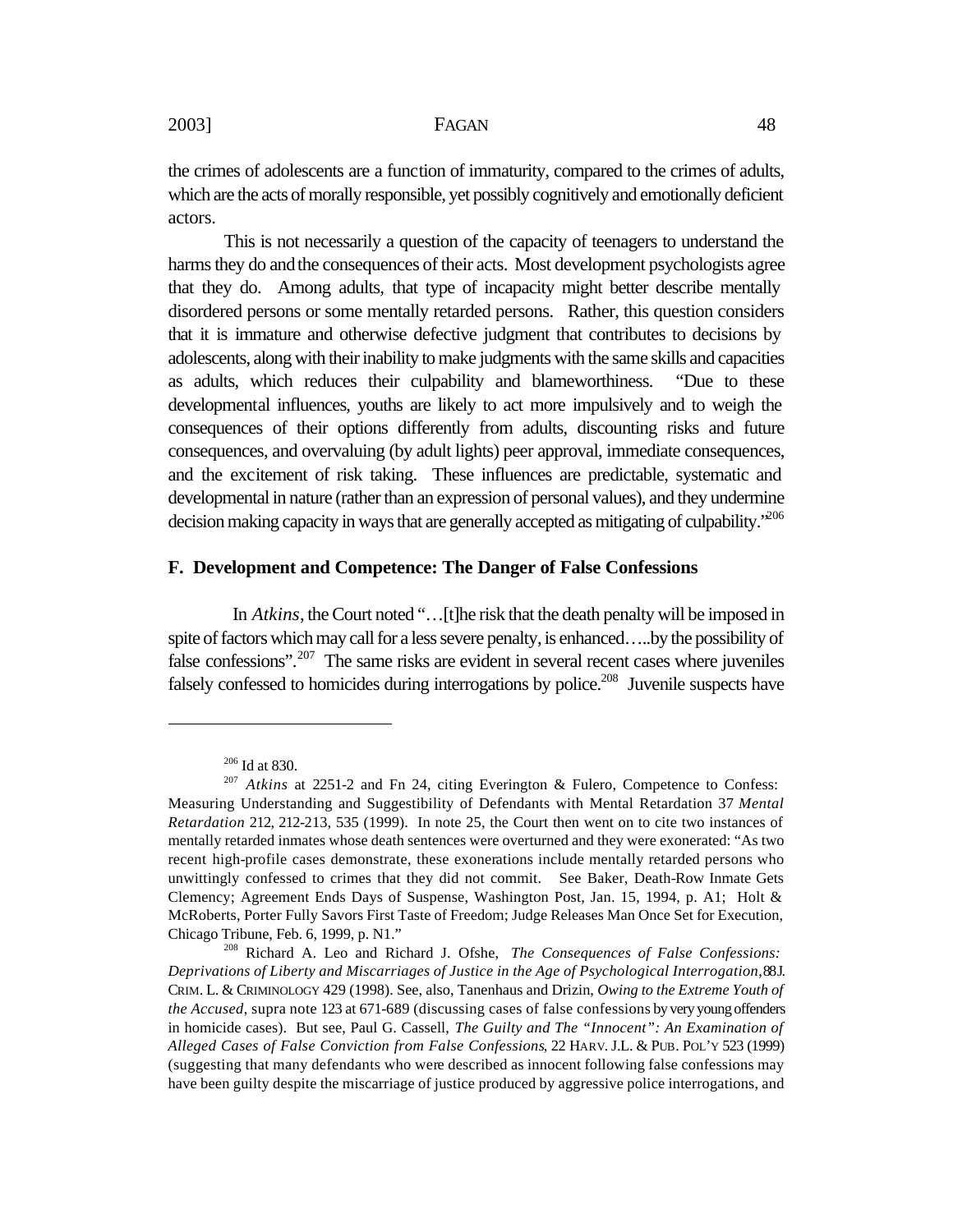long been considered a population that is particularly vulnerable to coercion and false confessions. Because of their underdeveloped though processes and immaturity, they are less likely to understand their rights.<sup>209</sup> The United States Supreme Court has also long

 $\overline{a}$ 

that these cases are concentrated among the mentally retarded). For a recent review of false confessions in capital cases, see Welch S. White, *Confessions in Capital Cases*, 2003 ILLINOIS L. REV. (forthcoming).

<sup>209</sup> Thomas Grisso, Juveniles' *Capacity to Waive Miranda Rights: An Empirical Analysis*, 68 CAL. L. REV. 1134 (1980). A separate though related issue is whether (or to what extent) the factors that make a person less culpable might also make them less competent to stand trial. One might conclude that the developmental deficits that render adolescents less culpable might also indicate that they lack sufficient adjudicative competence  $-$  by virtue of their immaturity  $-$  to stand trial. There is empirical evidence that younger adolescents perform more poorly than adults (and on a level similar to that of mentally retarded adults) on tests of adjudicative competence. These differences are likely to have been understated in this research, where tasks were performed in an artifactual laboratory setting rather than in the more salient, arousing or threatening atmosphere of an actual court proceeding. See, Thomas Grisso et al., *Juveniles' Competence to Stand Trial: A Comparison of Adolescents' and Adults' Capacities as Trial Defendants*, 27 LAW & HUMAN BEHAVIOR 333 (2003). However, both law and social science have noted that the skills required to participate effectively in one's own defense (for example, the ability to reason, to identify information of value to counsel, and to understand the proceedings, the roles of those participating, and the consequences of strategy decisions) would not necessarily indicate sufficient maturity to warrant full responsibility for one's actions (see, Franklin E. Zimring, *Penal Proportionality for the Young Offender: Notes on Immaturity, Capacity and Diminished Responsibility*, 267 YOUTH ON TRIAL (Thomas Grisso and Robert G. Schwartz, eds.) (2000)). Accordingly, the dimensions of adjudicative competence – and whether a juvenile is "immature" by these standards – only partially overlap with the dimensions of immaturity that comprise diminished responsibility under death penalty jurisprudence. Only some of the factors that make an adolescent less culpable might also make him or her less competent to stand trial.

The standards for adjudicative competence for juveniles were constructed in a series of cases beginning in 1960 with *Dusky v. United States* (362 U.S. 402, 80 S.Ct. 788, 4 L.Ed.2d 824 (1960) (holding that the competence of a juvenile defendant depended on an assessment of "whether he has sufficient present ability to consult with his lawyer with a reasonable degree of rational understanding and whether he has rational as well as factual understanding of proceeding against him and it is not enough that he is oriented to time and place and has some recollection of events"). In *Drope v. Missouri*, (420 U.S. 162, 171-172, 95 S.Ct. 896, 903-904, 43 L.Ed.2d 103 (1975)), the U.S. Supreme Court broadened the standards for adjudicative competence to include the right to testify on one's own behalf *or* to remain silent without penalty for doing so.

Some states go so far as to include the term "immaturity" in setting a competency standard for adolescents. See, FL, LA AK. A recent thread of cases also illustrates the increasing emphasis on immaturity in determinations of juvenile's competence to stand trial. See *In re J.M.* (769 A.2d 656 (Vermont 2001)), requiring that the "evaluation of a juvenile's competency is to be made with regard to juvenile [developmental] norms"; *Carey v. Michigan* (615 N.W.2d 742 (Michigan 2000) (requiring that "competency evaluations should be made in light of juvenile, rather than adult, norms"); *Golden v. Arkansas* (21 S.W.3d 801 (Arkansas, 2000) (stating that competency evaluations should apply an "ageappropriate capacity standard to juveniles, which is different from adults"); *In re Charles B*., ("…although the juvenile…has no mental disorder or disability, he fits the description of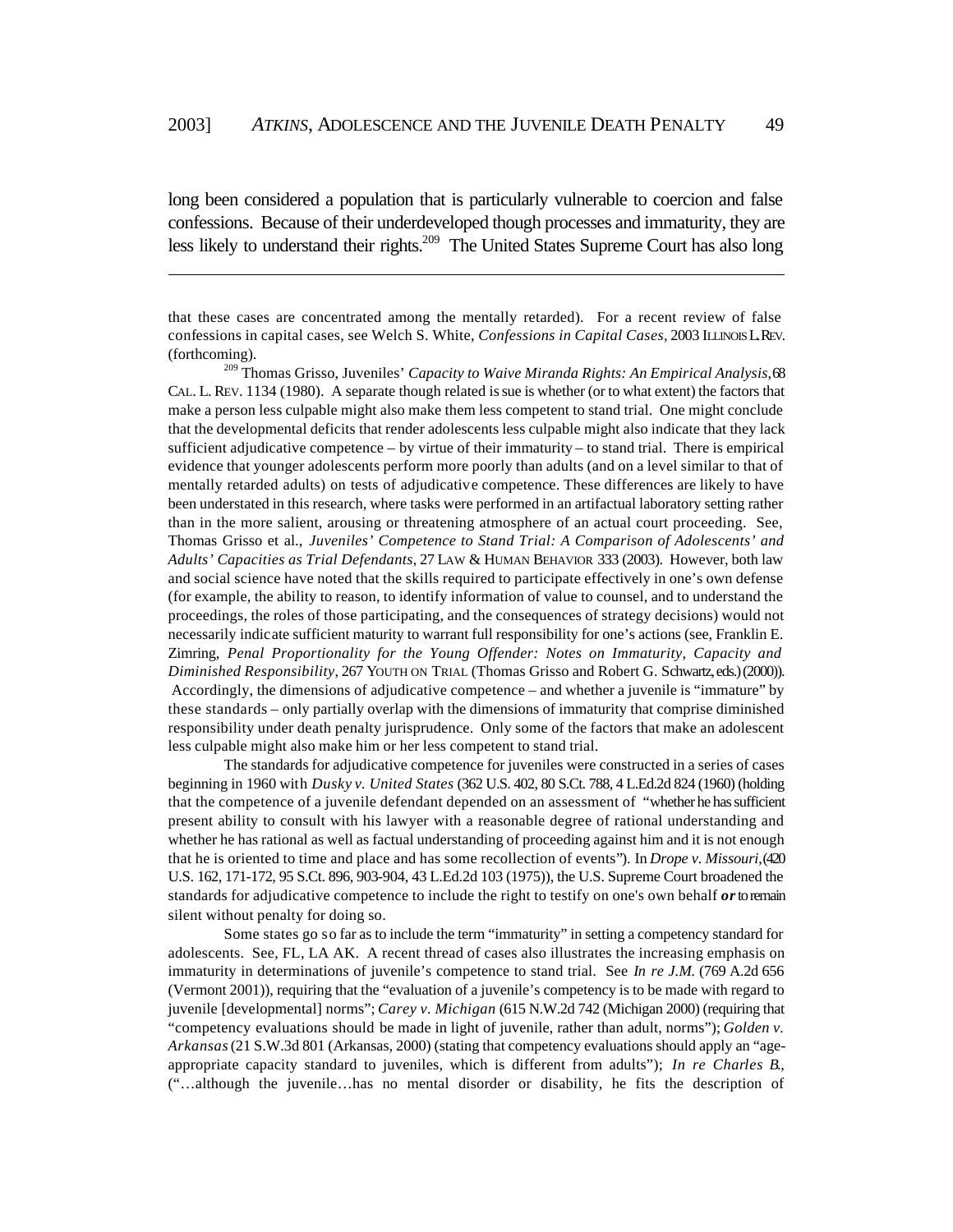recognized this particular vulnerability of juvenile offenders and has mandated safeguards in the form of procedural due process for juveniles in police custody. <sup>210</sup> Given the emotional and intellectual immaturity of minors, harsh police interrogation may seriously jeopardize the reliability of a confession.

Experimental evidence from controlled studies and case autopsies show that adolescents may be vulnerable to false confessions owing to their immaturity and its concomitant factors: their suggestibility and their proneness to coercion.<sup>211</sup> Juveniles generally are more susceptible to suggestion, thus making them more likely to implicate themselves in a crime or implicate themselves in a crime they did not commit. This often results as a reaction to what a child would perceive as a threat from an authority figure.

So, the overlap in the components of immaturity that shape reduced culpability differ from those that suggest that immaturity might reduce the adjudicative competence of adolescent defendants in criminal court. Moreover, these factors have a complex interaction when considering adolescents' competence to stand trial. Susceptibility to peer pressure, impulsivity, and poor emotional selfregulation, for example, reduce one's culpability (consistent with the reasoning of *Atkins*), but play a much lesser role in determining whether one is competent to stand trial because, presumably, counsel is provided to ensure that legal decisions and strategies are not pursued impulsively and that the defendant is not unduly pressured into a plea bargain or into self-incriminating testimony. By the same token, however, these culpability-reducing factors *are* likely to influence behavior during interrogation (when a suspect who is impulsive or susceptible to peer pressure might be tempted, for example, to make a false confession) when counsel is not present. Such factors are thus important when determining whether an individual is competent to waive Miranda rights. Accordingly, the characteristics that indicate a lack of sufficient culpability to warrant execution (as cited in *Atkins, Thompson* or *Simmons*) do not necessarily imply a lack of adjudicative competence.

<sup>210</sup> See *Gallegos v. Colorado*, 82 S.Ct. 1209 (1962), and *Haley v. Ohio*, 332 S.Ct. 596 (1948). In *Gallegos*, the Court recognized the limited ability of a minor to comprehend constitutional concepts:

"[A] 14 year old boy, no matter how sophisticated, is unlikely to have any conception of what will confront him when he is made accessible only to police. That is to say, we deal with a person who is not equal to the police in knowledge and understanding of the consequences of the questions and answers being recorded and who is unable to know how to protect his own interests or how to get the benefits of his constitutional rights." *Gallegos,* 370 U.S. at 54, 82 S.Ct. at 1212, 8 L.Ed.2d at 328.

In Haley, the Court made nearly identical statements about a male suspect who was 15 years of age.

<sup>211</sup> Saul M. Kassin, The *Psychology of Confession Evidence*, 52 AMERICAN PSYCHOLOGIST 221 (1997); Gerald Robin, *Juvenile Interrogation and Confessions*, 10 J. POLICE SCIENCE AND ADMINISTRATION 224 (1982); Allison Redlich, False Confessions: The Influence of Age, Suggestibility and Maturity, Dissertation Abstract 2000-95008-097 (2000); Jenise Kohnke, Adolescents' Susceptibility to Interrogative Suggestibility Utilizing Simulated Law-Enforcement Techniques, Dissertation Abstract 2002-95012-126 (2002).

<sup>&#</sup>x27;incompetent'…because he lacks a present ability to consult with his attorney with a reasonable degree of rational understanding, and he does not have a rational and factual understanding of the proceeding against him").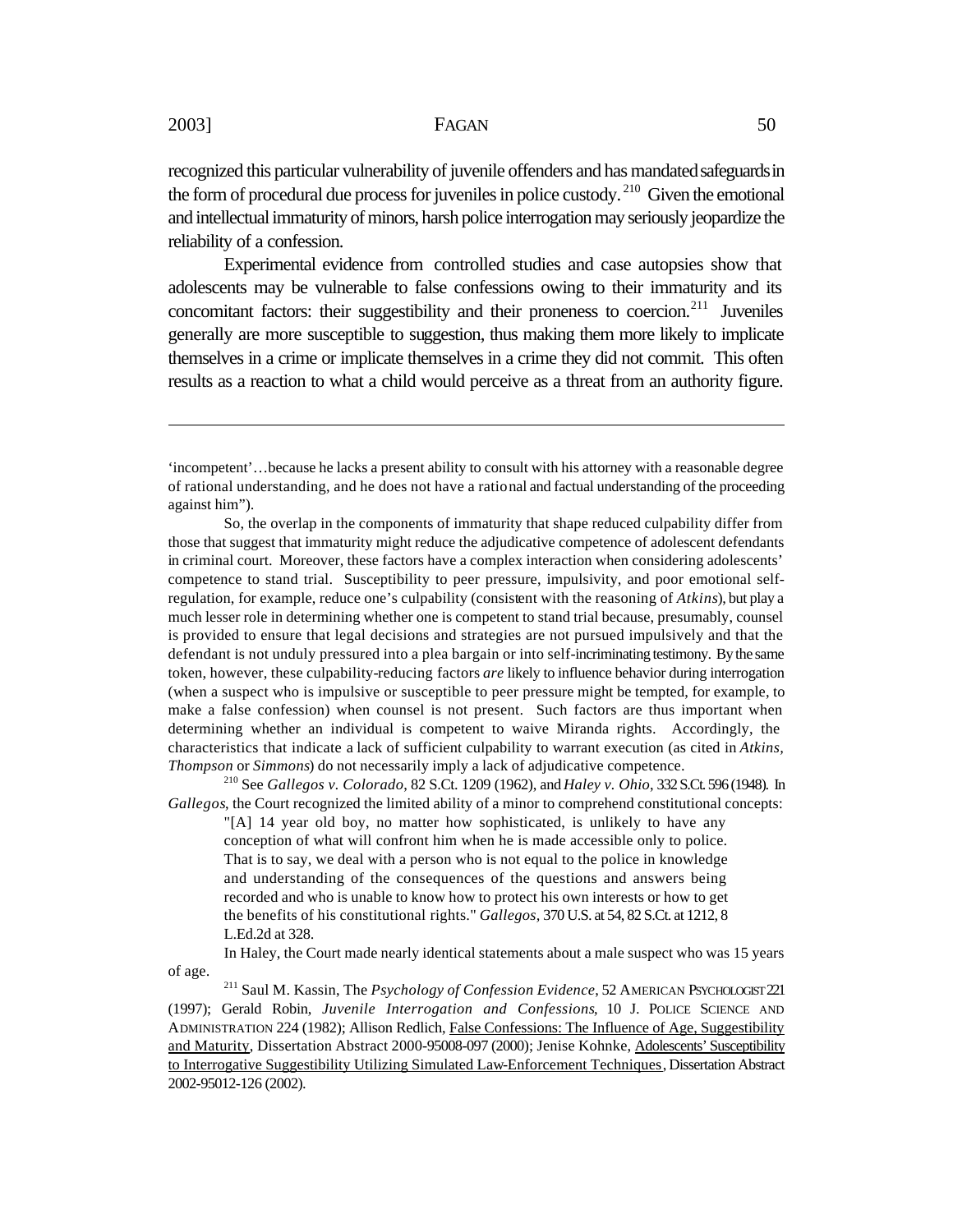Suggestibility is inversely related to intelligence,  $212$  increasing their risk of susceptibility to giving false confessions.<sup>213</sup> In laboratory studies, adolescents with low intelligence were much more susceptible to leading questions, confabulate more, and are more acquiescent with interrogators.<sup>214</sup> The more suggestible subjects are, the less accurate they are in recalling details, and the more erroneous information is produced during interrogation.<sup>215</sup> Low IQ subjects are more likely to believe that falsely confessing will have little or no consequences, because of their knowledge of the truth of the matter and belief that truth always wins out. This naiveté renders low functioning subjects at higher risk for falsely confessing than normal functioning subjects. Combined with susceptibility to acquiescence, suggestibility, compliance with authority, and proclivity to confabulate puts low IQ subjects at significantly higher risk for false confession in context of a police interrogation.<sup>216</sup> The case autopsies by Professors Tanenhaus and Drizin<sup>217</sup> show that aggressive police tactics during interrogations of adolescents often produce confessions that later are proved false.

The recent well-publicized reversals of the convictions of five New York City teenagers, ages 15 to 17 at the time of the attack, accused of brutally raping a female jogger in Central Park, illustrates the vulnerability of adolescents to giving false confessions.<sup>218</sup> More than a decade after their convictions and after some had served long prison sentences, the real attacker came forward and confessed to the crime.<sup>219</sup> DNA tests of Mr. Reyes semen and other materials confirmed his presence at the crime scene. The absence of DNA evidence from any of the five teens at the crime scene motivated their

<sup>212</sup> G.H. Gudjonsson*, Suggestibility and Compliance among Alleged False Confessors and Resisters in Criminal Trials*, 31 MEDICINE, SCIENCE AND THE LAW 147, 149 (1991).

<sup>213</sup> S.J. Ceci, D.F. Ross, and M.P. Toglia, *Suggestibility of Children's Memory: Psycholegal Implications* , 116 JOURNAL OF EXPERIMENTAL PSYCHOLOGY 38 (1987)

<sup>214</sup> Saul M. Kassin and Katherine L. Kiechel, *The Social Psychology of False Confessions: Compliance, Internalization, and Confabulation*, 7 PSYCHOLOGICAL SCIENCE 125, 129 (1996).

<sup>215</sup> Saul M. Kassin and H. Sukel, *Coerced Confessions and the Jury: An Experimental Test of the "Harmless Error" Rule*, 21 LAW AND HUMAN BEHAVIOR 27, 42 (1997).

<sup>216</sup> Gudjonsson, *Suggestibility and Compliance among Alleged False Confessors*, supra note 212.

<sup>&</sup>lt;sup>217</sup> Tanenhaus and Drizin, *Owing to the Extreme Youth of the Accused*, supra note 123 at 671-689 (discussing cases of false confessions by very young offenders in homicide cases).

<sup>218</sup> S. Kassin, *False Confessions and the Jogger Case*, New York Times, November 1, 2002, at A23. See, also, S.L. Davies, *The Reality of False Confessions: Lessons of the Central Park Jogger Case about the Need for Gatekeepers for the "Gatehouse*" (unpublished, manuscript on file with author). See, generally, R.A. Leo and R.J. Ofshe, *The Consequences Of False Confessions: Deprivations Of Liberty And Miscarriages Of Justice In The Age Of Psychological Interrogation*, 88 J. CRIM. L. & CRIMINOLOGY 429 (1998).

<sup>219</sup> Jim Dwyer and Kevin Flynn, *New Light on Jogger's Rape Calls Evidence into Question*. New York Times, December 1, 2002, at A1.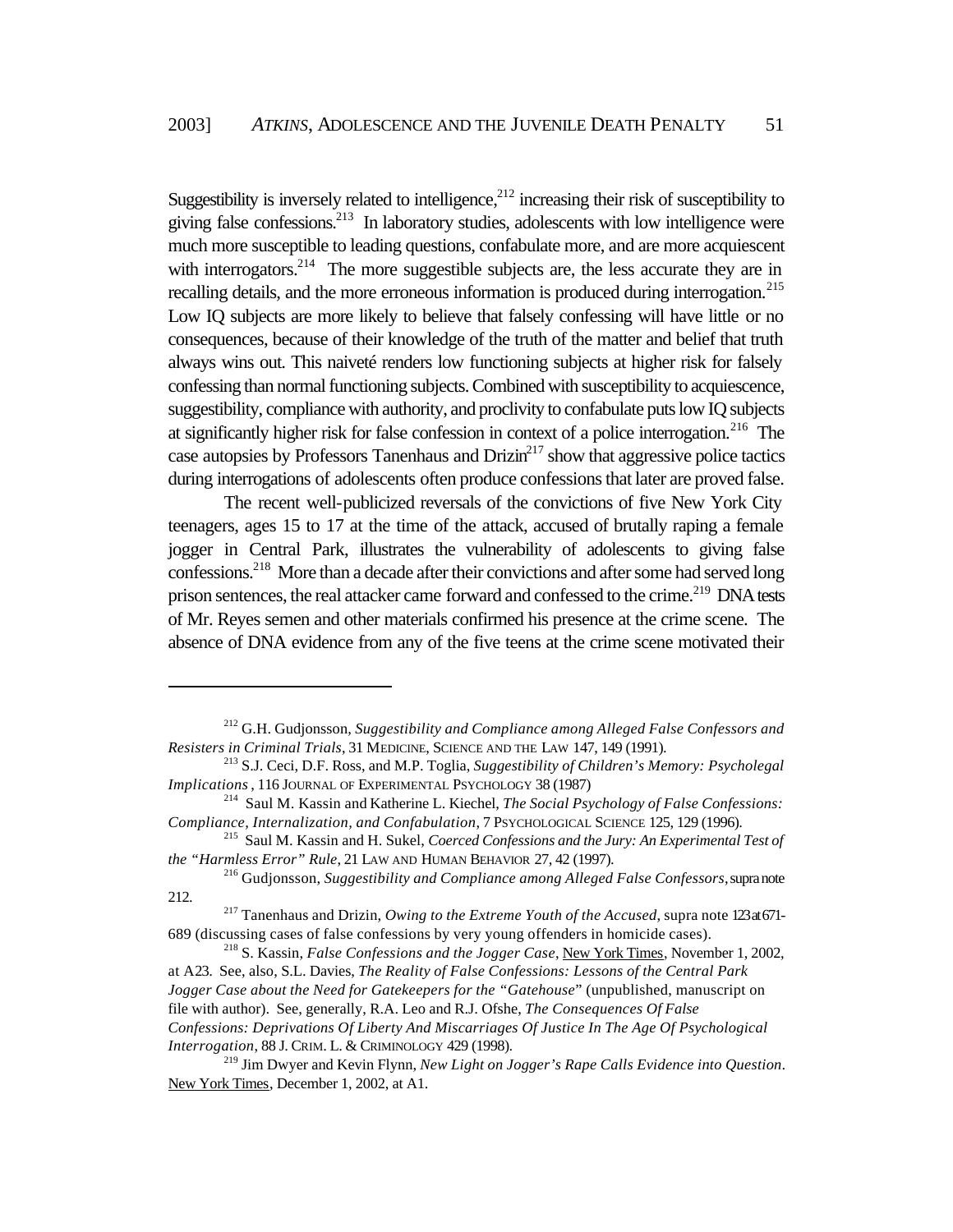exoneration, in addition to inconsistencies in the details they provided on the victim's clothing and the attack itself.

The persistence of false confession cases involving both the young defendants described by Professors Tanenhaus and Drizin, and the older teenagers in the Central Park jogger case, coupled with the laboratory evidence of adolescents' susceptibility to suggestion and vulnerability to coercion, place adolescents at elevated risk of making false confessions to both capital and other serious crimes. In experiments and other laboratory studies, the spread in susceptibility scores in these experiments suggests that many defendants older than 16 would be prone to false confessions.<sup>220</sup> And, while these studies involve adolescents below age 16, most of the Central Park defendants were above 16 and death-eligible had theirs been a capital case.

The Supreme Court in both *Gallegos* and *Haley* has been concerned with two primary problems in the interrogation of minors. The first inquiry is whether or not a juvenile has the capacity to comprehend his or her Fifth Amendment rights against selfincrimination. Although the standard Miranda warning is given, there are arguments that the vocabulary contained in the Miranda warning is too advanced for a teenager's comprehension or that the warning is not given to children until after a confession has already been attained. The second question revolves around the reliability of "voluntary" confessions of juveniles in police custody. Given the emotional and intellectual immaturity of minors, both the condition and process of interrogation may seriously jeopardize the reliability of a confession, and place them at risk for a death sentence and the specter of wrongful execution.

#### **G. Converting Mitigation to a Categorical Exceptions of Juveniles from Capital Punishment**

The convergence of scientific evidence on immaturity from developmental psychology with the nascent evidence in biology raises the question of a *categorical* exception to criminal punishment generally for juveniles. That is not at issue in this essay,  $2^{21}$ 

<sup>220</sup> See, infra Section IV and note 241

<sup>&</sup>lt;sup>221</sup> From the outset of the juvenile court, its founders recognized that some youths would necessarily be expelled and be subject to adult punishment. See, David Tanenhaus, in Fagan and Zimring, The CHANGING BORDERS OF JUVENILE JUSTICE, supra note 104. Juvenile offenders often commit crimes whose seriousness commands harsh punishment. See, Franklin E. Zimring, in Fagan and Zimring, THE CHANGING BORDERS OF JUVENILE JUSTICE, Id . There is a vigorous debate as to which juveniles should be subject to punishment as adults, how they should be identified, the legal arrangements and procedural mechanisms that regulate the flow of cases that are relocated from the juvenile court to the criminal court, and how they should be punished once transferred. See, Francis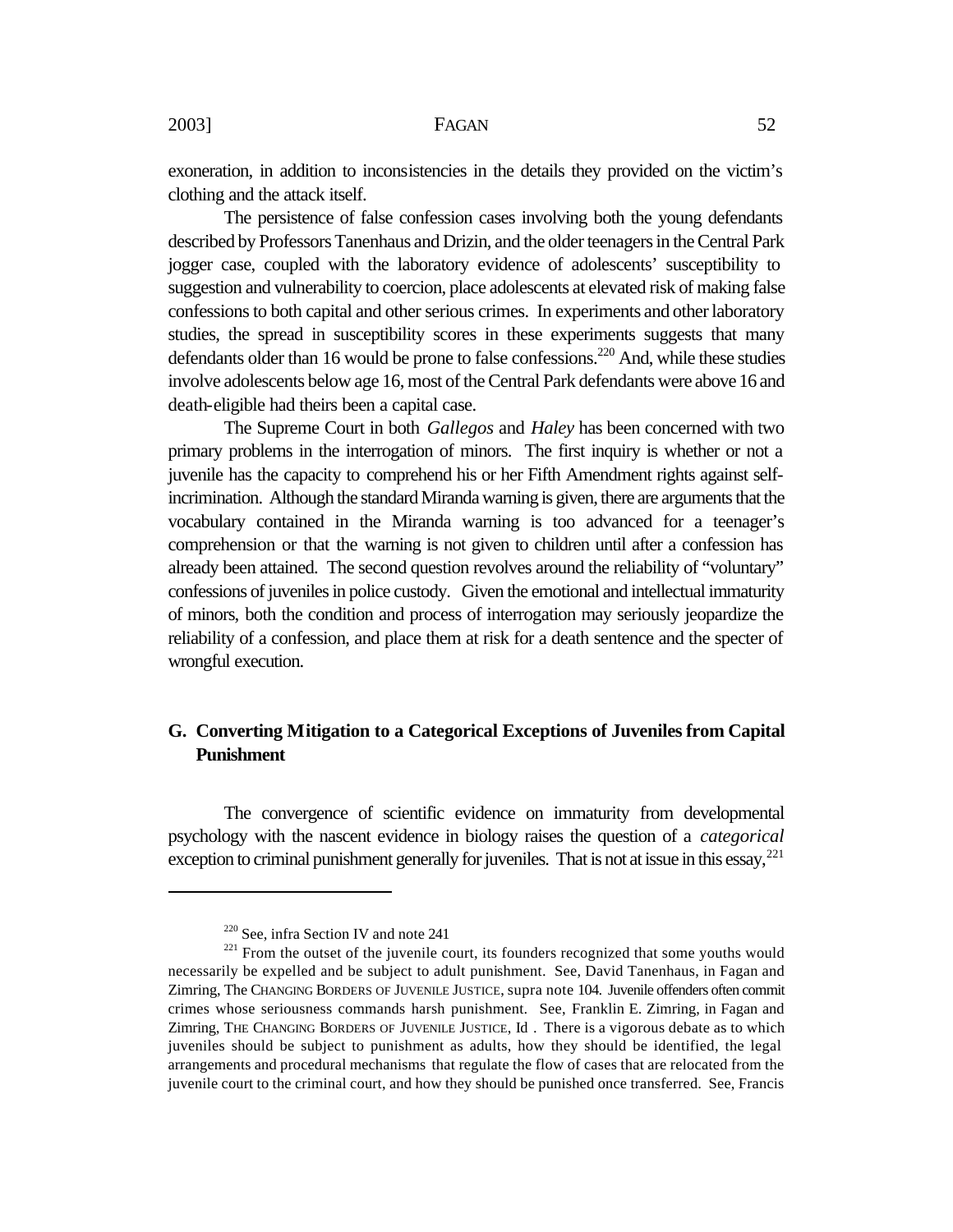although a variety of rationales have been advanced for a categorical reduction in sentence severity for adolescents.<sup>222</sup> Here, for proportionality considerations, and precisely because death is different, a general exception should apply to the most severe form of punishment.<sup>223</sup> The *Thompson* Court stated, in effect, that immaturity was *categorically* a mitigator of culpability in capital cases, but that case-by-case determinations might not adequately protect all juveniles so exposed.<sup>224</sup> In other words, the "narrowing" jurisprudence" of adult death penalty cases – emphasizing the avoidance of unwarranted death sentences via procedural rules – would not work for juveniles. Moreover, the recent high rates of jurisdictional waiver or transfer of adolescent offenders to adult court suggests that the boundary between the juvenile court – where the mitigating status of adolescence is internalized into the court's jurisprudence<sup>225</sup> – and the criminal court that ignores it, has been severely breached.<sup>226</sup> The mitigation doctrine loses its case-by-case force where there is a flood of "waived" juveniles facing long and harsh terms of criminal punishments for crimes far less serious that murder.

If adolescent murderers are less culpable than their adult counterparts because of developmental deficits, and they are particularly vulnerable to false confessions and other limitations in adjudicative competence, then this immaturity places them well below the threshold of culpability articulated in the U.S. Supreme Court's "death-is-different" jurisprudence. This applies to adolescents as a group that differs in its culpability for its offenses, not a simply as subgroup of criminal offenders. Accordingly, the presumption of immaturity can be applied to most individuals in the age group, based on predictable trajectories of adolescent development. Alternately, individualized assessments leave triers of fact at the mercy of imperfect diagnostic assessments to determine which adolescents are "mature" and which are not.

Moreover, categorical exemptions reduce the likelihood of racial or regional

Allen, Preface, in Fagan and Zimring, THE CHANGING BORDERS OF JUVENILE JUSTICE, supra n. 104. See also, Jeffrey Fagan, *This Will Hurt Me More Than It Hurts You: Social and Legal Consequences of Jurisdictional Transfer*, 16 NOTRE DAME JOURNAL OF LAW, ETHICS AND PUBLIC POLICY 101 (2002).

 $222$  See, for example, Barry C. Feld, BAD KIDS (1996), discussing a "youth discount" in the context of a unified criminal court that eliminates separate jurisdiction and jurisprudence for adolescents.

 $223$  See, Steiker and Steiker, supra n. 129, for objections to the use of proportionality as a rationale to categorically exempt juveniles from capital punishment.

 $224$  Scott and Steinberg, supra n. 151 (raising raising much the same argument).

<sup>&</sup>lt;sup>225</sup> Andrew Walkover, The *Infancy Defense in the New Juvenile Court*, 31 UCLA L. REV. 503, 510-12 (1984). See, also, Elizabeth Scott, *Legal Construction of Adolescence*, supra n.79.

<sup>226</sup> Zimring and Fagan, *Transfer Policy*, Chapter 13 in Fagan and Zimring, CHANGING BORDERS OF JUVENILE JUSTICE, supra n. 104.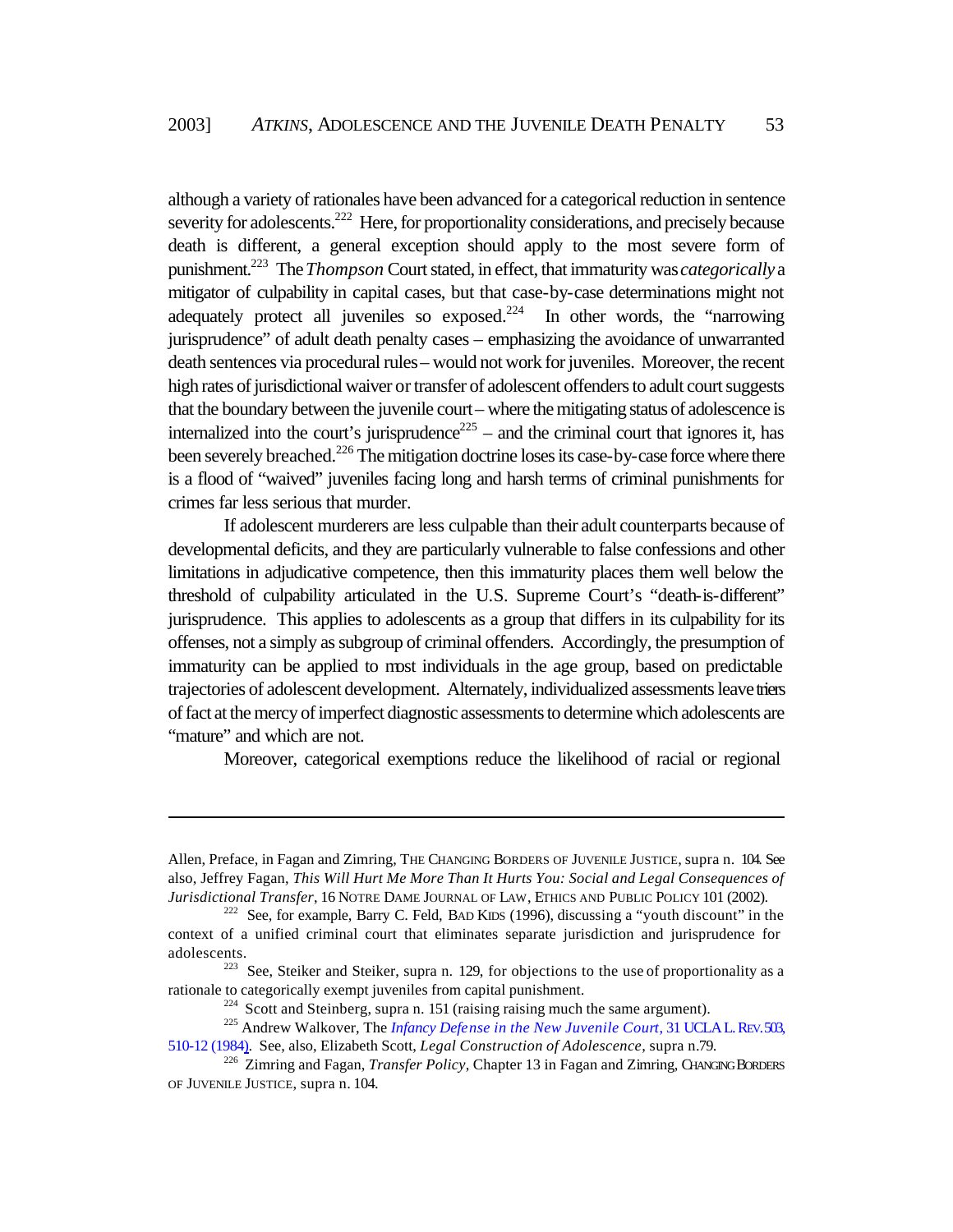variation in the determination of who is death-worthy and who is not.<sup>227</sup> This determination is even more complicated for juveniles than adults given the externalities that arise when juveniles commit well-publicized homicides.<sup>228</sup> Recent data show for example, that there is an unavoidable conflation of race and homicide, raising further tensions in the search for justice.<sup>229</sup> Indeed, the conflation of race and blameworthiness is a disturbing specter that unfortunately has a long and painful history in criminal justice.<sup>230</sup> In capital cases, such determinations about culpability seem to fall more heavily on African Americans and other ethnic minorities, $231$  and complicated by the structural circumstances that obstruct assignment of competent and experienced capital defense counsel.<sup>232</sup> It also insulates against the limitations of scientific instruments to accurately distinguish who is mature of judgment and who is not. $^{233}$ 

In *Atkins*, the Court created a categorical exception for the mentally retarded because, like adolescents, their culpability is seriously diminished and the risk of false confession is high. Why, then, is there not a similar exception for adolescents? How can the law recognize and express the recognition of diminished responsibility among the less culpable mentally retarded who commit murder, but not of the less culpable juveniles who do the same? And if so, how?

<sup>&</sup>lt;sup>227</sup> Glen L. Pierce and Michael L.Radelet, Race, Region and Death Sentencing in Illinois, 1988-97, in Illinois Commission on Capital Punishment (2002) (available http://www.idoc.state.il.us/ccp/ccp/reports/techinical\_appendix/reasearch\_report.html) (visited April  $\frac{\ln(\mu_0)}{12, 2003}$ .

See, for example, the case of Lionel Tate. Michael Browning et al., Boy, 14, Gets Life in TV Wrestling Death: Killing of 6-Yr.-Old Playmate Wasn't Just Horseplay, Florida Judge Says, Chi. Sun-Times, Mar. 10, 2001, at 1 (noting that the death occurred while Tate was "allegedly demonstrating wrestling techniques on her"); Dana Canedy, At 14, a Life Sentence: Boy Killed Girl in 'Wrestling' Murder, Dallas Morning News, Mar. 10, 2001, at 1.

<sup>&</sup>lt;sup>229</sup> See, Franklin E. Zimring, AMERICAN YOUTH VIOLENCE (2000); Barry C. Feld, BAD KIDS, supra note 105.

<sup>&</sup>lt;sup>230</sup> See, for example, Samuel Walker et al., THE COLOR OF JUSTICE (2001).<br><sup>231</sup> Glen J. Pierce and Michael J. Radelet, *Race, Region and Death Seni* 

<sup>231</sup> Glen L. Pierce and Michael L.Radelet, *Race, Region and Death Sentencing in Illinois*, *1988-97*, in Illinois Commission on Capital Punishment (2002) (available at http://www.idoc.state.il.us/ccp/ccp/reports/techinical\_appendix/reasearch\_report.html) (visited April 12, 2003).  $\frac{12,2003}{232}$ 

Incompetent defense counsel is the major source of serious trial error in capital cases, producing a corrosively high rate of sentencing and trial errors. See, James S. Liebman, Jeffrey Fagan, Andrew Gelman, et al., A Broken System, Part II: Why There Is So Much Error in Capital Cases, and What Can Be Done About It, Columbia University School of Law (2002) (available at www.law.columbia.edu/brokensystem2/, visited March 21, 2003).

<sup>233</sup> See, generally, Scott and Steinberg, *Blaming Youth,* supra n.129.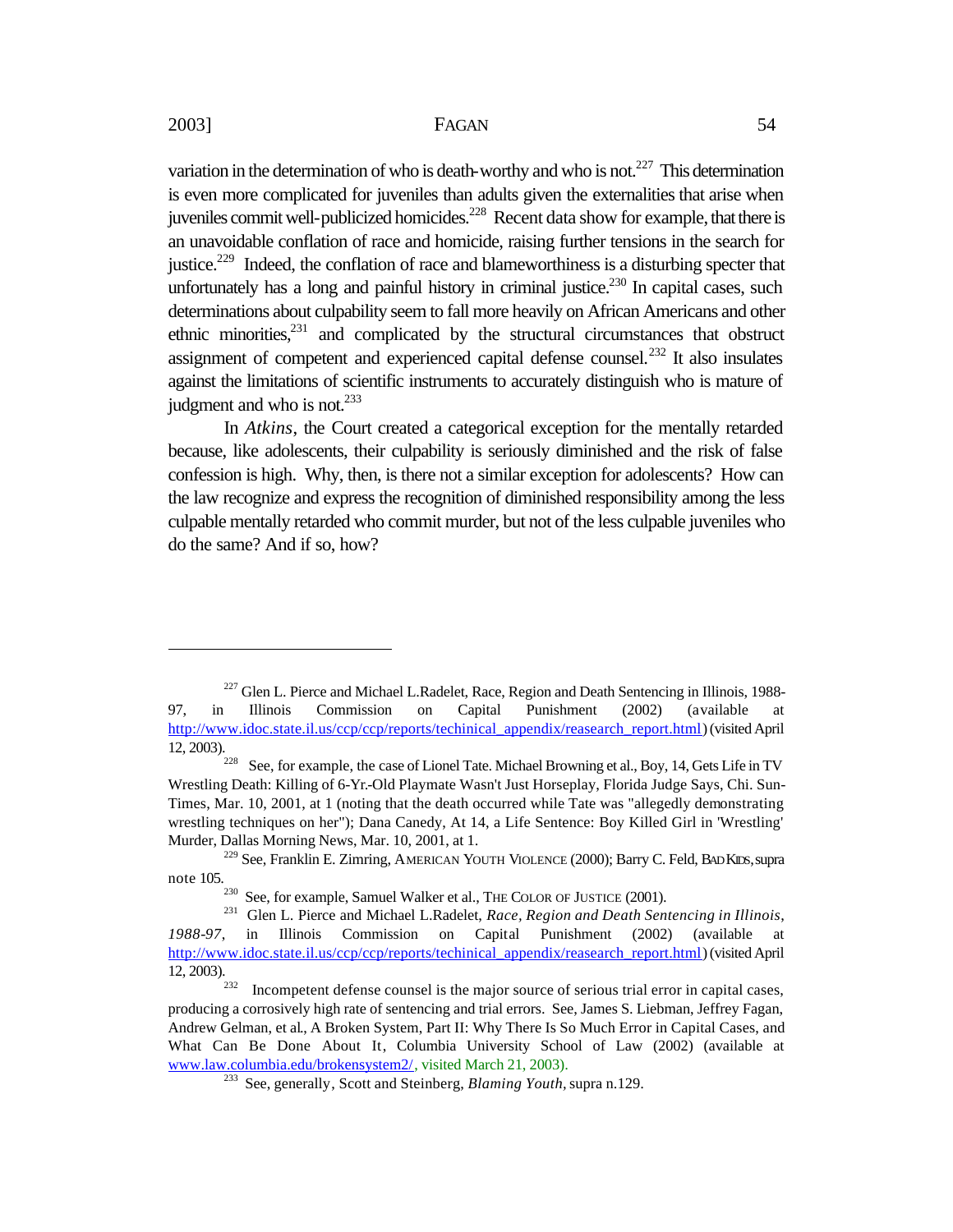$\overline{a}$ 

#### **IV.** *ATKINS* **AND THE MATURITY HEURISTIC OF THE DEATH PENALTY FOR JUVENILES**

The categorical exception to capital punishment granted in *Atkins* should be applied to juveniles who commit murder. The competencies of to make decisions to engage in crime occupy common psychological ground with decisions made by those whose capacities are impaired by emotional disturbance or mental illness: susceptibility to or domination by peers, inability to control impulses, and the inability to grasp the consequences of their acts. Just as there is controversy, however, over measurement of mental retardation and determinations of the thresholds that apply,  $^{234}$  the components of "immaturity" among juveniles similarly invite similar complications both in terms of measurement and of clinical interpretation.

Drawing these boundaries poses both normative and scientific challenges. The difficulties and statistical error rates in measuring immaturity for juveniles invite complexity in the consistent application of the law.<sup>235</sup> The emerging jurisprudence of mental retardation may well create the same tensions and dilemmas.<sup>236</sup> The choice of a fixed boundary either for immature adolescents or mentally retarded adults brings with it another set of problems – the unacceptable risks of trial and sentencing errors that could lead to executions of those whose culpability fails to reach constitutional thresholds, $237$  or whose false confessions may

<sup>234</sup> See, for example, *Wilson v. Maynard*, CIVIL ACTION NO. 0:02-2030-10BD, Memorandum of Law in Support of Motion for Partial Summary Judgment, July 15, 2002.

 $235$  Steinberg and Cauffman, supra note 151 Adolescents are less competent decisionmakers than adults, largely because their capacities for autonomous choice, self-management, risk perception, responsibility, temperance, long-term perspective, and calculation of future consequences are deficient compared to adults, and these traits influence decisionmaking in ways that can lead to risky conduct. Scott and Steinberg, Blaming Youth, supra note 129 at 801.

<sup>&</sup>lt;sup>236</sup> James W. Ellis, Mental Retardation And The Death Penalty: A Guide To State Legislative Issues, available at http://www.deathpenaltyinfo.org/MREllisLeg.pdf (visited April 2, 2003); John Blume and Sheri Lynn Johnson, *Killing The Non-Willing: Atkins, The Volitionally Incapacitated, And The Death Penalty*, CORNELL L. REV. (2003, in press).

<sup>237</sup> In *Gardner v. Florida* (97 S.Ct. 1197 (1977)), the U.S. Supreme Court once again emphasized the notion that "death is different." In Gardner, the Court describes this difference: "From the point of view of the defendant, it is different in both its severity and its finality. From the point of view of society, the action of the sovereign in taking the life of one of its citizens also differs dramatically from any other legitimate state action" (Garnder, at 537-8). A death sentence and execution of a defendant whose culpability does not rise to this threshold is a sentencing error, that appellate courts are obligated to reverse. See, James S. Liebman, Jeffrey Fagan, Andrew Gelman, et al., A Broken System, Part II: Why There Is So Much Error in Capital Cases, and What Can Be Done About It, Columbia University School of Law (2002) (available at www.law.columbia.edu/brokensystem2/, visited March 21, 2003). The amount of adjudicated reversible error is a valid measure of whether the system is working in a satisfactory manner. Id.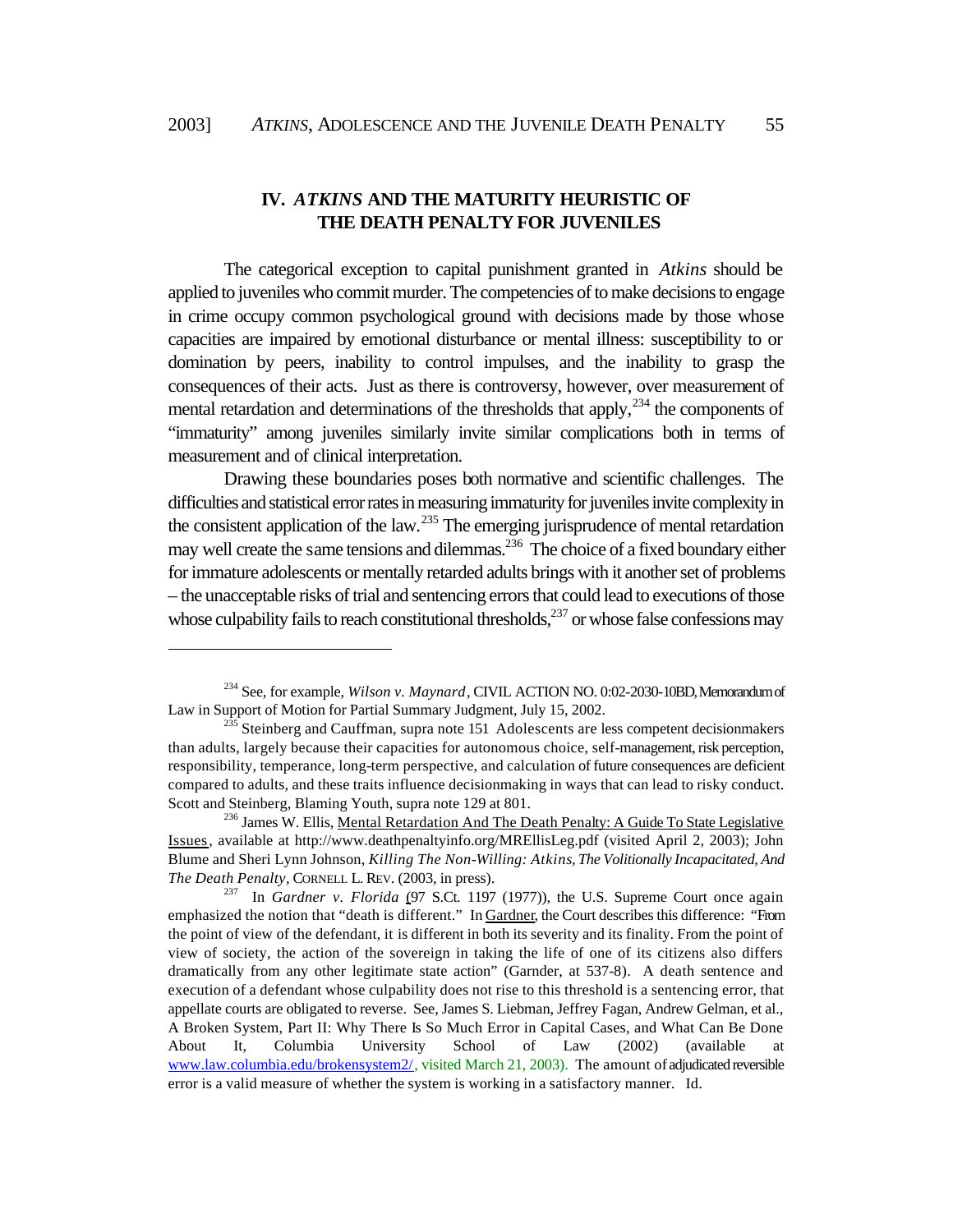lead to tragic and unthinkable miscarriages of justice.

The execution of an adolescent who is less than fully mature – whose capacity for choice is impaired by immaturity in the dimensions of cognitive and emotional development that adulst have achieved – meet this definition of error. There is considerable variability in adolescent development, both between individuals for specific components of maturity, <sup>238</sup> and within individuals for these same components. This variability in adolescent development means that by ages 17, 18 or perhaps even age 20, many will not reach the developmental thresholds of maturity on the markers of culpability established by *Atkins*, the same markers that have been validated and confirmed by social and emerging biological science of adolescent development as reliable predictors of full capacity for competent and mature behavioral choices.

Consider one developmental dimension – consequential judgment. Because the development of consequential judgment is a normal function, we have no reason to assume that the distribution of this or any other developmental competence is exceptional for youths engaged in criminal conduct. Indeed, we can assume a "normal" distribution of development. Typically, social science shows that the attainment of any feature of development follows a "normal" distribution,<sup>239</sup> where most persons reach a threshold by a certain age – for example, 16 years, but some reach this threshold well before this age and others reach it well after this age. This type of distribution is known as a "bell-shaped curve," and is characteristic of the distribution across populations of many features of social, psychological and physical development.<sup>240</sup>

Let us assume that on this measure, then, empirical studies show that the most teenagers reach the test score threshold of maturity (that is the generally accepted threshold of maturity for this dimension) at 16 years of age. That is, given a normal distribution, most teenagers – about two in three – have reached this threshold of maturity at that age.

<sup>&</sup>lt;sup>238</sup> Steinberg and Cauffman, Maturity of Judgment in Adolescent Decision Making, supra note 130 (discussing social science evidence that age-linked differences in maturity of judgment account for differences in decisionmaking).

<sup>&</sup>lt;sup>239</sup> On a "normal" or universal developmental measure, where the norms have been estimated from many studies under a variety of sampling and measurement conditions, we have no reason to assume that there will be large sample differences.

 $240$  A bell-shaped curve represents the normal distribution of population values. See, for example, Schuyler W. Huck and William H. Cormier, Reading Statistics and Research (2d Ed. 1996). In a normal distribution, a few scores are at either end of the distribution, and most are in the middle grouped around the average (or mean) score. If one knows the mean and standard deviation (or variability) of a score or measure of developmental competency of persons at various ages, one can predict what percentage of the population is likely to have obtained that threshold by a specific age. The empirical rule for any normal distribution is: (1) 68% of the values fall within one standard deviation of the mean, (2) 95% of the values fall within two standard deviations of the mean, and (3) 99.7% of the values fall within three standard deviations of the mean. See, David H. Kaye and David A. Freeman, Reference Guide on Statistics, in REFERENCE MANUAL ON SCIENTIFIC EVIDENCE (1994).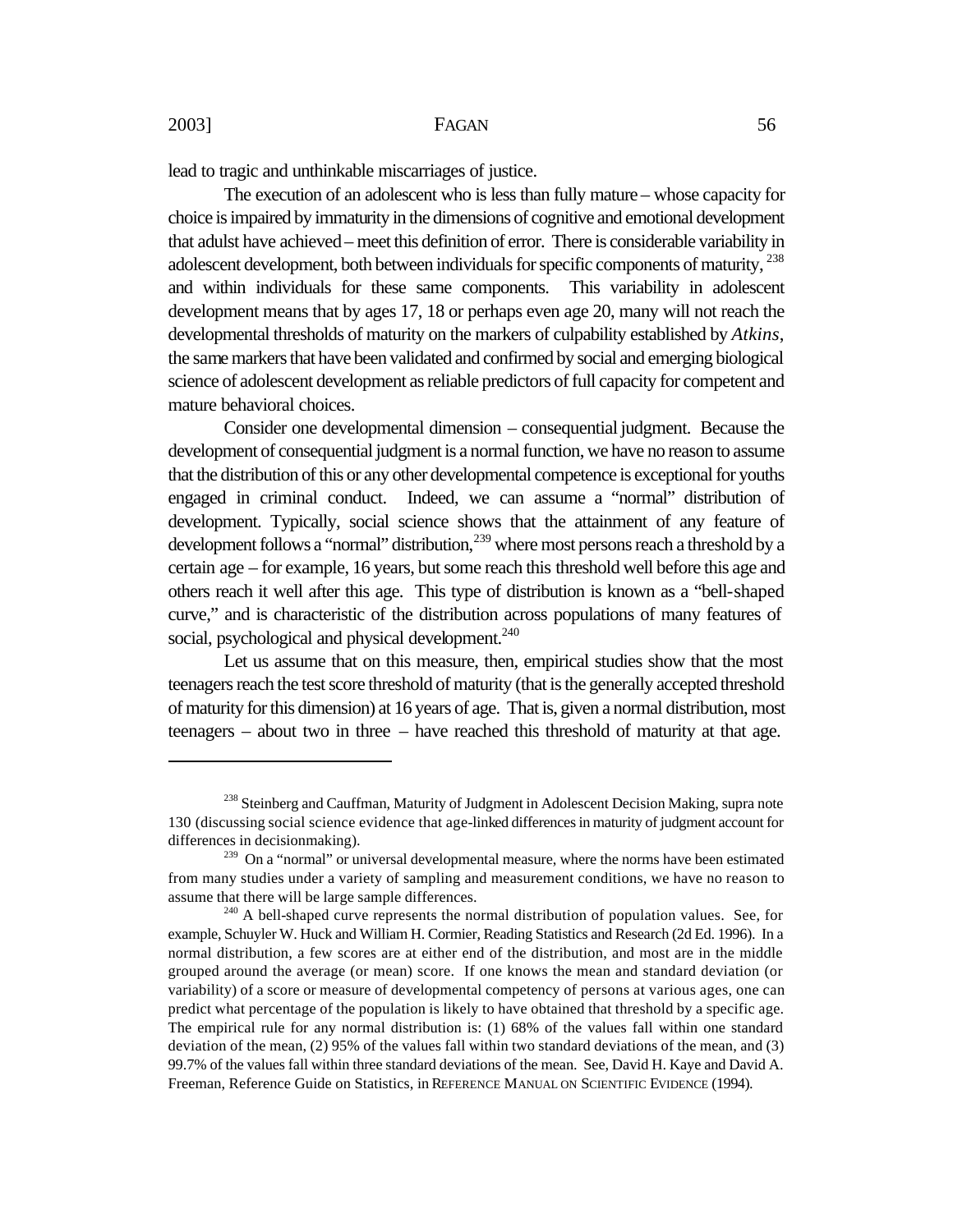Accordingly, a considerable percentage – perhaps a third – of all adolescents have not fully matured on this dimension by age 16. Let us assume, also, that the standard deviation for this measure<sup>241</sup> – the spread in the distribution of ages at which adolescents reach the threshold of maturity for this specific dimension – is equivalent to approximately one year of age. That means that by age 17, perhaps one in six still is immature in this dimension of maturity. By age 18, perhaps one in 15 still lacks this specific capacity for choice and maturity of judgment.

But the heuristic of maturity becomes more complex when we recognize that several dimensions of adolescent development comprise maturity.<sup>242</sup> Now, consider that these several dimensions of psycho-social maturity are less than perfectly correlated, and cannot be substituted for one another.<sup>243</sup> The determination of maturity then would require independent assessments over several dimensions. We can reasonably expect that the probability of reaching a threshold of maturity along several of these dimensions will require a complex calculation, where the joint or conditional probability of an adolescent reaching the accepted threshold of maturity along more than one dimension compounds and becomes increasingly small. Under current death penalty jurisprudence, each dimension of immaturity is a potential mitigator.<sup>244</sup> The cumulative probability that a minor may be immature grows incrementally as a defendant falls farther and farther below the high threshold of culpability for a capital offense, increasing the risk of sentencing error under the U.S. Supreme Court's death penalty jurisprudence. The risk grows larger when we compound this calculus across several dimensions of maturity and culpability.

Although the law is otherwise comfortable with bright lines to legally define competencies for adolescents,<sup>245</sup> the threshold for the attainment of sufficient maturity to attribute culpability *in capital cases* is a far more complex determination. Because what is at stake is death, the boundary cannot be determined simply by examining the average age by which most adolescents attain one or any number of the several indicia of maturity. In addition to these expected age thresholds, variability in the pace at which most adolescents reach that threshold is critical. Variability means that a substantial proportion of

 $241$  Standard deviation is a measure of the dispersion of a distribution of a test score or any measure around a mean. We assume that the distribution is "normal," where the spread around the mean is equal on either side and the test scores are concentrated near the average. In a normal distribution, 68 percent of the cases lie within one standard deviation of the mean; approximately 16 percent lie one standard deviation or more below the mean. See, for example, Frank Hagan, RESEARCH METHODS IN CRIMINAL JUSTICE AND CRIMINOLOGY (4<sup>th</sup> ed.) 347-348 (1997).

 $242$  Steinberg and Cauffman, supra note 133; Scott and Grisso, supra n. 133

 $^{243}$  Id.

<sup>&</sup>lt;sup>244</sup> Unlike the determination of mental retardation which results in a diagnostic classification, immaturity is not classified using a similar heuristic. See, Thompson v. Oklahoma, supra n. 101

<sup>245</sup> Scott, *Legal Construction of Adolescence*, supra n. 68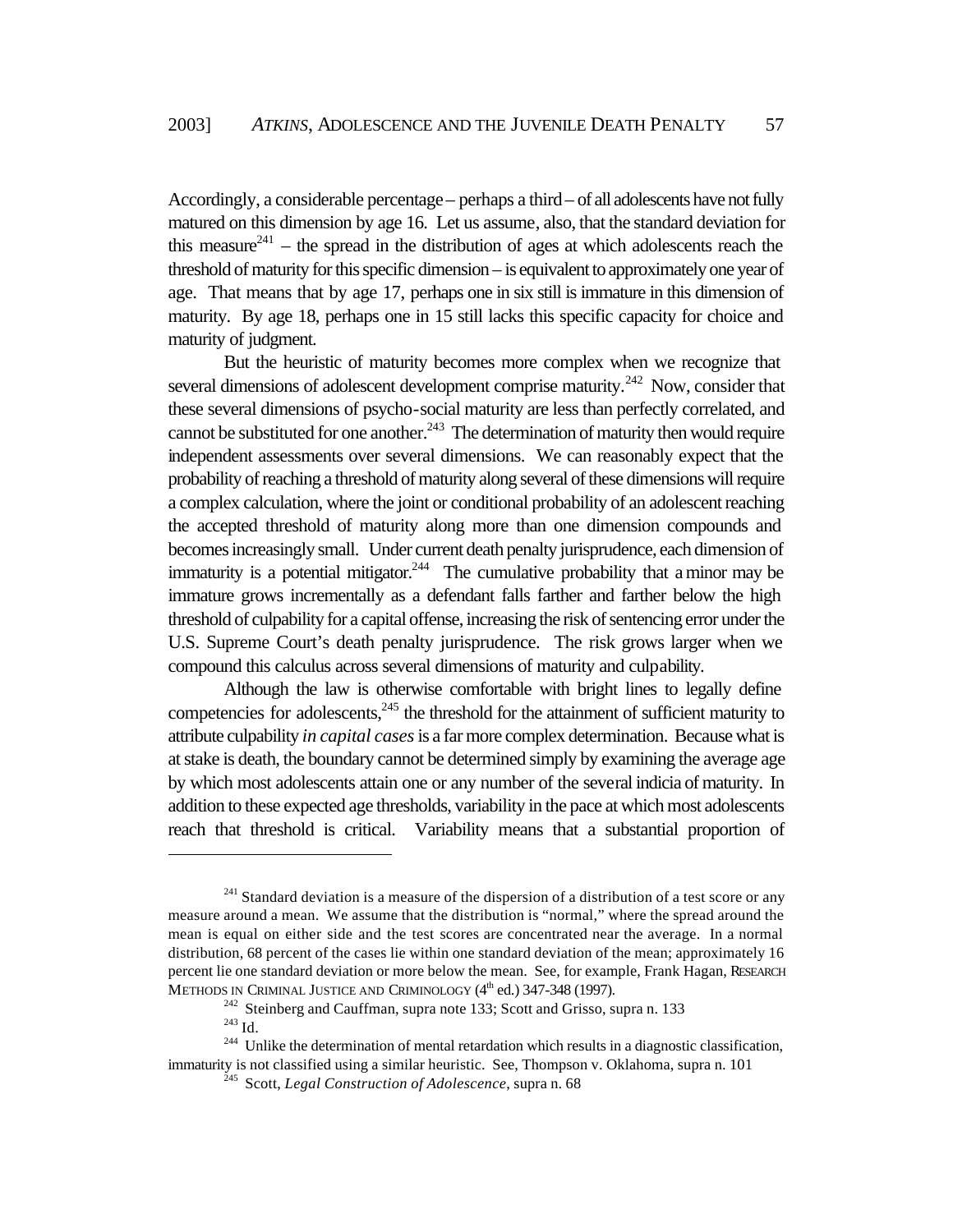adolescents at ages 18, 17 or 16 are likely to score well below the threshold for maturity, including many of the the constituent elements of retardation identified in *Atkins.<sup>246</sup>* That is, some non-negligible percentage of adolescent murderers will not have achieved the threshold of culpability that capital jurisprudence requires. A death sentence handed down to a defendant who is below 18 years of age and who is substantially immature in impulse control and emotional regulation, for example, might invite the most serious form of capital sentencing error – the condemnation of a youth whose culpability does not rise to constitutional standards – in perhaps 10 percent or more of the cases involving offenders below age 18 at the time of their crime. When the determination of culpability is compounded across multiple dimensions of immaturity, the denial of the reality of this variability in favor of an absolute threshold of maturity at 17 or even 16 years of age invites the prospect of fallibility – error – on at least one or more dimensions of mitigation tied to immaturity.

There is an obvious and important tension between this maturity heuristic and normative views of adulthood and maturity. Normative views might assign maturity for criminal culpability at a specific age, based on broad societal views of what capacities most adolescents have attained by that age. But the empirical reality of a progression of adolescent maturation that occurs variably over several dimensions or indicia of culpability, creates a complex calculus of maturity based on multiple dimensions of adolescent development. In fact, there are two normative tensions in this framework, one that reflects concerns over the execution of minors, and a second arising from concerns of death penalty advocates for penal proportionality. Tipping in one direction or the other has "legitimacy" costs – for opponents of the death penalty, the moral authority of law and legal institutions is threatened when capital punishment is imposed unjustly. For supporters of capital punishment, the moral authority of the criminal law is corroded when punishments do not scale proportionately to the severity of the crime or the culpability of the offender. $247$  A maturity heuristic offers a rationalization under current death penalty jurisprudence for withholding executions for offenders as old as 21, when the risk of error due to false claims of maturity declines to near zero.<sup>248</sup> That is not the case now: under *Stanford*, and despite the immaturity of many adolescents at ages 16, 17 or even at 18, execution is permitted, inviting the risk of execution of adolescents whose immaturity renders them not fully culpable for their crimes.

<sup>246</sup> *Atkins*, supra n. 1 at 317 and notes 23 and 24. See, also, social science evidence cited *supra* n. 24.

<sup>&</sup>lt;sup>247</sup> See, generally, David Beetham, THE LEGITIMATION OF POWER (1991); John Rawls, A THEORY OF JUSTICE (2<sup>nd</sup> ed.) (1999); George Fletcher, RETHINKING CRIMINAL LAW (1978); Franklin E. Zimring, Penal Proportionality for Young Offenders, supra n. 150; H.L.A. Hart, PUNISHMENT AND RESPONSIBILITY, cited in Scott and Steinberg*, Blaming Youth*, , supra n. 173.

 $248$  Except in cases of mental retardation or mental illness.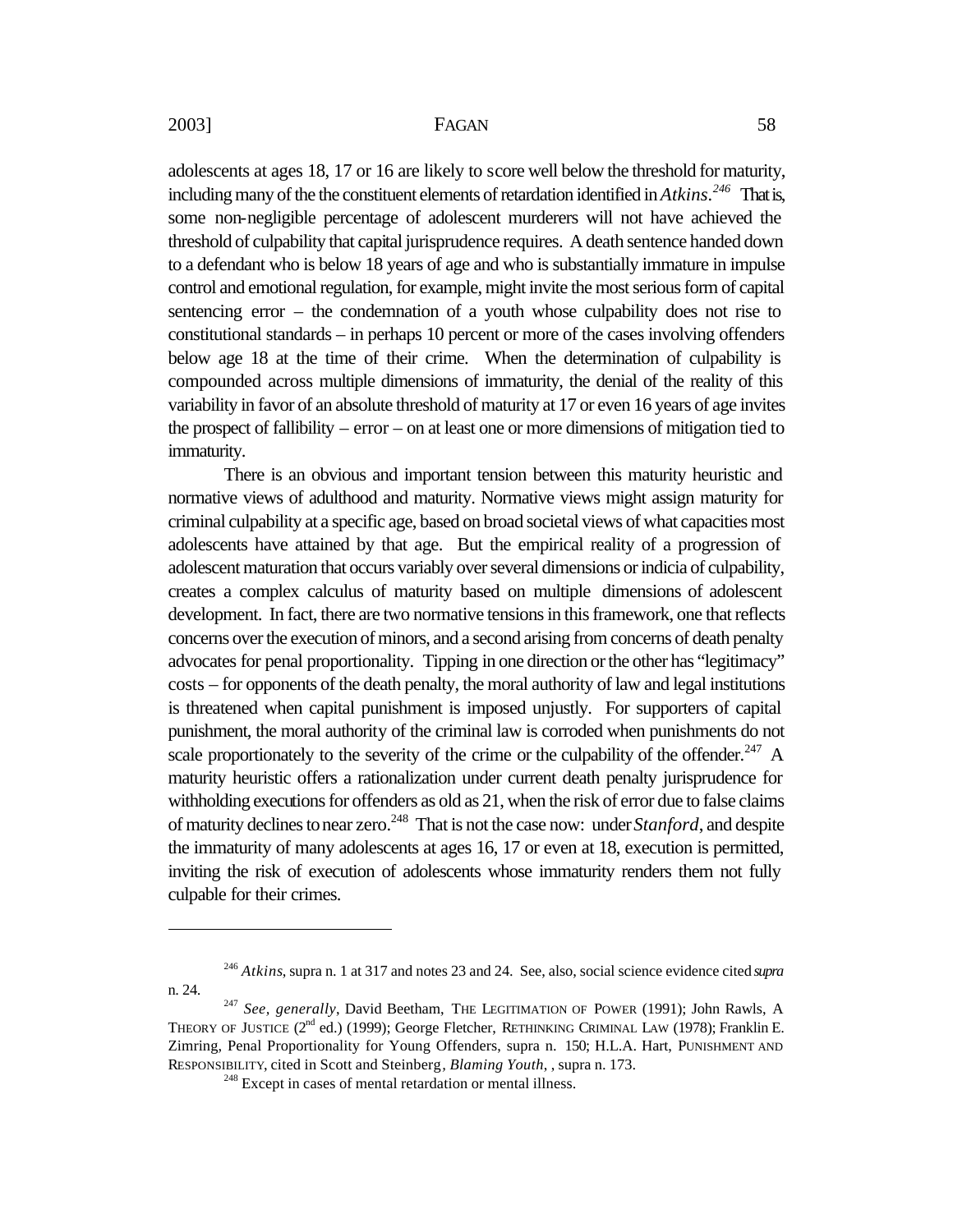Resolution of this tension may come from the law's comfort with bright lines of maturity that apply to specific competencies. For many legally regulated areas, including those that require the skills associated with maturity, there is a generally accepted upper boundary of 18 for nearly all behavioral functions of adulthood.<sup>249</sup> Many of these roles require mature judgment (i.e., voting, medical consent), others require behavioral regulation (i.e., drinking, military service). The states assign criminal liability to wrongdoing at no more than age 18, although many assign it at even younger ages for specific crimes. For some offenses and offenders, the threshold drops as low as 13 years of age.<sup>250</sup> However, the elevated arrest rates of adolescents tried as adults may be a sign that the assumption of maturity that informs these legal policies evidently is flawed. $^{251}$ 

The balancing of tensions among this triad of normative concerns suggests that perhaps the norms of the *Kent<sup>252</sup>* and *Gault* <sup>253</sup> eras of juvenile jurisprudence should apply to the threshold of capital culpability for adolescents. Not long ago, Justice Harry Blackmun noted how the tension between fundamental fairness and individualized judgments haunts the administration of the death penalty.<sup>254</sup> The juvenile death penalty epitomizes this tension. Avoiding false assumptions about maturity that can easily lead to

<sup>249</sup> Scott, *Legal Construction of Adolescence*, supra n. 78.

<sup>250</sup> Patricia Torbet, Richard Gable, Hunter Hurst IV, Imogene Montgomery, Linda Szymanski, Douglas Thomas.. *State Responses to Serious and Violent Juvenile Crime: Research Report*. Washington, D.C.: Office of Juvenile Justice and Delinquency Prevention, National Center for Juvenile Justice (1996).

<sup>251</sup> See, for example, Jeffrey Fagan, *This Will Hurt Me More Than It Hurts You: Social and Legal Consequences of Jurisdictional Transfer*, 16 NOTRE DAME JOURNAL OF LAW, ETHICS AND PUBLIC POLICY 101 (2002). Recent studies on the responses of adolescent offenders subjected to criminal punishment show that they are more likely to be rearrested and re-incarcerated compared to similarly situated youths who are retained in the juvenile justice system. See, for example, Donna Bishop, *Juvenile Offenders in the Adult Criminal Justice System 27* CRIME AND JUSTICE 81 (2000). Many state policies are designed simply to incapacitate youths who they see as dangerous, and are agnostic with respect to either their amenability to change or their maturity. Some policies view immaturity as an indicator of continued risk of offending. These arguments are orthogonal to the assessment of culpability in capital cases. The implication of higher recidivism rates is simply the over-prediction of dangerousness based on an equivalence of criminality with dangerousness and maturity, and the toxic reaction of adolescents to harsh, non-therapeutic retributive regimes of correctional intervention. See, Fagan, Social and Legal Consequences of Waiver, Id.

<sup>&</sup>lt;sup>252</sup> Kent v. United States, 383 U.S. 541 (1966)

<sup>253</sup> *In re Gault*, 385 U.S. 965 (1966).

<sup>254</sup> Justice Harry Blackmun, in *Callins v. Collins* 114 S.Ct. 1127, 1129 (1994) (Mem)" "This is not to say that the problems with the death penalty today are identical to those that were present 20 years ago. Rather, the problems that were pursued down one hole with procedural rules and verbal formulas have come to the surface somewhere else, just as virulent and pernicious as they were in their original form."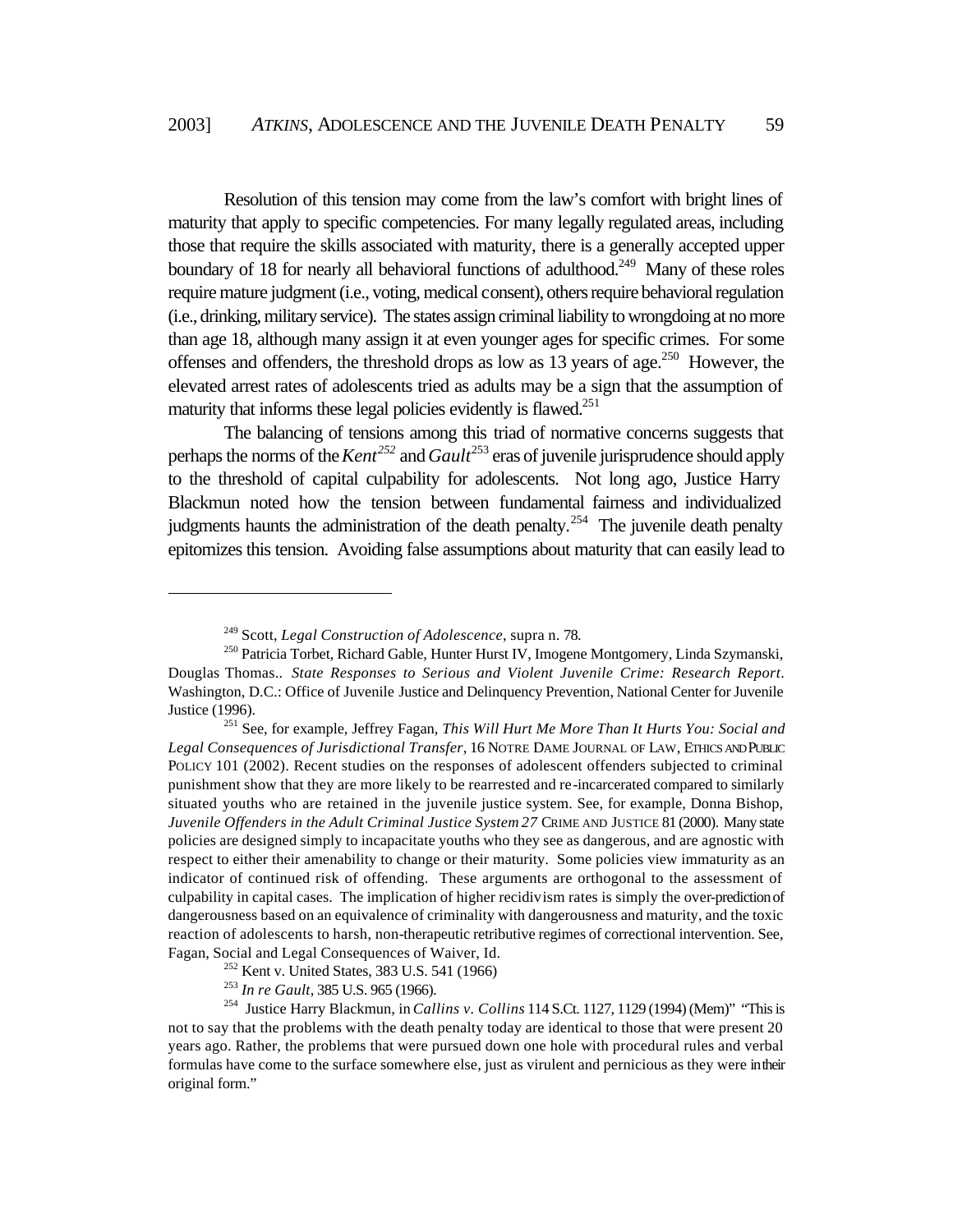sentencing errors in capital sentences, maintaining popular demand for penal proportionality, and sustaining consistency in the threshold for attainment of maturity and criminal liability, should lead the Court to the conclusion that juveniles should be afforded the same protection by the Court that the mentally retarded were given in *Atkins*.

#### **V. CONCLUSIONS**

Juveniles and mentally retarded persons are two groups who face substantial risk of sentencing error when facing the death penalty. Beyond the fact that their disabilities are mitigating factors in assessing criminal conduct, these disabilities place each group at substantial risk for providing false confessions,  $255$  as well as limiting their ability to competently and, to use the language of *Atkins*, meaningfully assist defense counsel.<sup>256</sup> Because defendants with diminished competence and culpability face an elevated likelihood of reversible sentencing error, principles of proportionality should govern these situations. Accordingly, juvenile defendants, like the mentally retarded, should be exempted from capital punishment.<sup>257</sup>

This is a narrowing argument, not a normative one about the moral status of the law of capital punishment. That is, a categorical exemption juveniles below the age of 18 from execution is agnostic about capital punishment for those whose maturity and competence reaches societal norms. The alternative – creating exempted categories such as the immature or the mentally retarded – invites disputes about how to reliably establish membership. Although legislatures and appellate courts can create language that scientifically and reliably expresses the underlying complexity and dimensionality of these categories, there inevitably will be subjective risks of misdiagnosis, testing error, instrument unreliability, or other limits of behavioral science.

In the case of juveniles, the significance of "immaturity" as a mitigating factor in criminal punishment can be reinforced by placing it in the context of its broader role in the legal regulation of adolescence, and the law's comfort with bright lines. Here, then, the reconciliation of normative views of deserved and proportional punishment with social science evidence of diminished culpability and variability of adolescents in reaching the thresholds of maturity can reinforce the jurisprudential logic of a ban on executions of youths who commit murder below 18 years of age.

<sup>255</sup> *Atkins* at 320, note 25.

<sup>&</sup>lt;sup>256</sup> *Id* at 304 ("...mentally retarded defendants in the aggregate face a special risk of wrongful execution because of the possibility that they will unwittingly confess to crimes they did not commit, their lesser ability to give their counsel meaningful assistance, and the facts that they are typically poor witnesses and that their demeanor may create an unwarranted impression of lack of remorse for their crimes").

<sup>&</sup>lt;sup>257</sup> Steiker and Steiker, supra n. at 129.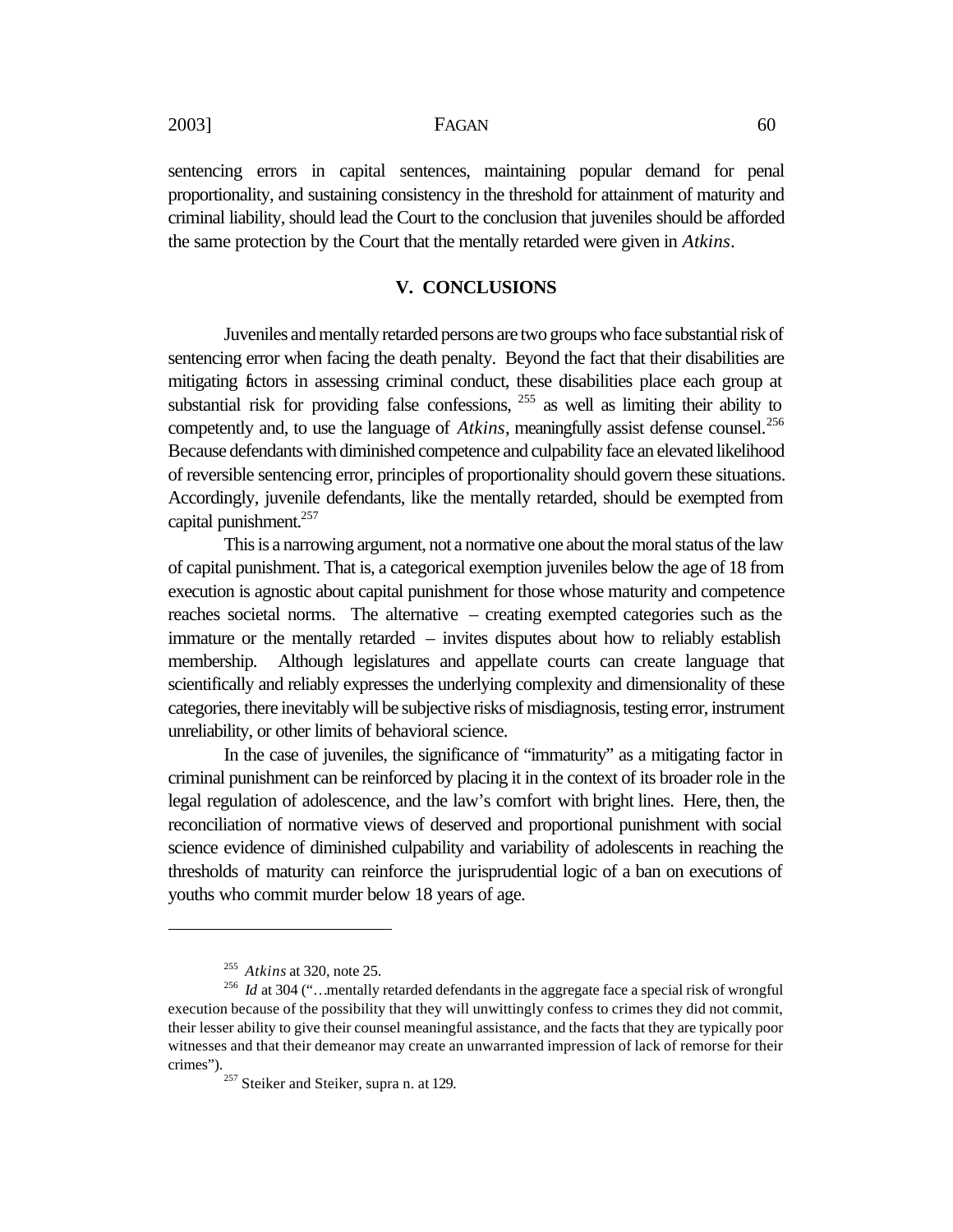This exemption is would avoid many of the of errors that characterize the "broken system" of capital punishment that is so riddled with serious, reversible error.<sup>258</sup> The empirical reality of capital sentencing suggests that current procedures and jurisprudence are not reliable in sorting out who is or is not sufficiently culpable. Even when individualized assessments are conducted using modern scientific and clinical tools, the risks of error due to measurement and diagnostic limitations suggests that it is neither reliable nor efficient for each Court to assess the competency of each juvenile individually. The precise conditions of immaturity, incapacity, and incompetency are difficult to consistently and fairly express in a capital sentencing context.<sup>259</sup> Further, cognitive and volitional immaturity might be easily concealed by demeanor or physical appearance, and more importantly, obscured by the gruesome details of a murder and its emotional impact on the victim's family. These limitations invite an attribution of culpability to the seemingly remorseless and competent adolescent whose developmental reality may be exactly the opposite, raising the risk of a death sentence where it is not deserved. $260$ 

The U.S. Supreme Court's interest in procedural reliability and fairness calls for action to reduce high risks of sentencing errors. One critical area requiring further attention is the execution of juveniles, where care and caution are needed to reinforce the judicial system's legitimacy. The Missouri Supreme Court is the first to extend the logic of *Atkins* to adolescence and ban the execution of persons who commit murder before reaching age eighteen.<sup>261</sup> In reversing the death sentence of Christopher Simmons in *Simmons v. Roper*<sup>262</sup>, the Missouri court located its decision in the intersection of jurisprudential theories that recognize the diminished capacity of adolescents with the multiple theories of the *Atkins* Court. That is, the *Simmons* Court cited the broad acceptance of the immaturity of adolescents articulated by the U.S. Supreme Court in *Eddings* and *Thompson*, and

<sup>&</sup>lt;sup>258</sup> James S. Liebman, Jeffrey Fagan, et al., <u>A Broken System II: Why There Is So Much Error in</u> Capital Cases, and What Can Be Done About It, http://www.law.columbia.edu/ brokensystem2/; James S. Liebman, Jeffrey Fagan, Valerie West, and Jonathan Lloyd, "Capital Attrition: Error Rates in Capital Cases, 1973-1995," 78 *Texas Law Review* 1839 (2000) (describing the system of prosecution and sentencing in capital cases as "broken" due to the very high rates of serious, reversible trial error, averaging 68% in all documented state direct appeal, state post-conviction appeal, and federal habeas corpus decisions from 1973-95).

<sup>&</sup>lt;sup>259</sup> Steiker and Steiker, supra n. 129 at 101.

<sup>260</sup> See, for example, Martha Grace Duncan, *So Young and So Untender*: *Remorseless Children and the Expectations of the Law* 102 COLUM. L. REV. 1469, 1520-22 (2002).

<sup>261</sup> *State ex rel. Christopher Simmons, Petitioner v. Donald P. Roper, Superintendent, Potosi Correctional Center, Respondent,* Missouri Supreme Court, SC84454, August 26, 2003 (Justice W.R. Price, Jr., dissenting).

<sup>&</sup>lt;sup>262</sup> The Missouri court resentenced Simmons to life imprisonment without possibility of release.